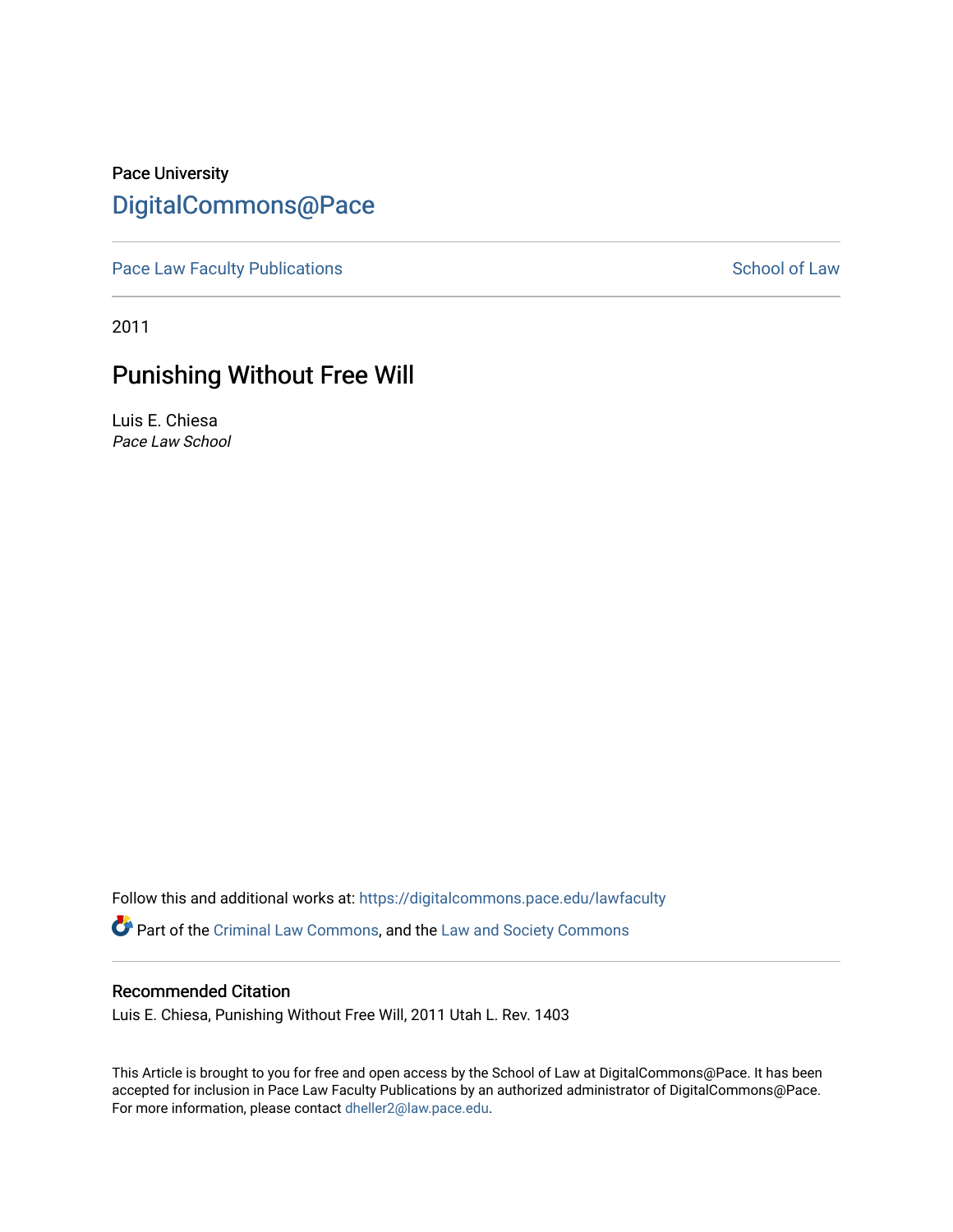# PUNISHING WITHOUT FREE WILL

# Luis E. Chiesa*\**

#### I. INTRODUCTION

*Candide: Do you believe that mankind have always been cutting one another's throats; that they were always liars, knaves, treacherous and ungrateful; always thieves, sharpers, highwaymen, lazy, envious and gluttons; always drunkards, misers, ambitious and blood-thirsty; always backbiters, debauchees, fanatics, hypocrites and fools?* 

*Martin: Do you not believe that hawks have always preyed upon pigeons, when they could light upon them?* 

*Candide: Certainly.* 

*Martin: Well, then, if the hawks have always had the same nature, what reason can you give why mankind should have changed theirs?* 

*Candide: Oh! There is a great deal of difference; because free will . . . ."*<sup>1</sup>

*– Voltaire, Candide* 

In a few memorable lines of dialogue between Candide and his faithful servant Martin, Voltaire eloquently conveyed the relevance of free will to our practices of punishing and blaming. In a naturalistic world, as Martin observes, human beings are merely another cog in the wheel of nature. As such, it would be as absurd to blame humans for their sins as it would be to blame hawks for eating pigeons. The always-optimistic Candide begs to differ. The hawk's nature is fixed because animal conduct is determined by natural laws. Mankind's nature, on the other hand, is variable because humans have the ability to change their ways. They have, in other words, free will. And it is because of this uniquely human capacity to freely choose to do otherwise that humans can and should be blamed for their crimes.

Modern criminal law seems to reflect Candide's view of human nature. Free will is central to retributive theories of punishment.<sup>2</sup> For retributivists, the

 <sup>\*</sup> © 2011 Luis E. Chiesa. Associate Professor of Law, Pace Law School. <sup>1</sup>

VOLTAIRE, CANDIDE ch. XXI (1759), *available at* http://www.ourcivilisation.com/

<sup>&</sup>lt;sup>2</sup> See, e.g., CHRISTOPHER SLOBOGIN, MINDING JUSTICE: LAWS THAT DEPRIVE PEOPLE WITH MENTAL DISABILITY OF LIFE AND LIBERTY 9 (2006) (observing that "[t]he so-called free will postulate is an essential premise of the [retributive] model").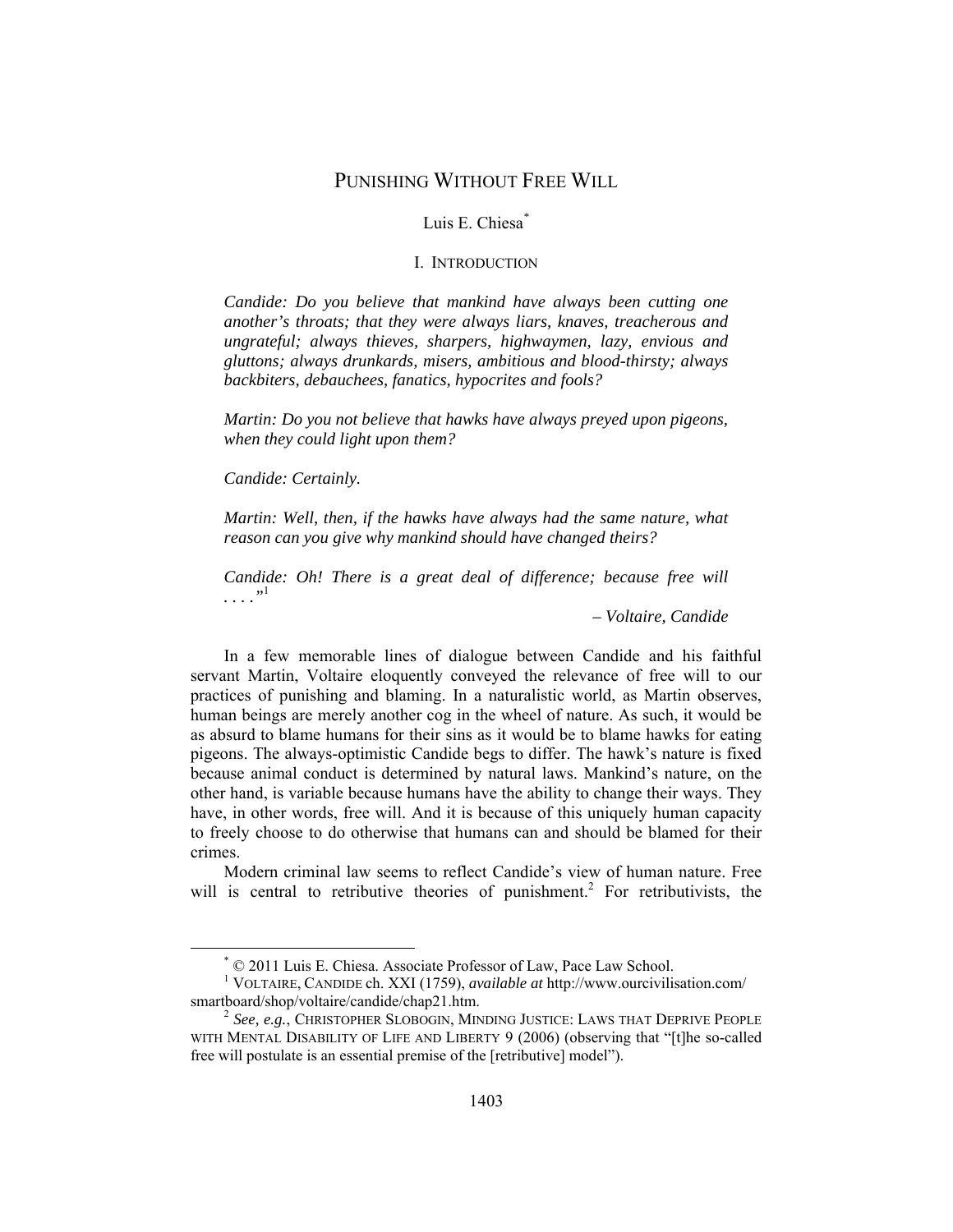imposition of punishment is justified solely by reference to the offender's deserts.<sup>3</sup> Under the standard view, the offender deserves punishment only if he could have abstained from committing the crime. On the other hand, the offender does not deserve to be punished if he could not have acted otherwise. William Blackstone asserted this view in his famous *Commentaries*, "punishments are . . . only inflicted for the abuse of that free will which God has given to man."4 In contrast, it is "highly just and equitable that a man should be excused for those acts which are done through unavoidable force and compulsion."5 This conception of the criminal law continues to influence courts and commentators to this day. As an appellate court explained several decades ago, "our whole criminal code presupposes that an individual possesses a free will and is accountable for his rational conduct."6

But what if Martin's view of human nature is more accurate than Candide's? What if mankind is no more to blame for their crimes than birds are to blame for eating their prey? As counterintuitive as Martin's deterministic account of human nature might initially sound, many contemporary scientists and philosophers believe it to be closer to the truth than an account of human nature that presupposes the existence of free will.<sup>7</sup> Recent neuroscientific experiments<sup>8</sup> coupled with advances in genetics and related fields $9$  increasingly suggest that humans have little control over a wide array of acts that most people believe are freely willed. This has led some respected scholars to contend, as psychologist Daniel Wegner famously noted, that free will is nothing more than an "illusion."<sup>10</sup> Some find these views troubling, as they would call into question our practices of blaming and praising.<sup>11</sup> After all, if every human act is determined by forces that human beings cannot control, how can they be blamed or praised for doing what

<sup>&</sup>lt;sup>3</sup> See generally LEO ZAIBERT, PUNISHMENT AND RETRIBUTION 190 (2006) (discussing the justification of punishment). 4

<sup>&</sup>lt;sup>4</sup> IV WILLIAM BLACKSONE, COMMENTARIES ON THE LAWS OF ENGLAND 1445 (William Draper Lewis ed., 1902). 5 *Id.*

 $6$  State v. Jones, 577 P.2d 357, 361 (Kan. Ct. App. 1978). See also, more recently, the judgment of the House of Lords in *R v. Kennedy*, [2007] UKHL 38, [14], stating that "[t]he criminal law generally assumes the existence of free will" and that "generally speaking, informed adults of sound mind are treated as autonomous beings able to make their own decisions how they will act." 7 *See, e.g.*, Galen Strawson, *The Bounds of Freedom*, *in* THE OXFORD HANDBOOK OF

FREE WILL 441 (Robert Kane ed., 2002).

Benjamin Libet et al., *Time of Conscious Intention to Act in Relation to Onset of Cerebral Activity (Readiness Potential): The Unconscious Initiation of a Freely Voluntary Act*, 106 BRAIN, no. 3, 1983 at 623–42.

 $9$  Regarding the way in which genetics and the environment affect our behavior, see Steven Pinker, *The Blank Slate*, 41 GEN. PSYCHOLOGIST, no. 1, 2006 at  $3-4$ .

<sup>&</sup>lt;sup>10</sup> DANIEL M. WEGNER, THE ILLUSION OF CONSCIOUS WILL 1 (2002).<br><sup>11</sup> Michael S. Moore, *Causation and the Excuses*, 73 CALIF. L. REV. 1091, 1144–45 (1985).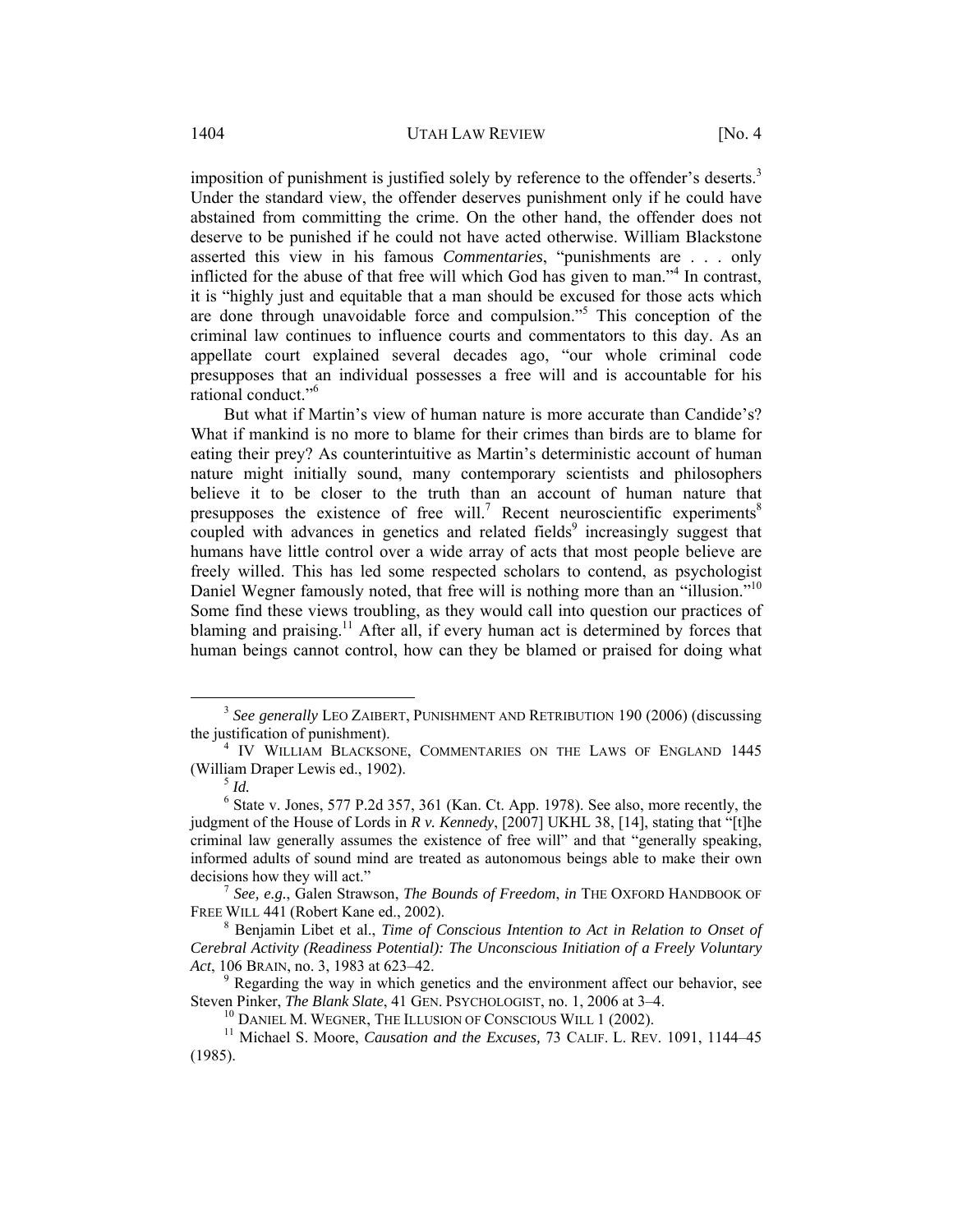they  $do?$ <sup>12</sup> This would appear to cast a mortal blow to our criminal law, for most of the foundational doctrines that undergird our system of criminal justice seem to lose their coherence when unmoored from free will. $^{13}$ 

Nevertheless, we are faced with mounting scientific evidence against the existence of a uniquely human ability to escape the causal laws of the universe by way of uncaused conscious processes that mysteriously<sup>14</sup> cause human action. Thus, many philosophers now argue that free will is compatible with determinism.<sup>15</sup> They suggest that humans can be free even if it turns out that all events that take place in the universe, including human action, are determined by the interplay between what happened in the past and the present operation of natural laws.<sup>16</sup> According to this account, Martin and Candide's views of human nature are not incompatible. Humans who engage in criminal behavior may possess the sort of free will that makes them responsible for their actions even if their crimes, like the hawk's eating of the pigeon, can be fully explained by the causal laws of nature. But why have philosophers gone out of their way to attempt to reconcile free will with causal determinism? The answer is simple. The truth of determinism seems to threaten the free will edifice upon which our formal and informal institutions of blaming and punishing are built. By demonstrating that free will is compatible with a universe wholly determined by natural laws, the philosopher can rescue the criminal law from the threat of determinism without needing to adopt the unpalatable position of denying determinism's scientific plausibility.

Those who attempt to reconcile free will with determinism appear to believe that many of the things intrinsically important to us, including our practices of blaming, praising, and punishing, would become meaningless in a world without free will.<sup>17</sup> For example, P. F. Strawson believes that certain attitudes central to the human experience such as resentment, gratitude, anger, and love cannot be experienced unless we assume that human beings possess free will.<sup>18</sup> If we are to continue exhibiting the sort of attitudes that make our lives meaningful, we must presuppose that others are responsible for their actions even if scientists

<sup>&</sup>lt;sup>12</sup> *Id.* 13 *Id.* at 1139, 1144–45.<br><sup>13</sup> *Id.* at 1139, 1144–45.<br><sup>14</sup> It is "mysterious" to contend that uncaused conscious processes cause human action because there is presently no scientific account that can explain how this can actually be the case. So far, experimental evidence suggests that human conduct, including conscious processes, is determined by causal events that lie beyond our control. 15 These philosophers are dubbed "compatibilists." *See, e.g.*, Christopher Taylor &

Daniel Dennett, *Who's Afraid of Determinism? Rethinking Causes and Possibilities*, *in* THE OXFORD HANDBOOK OF FREE WILL 257. 16 This is the textbook definition of determinism. *See, e.g.*, Strawson, *supra* note 7, at

<sup>442–60.&</sup>lt;br><sup>17</sup> Moore, *supra* note 11, at 1144–45.<br><sup>18</sup> Peter Strawson, *Freedom and Resentment*, 48 PROC. BRITISH ACAD. 1, 1–25 (1962),

*reprinted in* PERSPECTIVES ON MORAL RESPONSIBILITY 45, 45–67 (John Martin Fischer & Mark Ravizza eds., 1993).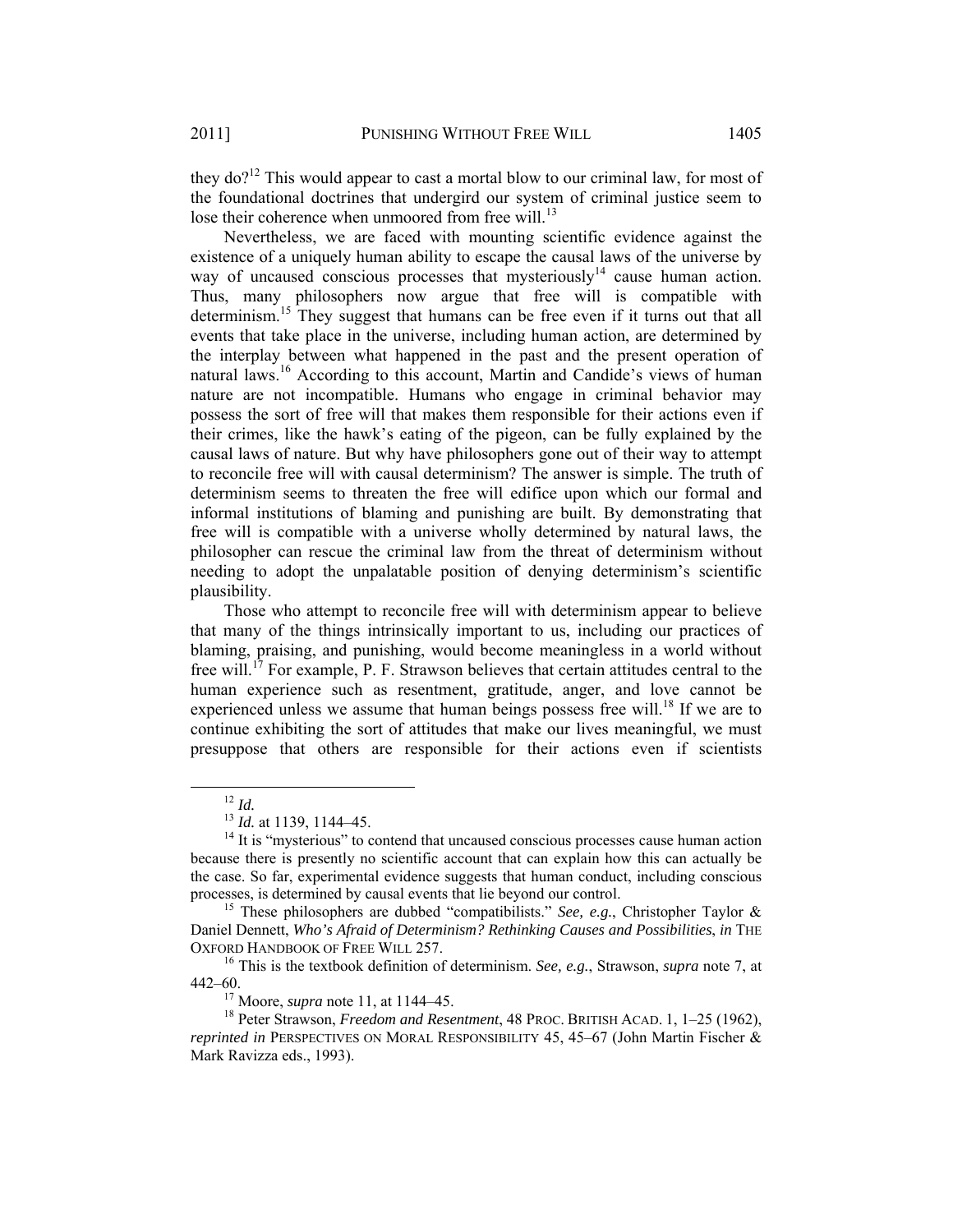demonstrate that human action is determined by causal forces beyond human control.<sup>19</sup> Similarly, Michael Moore has argued that free will is essential to us because "[o]ur moral life is built upon our praising or blaming people when they help a friend, tell a bad joke, create a work of art, or write a clear and truthful essay."20 As a result, rejecting free will is undesirable because it would lead to "falsify[ing] much of our moral life."<sup>21</sup>

This Article will argue that there are good moral reasons to conclude that the scientific plausibility of determinism ought to lead us to *abandon* the notion of free will. *Contra* P. F. Strawson and Moore, this Article suggests that rejecting free will does not undermine the human experience, and doing so is plausible and attractive because it would likely lead to more humane and efficient institutions of blaming and punishing. The argument consists of six parts.

Part II fleshes out in more detail the claim that our criminal laws presuppose the existence of freely willed actors who are capable of meaningfully controlling their conduct. This simple postulate seems to lie at the heart of many foundational doctrines of criminal law, including the voluntary act requirement,  $^{22}$  the insanity defense,<sup>23</sup> and the general theory of excuse defenses.<sup>24</sup> It also undergirds certain important features of the proximate cause<sup>25</sup> and *mens rea*<sup>26</sup> doctrines. It is therefore difficult to deny that free will is embedded in the very fabric of our system of criminal justice.

Part III examines the current state of the philosophical debates on free will. After discussing the literature, this Article concludes that the plausibility of the thesis of causal determinism is undeniable. At the very least, it is unclear whether humans actually have the ability to consciously control their conduct.<sup>27</sup> The plausibility of determinism has triggered diverse reactions from the philosophical

<sup>19</sup> *Id.* 20 Moore, *supra* note 11, at 1144.<br><sup>21</sup> *Id.* at 1045.<br><sup>22</sup> 1 GEORGE P. FLETCHER, THE GRAMMAR OF CRIMINAL LAW: AMERICAN, COMPARATIVE, AND INTERNATIONAL 273–81 (2007). 23 Under the Model Penal Code formulation of the insanity defense, an actor is not

criminally liable if he lacks the capacity to conform his conduct to the mandates of the law.

MODEL PENAL CODE § 4.01.<br><sup>24</sup> *See, e.g.*, Joshua Dressler, *Rethinking the Heat of Passion: A Defense in Search of a Rationale.* 73 J. CRIM. L. & CRIMINOLOGY 421 (1982).

<sup>25</sup> According to general principles of proximate causation, "[t]he *free*, deliberate, and informed intervention of a second person, who intends to exploit the situation created by the first, but is not acting in concert with him, is normally held to relieve the first actor of criminal responsibility." H.L.A. HART & TONY HONORÉ, CAUSATION IN THE LAW 326 (1985) (emphasis added); *see also* Glanville Williams, Finis *for* Novus Actus?, 48 CAMBRIDGE L.J. 391, 392 (1989).<br><sup>26</sup> According to section 2.02 of the Model Penal Code, for example, a person acts

<sup>&</sup>quot;purposely" if his "conscious objective" is to commit the crime. MODEL PENAL CODE § 2.02 (2001). 27 Manuel Vargas, *Response to Kane, Fischer and Pereboom*, *in* FOUR VIEWS ON

FREE WILL 204, 206 (Ernest Sosa ed., 2007).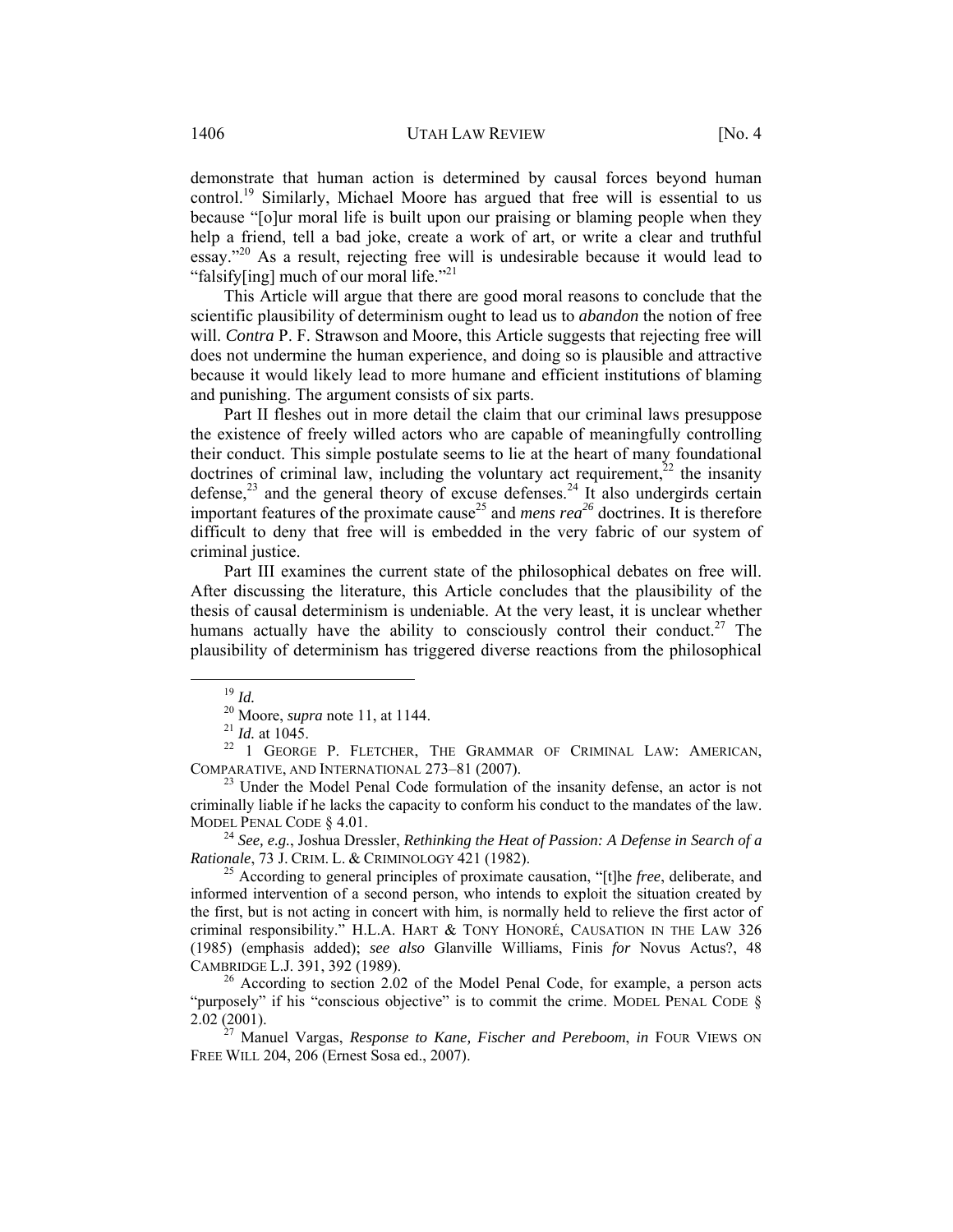community. Libertarians believe that determinism is incompatible with free will and that the recent literature, therefore, threatens to undermine free will.<sup>28</sup> They argue, however, that humans are free because their decisions are ultimately grounded in irreducibly indeterministic processes, which are likely explained by the principles undergirding the field of quantum mechanics.<sup>29</sup> Hard incompatibilists, on the other hand, believe that determinism is probably true and that both determinism and indeterminism are incompatible with free will.<sup>30</sup> Finally, compatibilists believe that humans possess free will regardless of the truth of causal determinism.31 The primary goal of this part is to explore in detail the positions espoused by libertarians, hard incompatibilists, and compatibilists.

Part IV looks at what legal scholars have to say about the free will debate and its relevance to criminal theory. Despite the obvious threat that recent scientific literature on the nature of consciousness poses for the conventional "free will centered" account of criminal law, legal theorists have paid surprisingly little attention to the subject. Most seem content to casually point out that it is unclear whether human beings have the kind of free will that our criminal laws assume we have. They then proceed to nonchalantly dismiss the problem as one that ought to be of concern for philosophers rather than lawyers. This is the tack taken by Douglas Husak in his book chapter on the criminal law's voluntary act requirement.<sup>32</sup> Others, like George Fletcher, have attempted to defend a libertarian account of free will by arguing that Noam Chomsky's theory of language lends credence to the proposition that human action is inherently indeterminate.<sup>33</sup> In contrast, some, like Stephen Morse,<sup>34</sup> Kim Ferzan,<sup>35</sup> and Michael Moore,<sup>36</sup> adopt the classic compatibilist stance and argue that the sort of free will that is needed to make sense of the criminal law is not at odds with determinism. Finally, there are those who, like Larry Alexander,  $37$  grant that determinism is incompatible with the

 <sup>28</sup> *See, e.g.*, Robert Kane, *Some Neglected Pathways in the Free Will Labyrinth*, *in*

<sup>&</sup>lt;sup>29</sup> Taylor & Dennett, *supra* note 15, at 259.<br><sup>30</sup> *See, e.g.*, Derk Pereboom, *Living Without Free Will: The Case for Hard Incompatibilism, in* THE OXFORD HANDBOOK OF FREE WILL 477.

*Ishtiyaque Haji, Compatibilist Views of Freedom and Responsibility, in THE* OXFORD HANDBOOK OF FREE WILL 202.<br><sup>32</sup> DOUGLAS N. HUSAK, PHILOSOPHY OF CRIMINAL LAW 78-122 (1987). After

concluding that the law ought to abandon the voluntary act doctrine in favor of what he dubs the "control requirement," Husak concedes that a strand of the philosophical literature on free will casts doubt on whether humans have the ability to exert meaningful control over their actions. *Id.* at 98. Surprisingly, however, he goes on to claim that this is a subject that he need not delve into. *Id.* 33 FLETCHER, *supra* note 22, at 273–81 (2007). 34 *See, e.g.*, Stephen Morse, *Criminal Responsibility and the Disappearing Person*, 28

CARDOZO L. REV. 2545 (2007). 35 LARRY ALEXANDER & KIMBERLY KESSLER FERZAN, CRIME AND CULPABILITY: A

THEORY OF CRIMINAL LAW 15 (2009).<br><sup>36</sup> Moore, *supra* note 11.<br><sup>37</sup> ALEXANDER & FERZAN, *supra* note 35, at 15 n.22.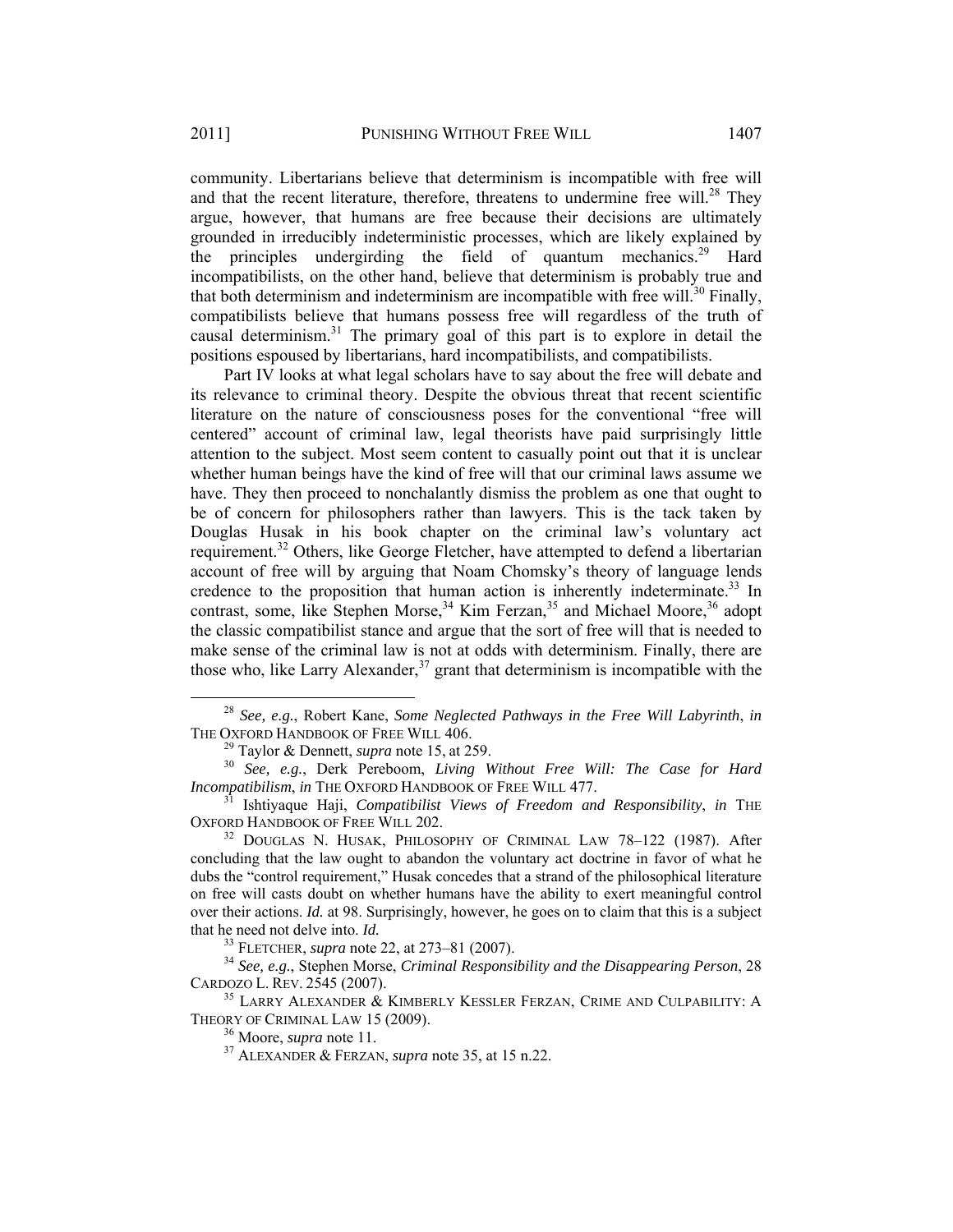structure of criminal law, but mysteriously declare themselves agnostics with regard to the truth of determinism.

Given the intractable nature of the free will problem, Part V argues that the scientific, philosophical, and legal debate on the subject has led to a dialectical stalemate. A dialectical stalemate arises when proponents of an argument cannot muster sufficient evidence to decisively prove the argument, while the argument's detractors cannot gather sufficient evidence to decisively refute it.<sup>38</sup> Those who claim that humans have enough control over their actions to be considered morally responsible for their conduct have failed to conclusively demonstrate either that determinism is probably false<sup>39</sup> or that the truth of determinism does not undermine their claim. $40$  In contrast, those who suggest that determinism is probably true and that it is incompatible with the free will necessary for moral responsibility have failed to decisively demonstrate the latter.<sup>41</sup>

How are we to proceed in light of this dialectical stalemate? Some criminal theorists have thrown their hands up in despair and opted to favor the status quo over radically revising the criminal laws to make them compatible with the increasingly likely possibility that determinism is true.<sup>42</sup> In contrast, Part V argues that the best way to move beyond the stalemate is to put forth normative arguments to demonstrate which of the competing solutions to the free will problem makes our life in general—and our practices of blaming and punishing in particular more appealing. After all, if the way out of the free will labyrinth is unclear, why not embark on the most attractive path until we finally stumble upon evidence that decisively demonstrates that we are headed in the wrong direction?

Part VI contends that a life without free will is not as bad as most philosophers and legal scholars would have us believe. Taking a cue from Derk Pereboom's writings on the subject,  $43$  this Article suggests that it is not altogether clear that rejecting the notion of free will inevitably leads to renouncing certain attitudes that are inextricably part of the human experience. For example, consider love. Some philosophers have argued that love loses most of its meaning if we assume that others are not free to choose whether to love us and we are not free to determine whether to love them in return.<sup>44</sup> This is far from obvious, as the case of small children illustrates. We truly and meaningfully love our newborn children even if we believe, as we should, that they are not (yet) capable of freely choosing to love us back. It would also seem that we will not stop loving our spouses, friends, and extended family merely because it is demonstrated to us that we did

<sup>&</sup>lt;sup>38</sup> JOHN MARTIN FISCHER, OUR STORIES: ESSAYS ON LIFE, DEATH, AND FREE WILL 116–17 (2009).<br> $39$  This is what libertarians like Kane must prove.

<sup>&</sup>lt;sup>40</sup> This is what compatibilists like Dennett must demonstrate.

<sup>&</sup>lt;sup>41</sup> This is what hard incompatibilists like Pereboom must prove. In light of recent scientific evidence, it would seem that hard determinists stand on solid footing regarding their claim that determinism is probably true.<br><sup>42</sup> ALEXANDER & FERZAN, *supra* note 35, at 15 n.22.<br><sup>43</sup> *See* DERK PEREBOOM, LIVING WITHOUT FREE WILL (2001).<br><sup>44</sup> Strawson, *supra* note 18, at 53.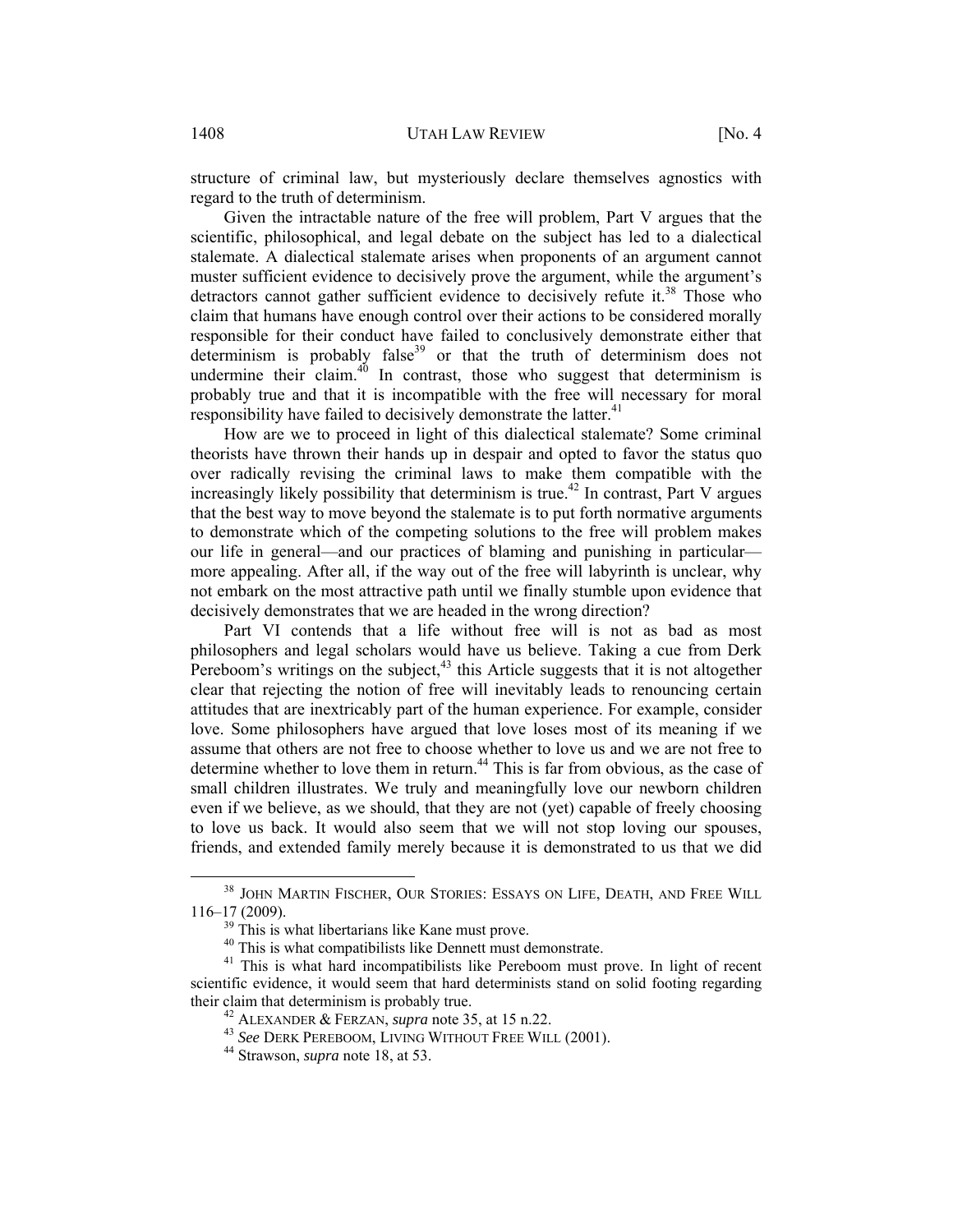not freely choose to feel what we feel for them. The same is true with most of the feelings that make our life worth living.

Part VI also argues that, far from depriving life of meaning, the assumption that humans lack free will may actually make life *more* appealing. First, the practice of blaming other people for their sins and crimes loses meaning in a world without free will. Contrary to what some have argued, living without blaming others for their wrongs would not be fatal to interpersonal relationships. If it is true, as it seems to be, that human action is determined by factors they cannot control, it would intuitively follow that humans should not be blamed for the consequences of their conduct. Furthermore, even if we assume that it is fair to blame humans for engaging in conduct that they cannot control, it is unclear whether doing so is beneficial for mankind. After all, our practices of blaming have historically been linked to unappealing attitudes of resentment, anger, and vengeance. A world that does not encourage the formation of those attitudes would, at the very least, be less violent and cruel towards those who engage in wrongdoing. In light of the increasingly inhumane treatment that criminals receive both in this country and abroad,<sup>45</sup> this would appear to be a welcome development.

In Part VII, this Article argues that rather than leading to the disappearance of criminal law, assuming that humans lack free will might lead to a more appealing system of criminal justice.<sup>46</sup> Once we presuppose that humans do not have enough control over their acts to be considered responsible for their conduct, it is clear that imposing punishment on wrongdoers for the purposes of exacting retribution is unwarranted. As a result, in a world without free will the purpose of punishment must shift from giving to the offender what he deserves, to protecting society from dangerous individuals who are nevertheless not to blame for their transgressions.

This Article therefore contends that punishment should be reconceptualized as a type of quarantine in which individuals who are not responsible for the conditions that make them dangerous are deprived of certain liberties for the protection of others.<sup>47</sup> Furthermore, just as the government has the responsibility to treat a person quarantined with swine flu in a manner that ensures her speedy recovery and encourages her return to life in society, the state should also have the

<sup>&</sup>lt;sup>45</sup> Our current system of criminal justice increasingly relies on incarceration as the preferred method of punishment for many of the most pervasive offenses committed by individuals today, such as weapon and drug possession offenses. This has generated a severe overcrowding problem in America's prisons. This, in turn, leads to the inhumane treatment of inmates in a variety of ways, including, but not limited to, the failure to provide them with adequate medical care, the creation of unsafe and unsanitary living conditions, and the creation of an environment which promotes violence and unrest amongst the prison population. Brown v. Plata, 131 S. Ct. 1910, 1923–24 (2011)*.* The magnitude of the problem is such that the United States Supreme Court recently declared that the overcrowding problem in the California prison system has transformed the punishment imposed on these inmates into one that is "cruel and unusual" in violation of the Eighth Amendment. *Id.*<br><sup>46</sup> *See infra* notes 335–374 and accompanying text.<br><sup>47</sup> *See infra* notes 347–350 and accompanying text.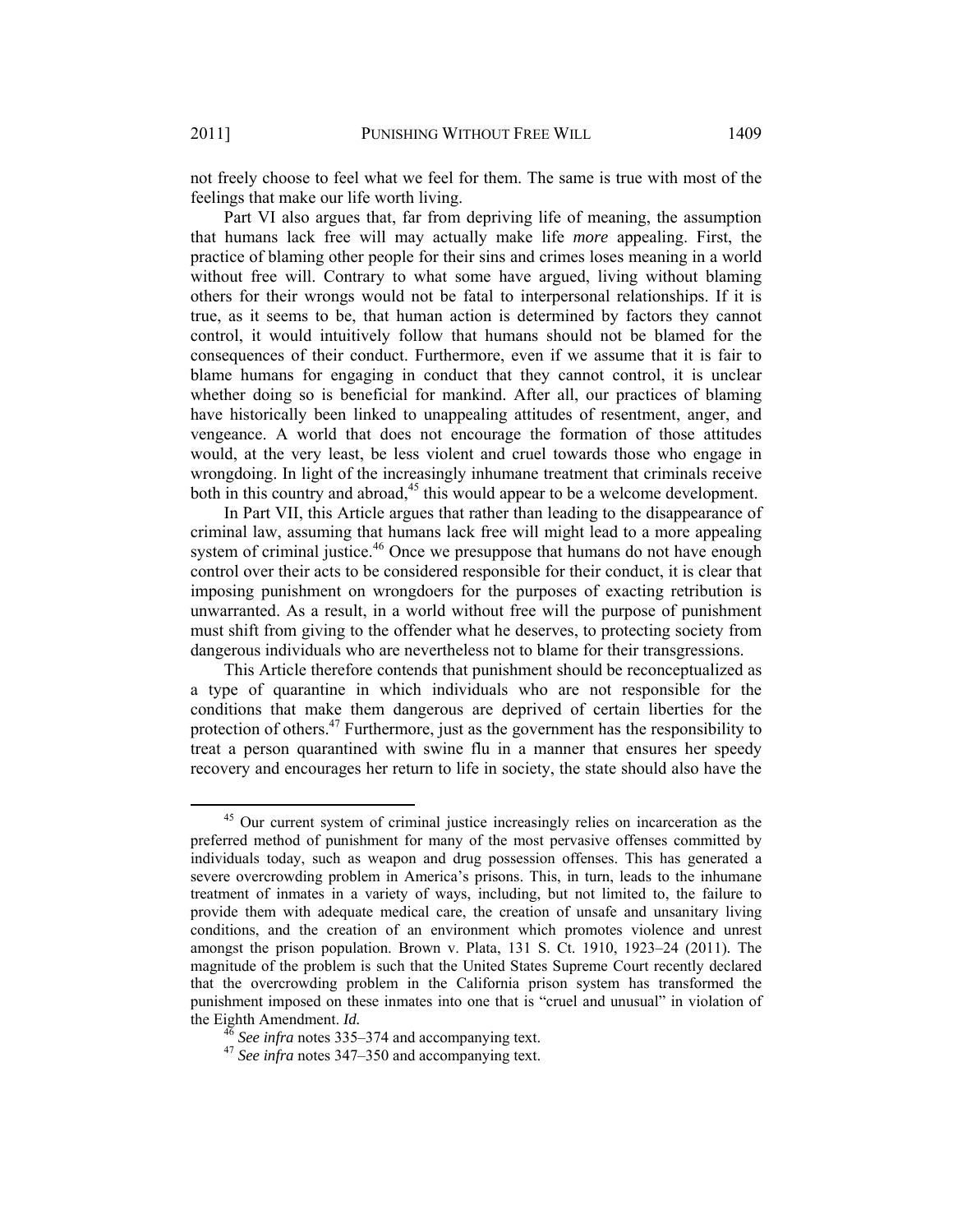duty to treat someone quarantined for committing an offense in a way that increases the likelihood that he will be able to return to societal life.<sup>48</sup>

A system of criminal justice that does not assume that humans possess free will would also rely less on incarceration. We send people to jail mostly because we believe that they deserve to suffer for what they have done. It would be cruel, however, to intentionally make people suffer by throwing them in jail for doing something that they could not have abstained from doing. Consequently, if we assume that actors lack free will, it should lead us to seek alternatives to incarceration as a response to crime. This would spur a more efficient criminal law, as the resources that are consumed by our costly prison system could be diverted to more socially useful and humane methods of social control.

Finally, the Article concludes by urging criminal lawyers and theorists to take seriously the idea that we might not have the sort of free will that informs most of our foundational criminal law doctrines. They should do this for two reasons. First, the scientific evidence increasingly suggests that humans lack the capacity to control their acts. Second, a criminal justice system that presupposes that human beings lack free will is more humane and efficient than one that assumes humans are free to act as they please. As a result, there are good reasons to believe that the most attractive way out of the free will maze is to assume that determinism and indeterminism are incompatible with the type of freedom that lies at the core of contemporary criminal law and theory.

# II. THE IMPORTANCE OF FREE WILL TO OUR CURRENT PRACTICES OF BLAMING AND PUNISHING

Philosophers and scientists have long debated whether humans possess the sort of free will that undergirds Candide's account of human nature.<sup>49</sup> Although the debate rages in academic circles, most people assume that we do have the ability to freely choose our actions, and that, as a result of this capacity, it makes sense to blame or praise us for engaging in certain acts. This assumption is not only prevalent, but also deeply held—belief in free will is central to many of the practices that define our society. Free will is an essential tenet of Judeo-Christian morality.<sup>50</sup> It is also central to our everyday practice of holding our friends and

courses of action, some of which are good and some of which are bad. Furthermore, he

<sup>&</sup>lt;sup>48</sup> *See infra* notes 356–361 and accompanying text.<br><sup>49</sup> The modern formulation of the free will problem is sometimes traced back to the writings of Epicurus. *See, e.g.*, Epicurus, *Letter to Menoeceus*, *in* CLASSICS OF MORAL AND POLITICAL THEORY 455 (2d ed. 1992) ("[N]ecessity is not answerable [to anyone], chance is unstable; while what occurs by our own agency is autonomous, and that it is to this that praise and blame are attached."). Medieval scholars also addressed the free will problem. *See, e.g.*, 1 THOMAS AQUINAS, SUMMA THEOLOGICA*,* question 83, art. 1 (Fathers of the English Dominican Province trans., 2d rev. ed. 1920). Modern discussions of the problem are legion. For a compilation containing representative modern discussions of the free will problem, see DERK PEREBOOM, FREE WILL (Hackett Pub., 2d ed., 2009).<br><sup>50</sup> According to Judeo-Christian thought, God created a world full of alternative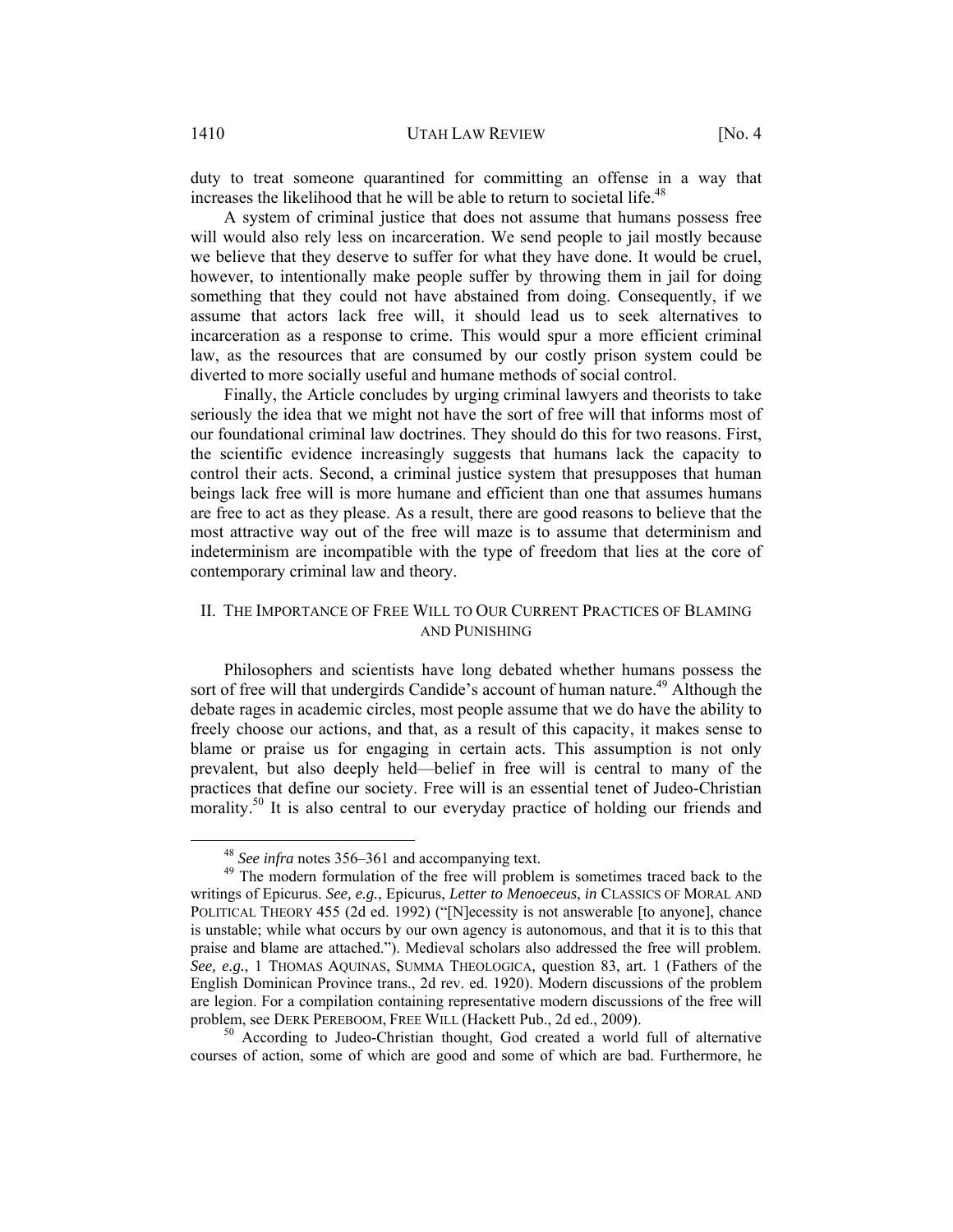$\overline{a}$ 

loved ones accountable for what they do. When we chide our best friend for not keeping a secret, we typically do so as a way of expressing our firmly held conviction that she should have (and *could* have) abstained from acting the way she did. Given that belief in free will pervades so many aspects of our lives, it should come as no surprise that it is also essential to understanding our current approach to criminal law. In the following pages, this Article discusses some ways in which belief in free will shapes our practices of blaming and punishing.

#### *A. The Voluntary Act Requirement*

As any first-year law student knows, there can be no criminal liability without proof that the defendant engaged in the *actus reus* of the offense charged.<sup>51</sup> Actus reus is the Latin term for the "guilty act" which must take place if an individual is to be subjected to criminal punishment.<sup>52</sup> It is a basic principle of criminal law that an act is "guilty," and therefore punishable, only if it is *voluntary*. 53 This has come to be known among courts and commentators as the criminal law's so-called "voluntary act principle or requirement."54 Pursuant to this principle, there can be no criminal liability for involuntary acts that are "not a product of the effort or the determination of the actor."<sup>55</sup> As a result, harm brought about by a bodily movement that is the product of a reflex, convulsion, or sleepwalking does not trigger the imposition of criminal liability.<sup>56</sup> Furthermore, an individual may only be held liable for *what he does* rather than for *who he is*. As a result, the criminal law may legitimately prohibit the act of acquiring cocaine, but not the status of being a drug addict. $57$ 

The nexus between the voluntary act requirement and free will is evident. An act may lack free will if it is the product of the actor's volition but internal or

endowed humans with the capacity to freely choose amongst these alternative courses of action. *See, e.g.*, *Deuteronomy* 30:19 ("I [God] have set before you life and death, blessing and cursing: therefore choose life . . .").<br>
<sup>51</sup> See HUSAK, supra note 33, at 78.<br>
<sup>52</sup> BLACK'S LAW DICTIONARY 41 (9th ed. 2009).<br>
<sup>53</sup> E.g., MODEL PENAL CODE § 2.01(1) (2001).<br>
<sup>54</sup> See generally H.L.A. HART, PUNISHMENT

the legal understanding of voluntary action to John Austin, who theorized that a human action is a "muscular contraction" caused by a "volition" or an "act of will").<br><sup>55</sup> MODEL PENAL CODE § 2.01(2)(d).<br><sup>56</sup> According to the MODEL PENAL CODE section 2.01(2), reflexes, convulsions and

bodily movements during unconsciousness or sleep "are not voluntary acts within the meaning of this Section." *See also* State v. Sowry, 803 N.E.2d 867, 870 (Ohio Ct. App. 2004) ("[A]cts performed while unconscious or sleepwalking are not voluntary acts [that generate criminal liability]."); State v. Case, 672 A.2d 586, 589 (Me. 1996) ("To be voluntary an act must be the result of an exercise of defendant's conscious choice to perform [it], and not the result of reflex [or] convulsion  $\dots$ .").

 $57$  The prohibition of status crimes is so fundamental that the Supreme Court has held that the Eighth Amendment proscribes punishing mere status. Robinson v. California*,* 370 U.S. 660, 666–67 (1962).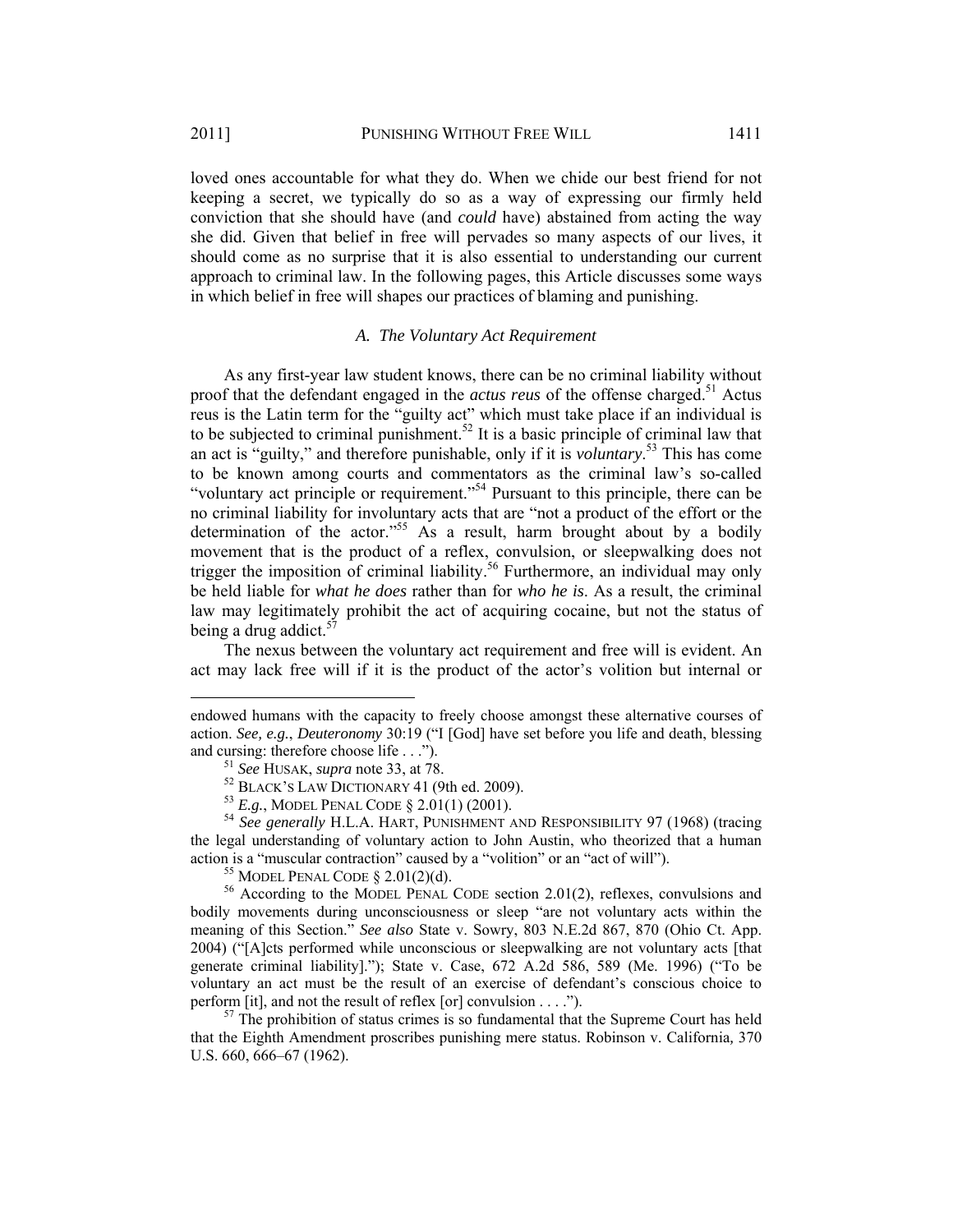external pressures undermine the actor's volition significantly.<sup>58</sup> On the other hand, an act may also lack free will when it is not the product of the actor's volition.<sup>5</sup> Conduct that fails to satisfy the criminal law's voluntary act requirement is an example of the latter type of conduct. Involuntary acts are thus not reflective of free will. This is one of the reasons why the voluntary act requirement is such an essential feature of our criminal law. As the Seventh Circuit noted:

In the narrowest sense, every crime must be the product of defendant's free will; it must reflect his choice to perform the criminal act. If the act itself was the result of a mere reflex, or muscular spasm, or was caused by physical duress or compulsion, even the narrowest intent would be absent and the defendant would be innocent of crime; indeed, it could be said that he did not act at all. It is in this sense that the traditional defense of "compulsion" or "necessity" may justify an act that would be unlawful if it had reflected a deliberate exercise of the defendant's free will.<sup>60</sup>

The voluntary act principle reflects the deeply held belief that it is unfair to punish someone for engaging in acts that are not the product of a free will.

# *B. Legal Causation*

If a defendant is charged with a crime that brings about a harmful consequence, she can only be held liable if her conduct *caused* the harmful consequence to materialize. A defendant's conduct is considered a cause of the harm only if it is both an "actual" and "legal" (or "proximate") cause of the harm.<sup>61</sup> Conduct is an "actual" cause of harm if the harm would not have occurred but for the defendant's act. $62$  The standard for determining whether the defendant's conduct was a "legal" cause of the harm is not settled. Some courts have held that

 <sup>58</sup> In his *Nicomachean Ethics*, Aristotle points out that there is a sense in which acts done under extreme pressure, such as throwing cargo overboard during a storm in order to save oneself, are not voluntary and thus not reflective of free will, for no one would choose any such act in itself. ARISTOTLE, NICOMACHEAN ETHICS 52–53 (Martin Ostwald trans., Bobbs-Merrill Co. 1962). 59 According to Robert Nozick, for example, we lack free will if we are not the

originators of our acts. ROBERT NOZICK, PHILOSOPHICAL EXPLANATIONS 291–92 (1981). Therefore, we lack free will when our acts are the product of something other than our volitions. 60 United States v. Cullen, 454 F.2d 386, 390–91 (7th Cir. 1971).

<sup>61</sup> *See, e.g.*, State v. Rivas, 896 P.2d 57, 62 (Wash. 1995) ("In crimes which are defined to require specific conduct resulting in a specified result, the defendant's conduct must be the "legal" or "proximate" cause of the result. Before criminal liability is imposed, the conduct of the defendant must be both (1) the actual cause, and (2) the "legal" or "proximate" cause of the result." (citation omitted)). 62 *E.g.*, People v. Zak, 457 N.W.2d 59, 63 (Mich. Ct. App. 1990) (citing a well-known

criminal law treatise, the court stated that "[a] factor is an *actual cause* of a result if the result would not have occurred when it did in the absence of that factor").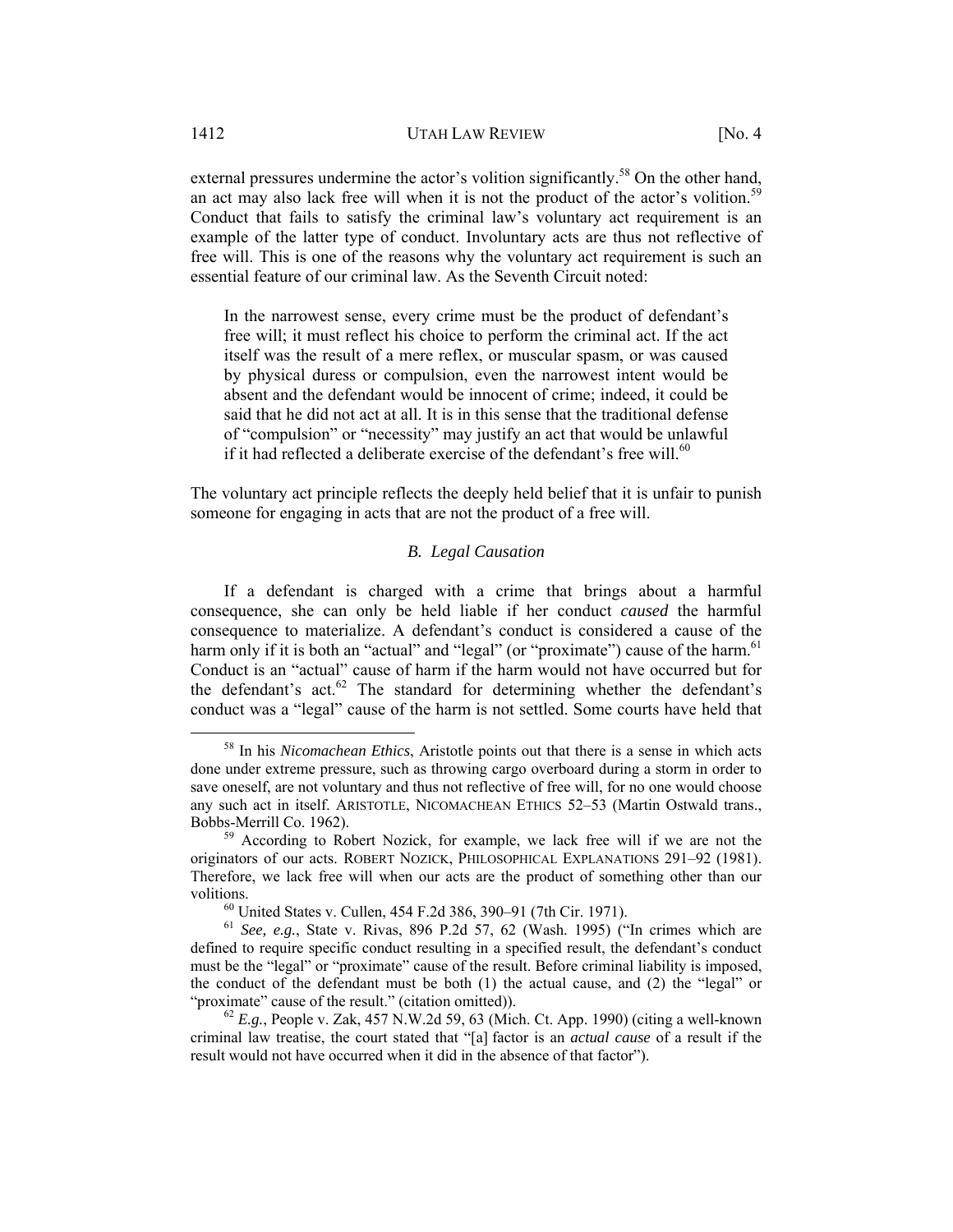determinations of legal causation hinge on whether the harm was foreseeable in light of defendant's conduct, $63$  while others have suggested that legal causation depends on whether the harmful result can be directly traced back to the defendant's conduct.<sup>64</sup> In contrast, the Model Penal Code suggests that the defendant's conduct ought to be considered the legal cause of the harm unless the connection between the act and the harm that resulted is too tenuous to have a just bearing on the defendant's liability.<sup>65</sup> Regardless of which view of proximate cause is adopted, courts and commentators agree that an event that takes place after the

defendant has acted but before the harm has materialized may sever the link between the defendant's conduct and the harm.<sup>66</sup> There is also agreement that such intervening events are more likely to break the causal connection between the defendant's act and the harm if the events involve a voluntary act by the victim or a third party.<sup>67</sup>

Examples abound that illustrate the relevance of the victim's voluntary conduct to determinations of legal causation. Perhaps the most common example involves an actor who provides another person the means with which to commit suicide.<sup>68</sup> Does this conduct constitute homicide? The general rule in these cases is that the defendant is not liable for homicide because the victim's voluntary decision to commit suicide constitutes an intervening cause, which breaks the causal link between the defendant's action (supplying the means to commit suicide) and the result that ensued (death of the victim).<sup>69</sup> Given that the victim's conduct is irrelevant to the criminal law,<sup>70</sup> why do the victim's voluntary acts determine the defendant's liability in this context? It seems that the voluntary conduct of the victim is important in these cases because freely willed acts occupy a special place in our legal judgments about the causal connections between certain events. For better or worse, the law of causation reflects a deeply held belief that freely willed acts have more causal force than non-freely willed acts. As one Alabama court stated, "[a] determination as to whether the conduct of a person

 <sup>63</sup> *E.g.*, Williams v. State, 235 S.W.3d 742, 764 (Tex. Crim. App. 2007) ("Obviously, some element of foreseeability limits criminal causation just as it limits principles of civil<br>'proximate causation.'").

<sup>&</sup>lt;sup>64</sup> *See, e.g.*, People v. Kibbe, 321 N.E.2d 773, 773–74 (N.Y. 1974) (asserting that the defendants should not be found guilty unless their conduct "was a cause of death sufficiently direct as to meet the requirements of the *criminal*, and not the *tort*, law").<br><sup>65</sup> MODEL PENAL CODE § 2.03(2) (2001).<br><sup>66</sup> The reference is, of course, to the doctrine of intervening causation. For a

discussion of intervening causation in the criminal law, see *Starkenburg v. State*, 934 P.2d 1018, 1022–26 (Mont. 1997) (discussing intervening acts by a third-party). 67 *See generally* PAUL H. ROBINSON, CRIMINAL LAW 162 (1997) (discussing cases in

which a voluntary intervening act by the victim was found to break the causal connection).<br>
<sup>68</sup> See, e.g., People v. Kevorkian, 527 N.W.2d 714, 735–39 (Mich. 1994).<br>
<sup>69</sup> See id. at 445.<br>
<sup>70</sup> See generally VERA BERGELSO

COMPARATIVE LIABILITY IN CRIMINAL LAW 9–35 (2009) (explaining that the victim's conduct is irrelevant except for a few exceptions).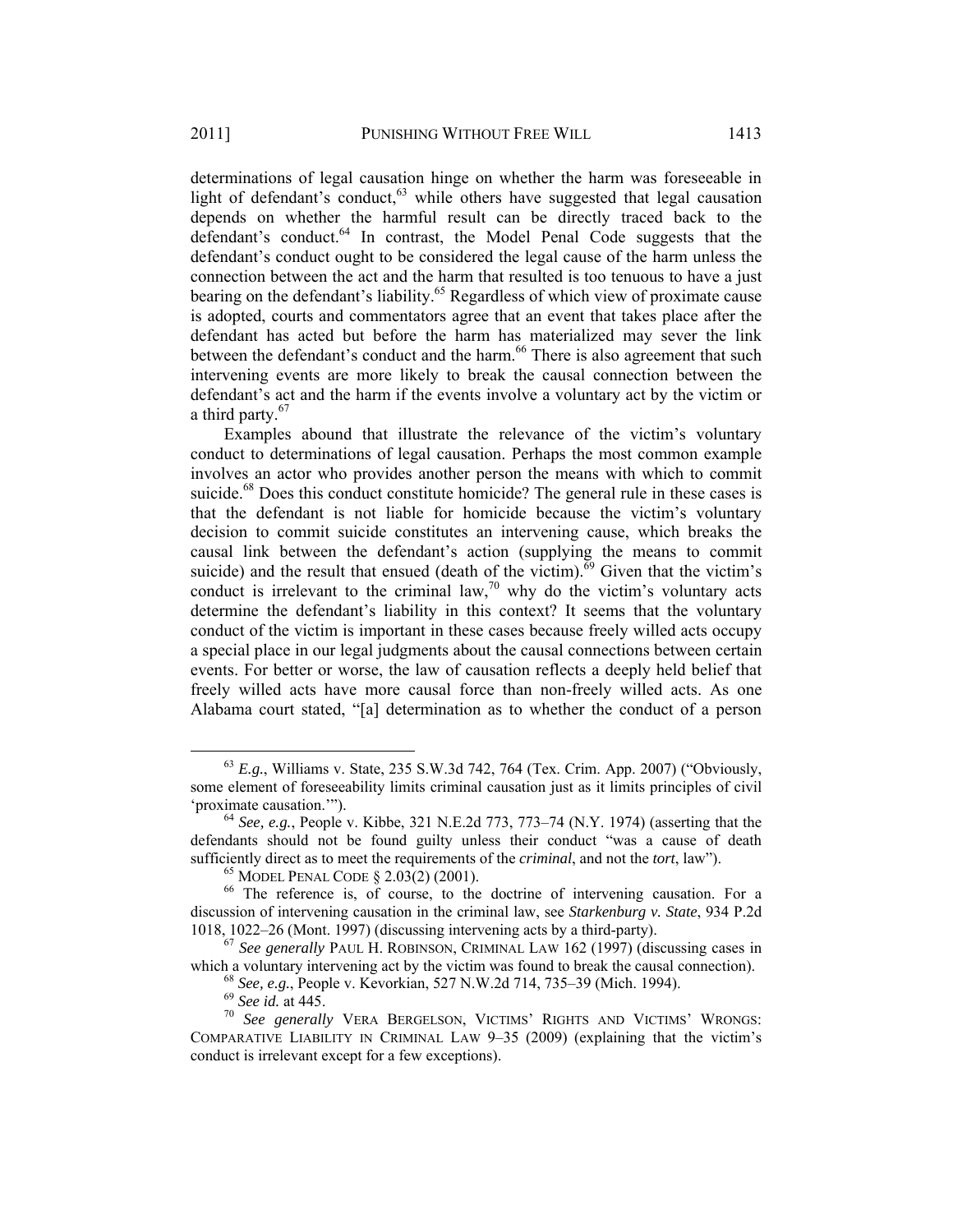caused the suicide of another must necessarily include an examination of the victim's free will," since "[c]ases have consistently held that the 'free will of the victim is seen as an intervening cause which . . . breaks the chain of causation' between the defendant's act and the victim's death."<sup>71</sup>

# *C. Mens Rea*

Edward Coke's often-cited assertion that *actus non facit reum nisi mens sit rea* is as true today as it was when it was first asserted.<sup>72</sup> The Latin maxim means that an "act does not make a person guilty unless their mind is also guilty." This mens rea requirement has generally led to punishing the occurrence of harm only if the actor intended to bring about the harm.<sup>73</sup> Although punishing negligent wrongdoing is not unheard of, most core criminal offenses can only be committed intentionally.<sup>74</sup> Criminalization of negligently caused harm is mostly relegated to so-called public welfare offenses whose commission does not usually stigmatize the offender in the same way as the commission of a core crime such as rape or theft.<sup>75</sup> In spite of the traditional reluctance to punish negligent harm, some core offenses can be committed negligently. The most salient example is the criminalization of negligent homicide, which is considered an offense in every American jurisdiction.<sup>76</sup> However, even when a harm caused by a negligent act is criminalized, it is always punished less severely than an intentional act causing the same kind of harm.<sup>77</sup>

It is difficult to explain criminal law's unwillingness to punish negligent wrongdoing, especially since, as tort law illustrates, damage caused by the negligent wrongdoer is, all things being equal, identical to damage caused by an

recklessly, but not negligently*. Id.* § 2.02(3).<br><sup>75</sup> The classic discussion of public welfare offenses is still Francis B. Sayre, *Public Welfare Offenses*, 33 COLUM. L. REV. 55 (1933).

<sup>76</sup> The Model Penal Code's negligent homicide provision is illustrative of the typical negligent homicide statute. *See* MODEL PENAL CODE § 210.4.

 $^{71}$  Lewis v. State, 474 So. 2d 766, 771 (Ala. Crim. App. 1985) (quoting S.W. Brenner, *Undue Influence in the Criminal Law: A Proposed Analysis of the Criminal Offense of* "*Causing Suicide*," 147 ALB. L. REV. 62, 83 (1982)).

<sup>&</sup>lt;sup>72</sup> 3 EDWARD COKE, INSTITUTES ON THE LAWS OF ENGLAND: CONCERNING TREASON

AND OTHER PLEAS OF THE CROWN AND CRIMINAL CAUSES, at c.1, fo.10 (1797).<br><sup>73</sup> *See, e.g.*, Morrissette v. United States, 342 U.S. 246, 250–51 (1952) ("[A]n injury can amount to a crime only when inflicted by intention.").

 $74$  This is the case, for example, with the offenses of rape, robbery, burglary and kidnapping. *See* MODEL PENAL CODE § 213.1(1) (2001) (Rape); *id.* § 222.1 (Robbery); *id.* § 221.1 (Burglary); *id.* § 212.1 (Kidnapping). When the definition of an offense does not include a mental state, the offense can only be committed purposely, knowingly, or

 $\alpha$ <sup>7</sup> Negligent homicide is always punished less severely than intentional homicide. In New York, for example, negligent homicide is a Class E felony, whereas intentional homicide is either a Class B or Class A felony. *Compare* N.Y. PENAL LAW § 125.10 (McKinney 2009) (criminally negligent homicide), *with id.* §§ 125.25–125.27 (versions of intentional homicide).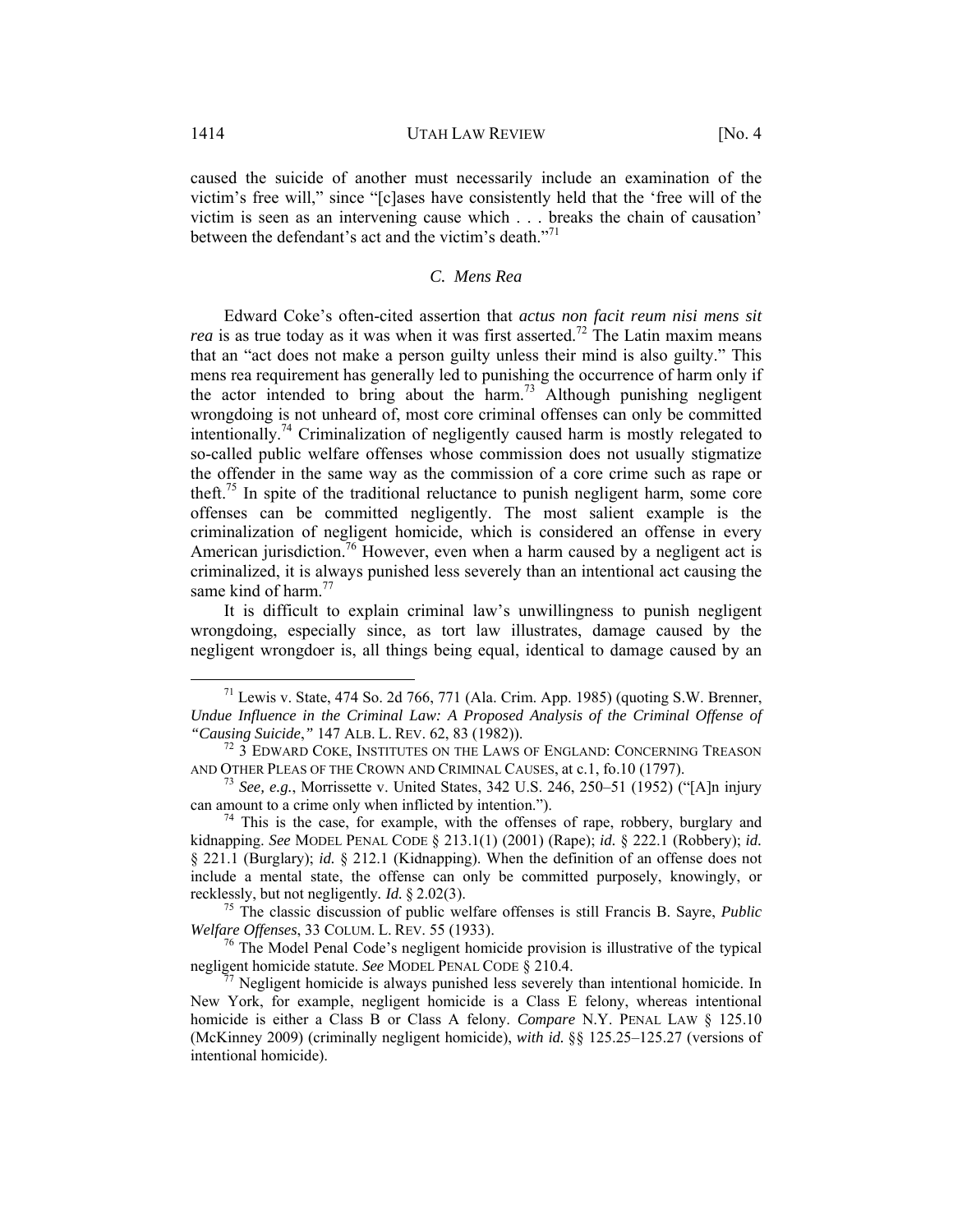intentional wrongdoer.<sup>78</sup> For example, an actor who kills a victim by deliberately poisoning her inflicts the same harm as the actor who kills a victim by carelessly running her over with his car, regardless of the actor's mental state when committing the offense. Nevertheless, the careless killing will be punished much less severely than the intentional killing. The standard explanation for this differential treatment is that an actor who intentionally causes harm is more blameworthy than an actor who negligently causes the same harm.<sup>79</sup> After all, as Oliver Wendell Holmes pointed out when discussing the different moral quality of intentional and negligent acts, "even a dog distinguishes between being stumbled over and being kicked."<sup>80</sup>

The perceived differences in the blameworthiness of these acts are inextricably linked to beliefs about the degree of free will with which intentional and negligent wrongdoers act. Intentional harm causation is thus believed more deserving of condemnation than negligent harm causation because, as the Supreme Court stated in *Morrissette v. United States,* of the criminal law's "universal and persistent . . . belief in freedom of the human will and a consequent ability and duty of the normal individual to choose between good and evil.<sup> $381$ </sup> As a result of this belief, some argue that "our substantive criminal law is based upon a theory of punishing the vicious will," for it assumes that the paradigmatic case of wrongdoing is that of a "free agent confronted with a choice between doing right and doing wrong and freely choosing  $\dots$  to do wrong.<sup>382</sup>

# *D. Legal Insanity*

In 1843, Daniel M'Naghten attempted to assassinate the British Prime Minister.<sup>83</sup> Given that M'Naghten claimed that he committed the crime while in a state of mental incapacity, the House of Lords came up with a set of rules for determining when a defendant should be acquitted as a result of insanity. The rule set out by the House of Lords in the case, known as the *M'Naghten* test for legal insanity, holds that a defendant should be relieved of criminal liability only if at the time of the crime he suffered from a defect of reason or mental disease that

 $78$  Punitive damages can be imposed on the intentional wrongdoer. This aspect of tort law, as the term "punitive" implies, more closely resembles criminal than civil law. *See* Smith v. Wade, 461 U.S. 30, 48 (1983) (recognizing that "punitive damages in tort cases may be awarded not only for actual intent to injure or evil motive, but also for recklessness, serious indifference to or disregard for the rights of others, or even gross negligence").

<sup>&</sup>lt;sup>79</sup> See generally JEROME HALL, GENERAL PRINCIPLES OF CRIMINAL LAW 135–41 (1960) (evaluating the various theories behind punishing negligent homicide). 80 OLIVER WENDELL HOLMES, JR., THE COMMON LAW 3 (1881). 81 Morrissette v. United States, 342 U.S. 246, 250 (1952).

<sup>&</sup>lt;sup>82</sup> Roscoe Pound, *Introduction* to FRANCIS B. SAYRE, A SELECTION OF CASES ON CRIMINAL LAW, at xxix, xxxvi–xxxvii (1927).

<sup>&</sup>lt;sup>83</sup> Michael Stoll, Note, *Miles to Go Before We Sleep: Arizona's "Guilty Except Insane" Approach to the Insanity Defense and Its Unrealized Promise*, 97 GEO. L.J. 1767, 1772 (2009).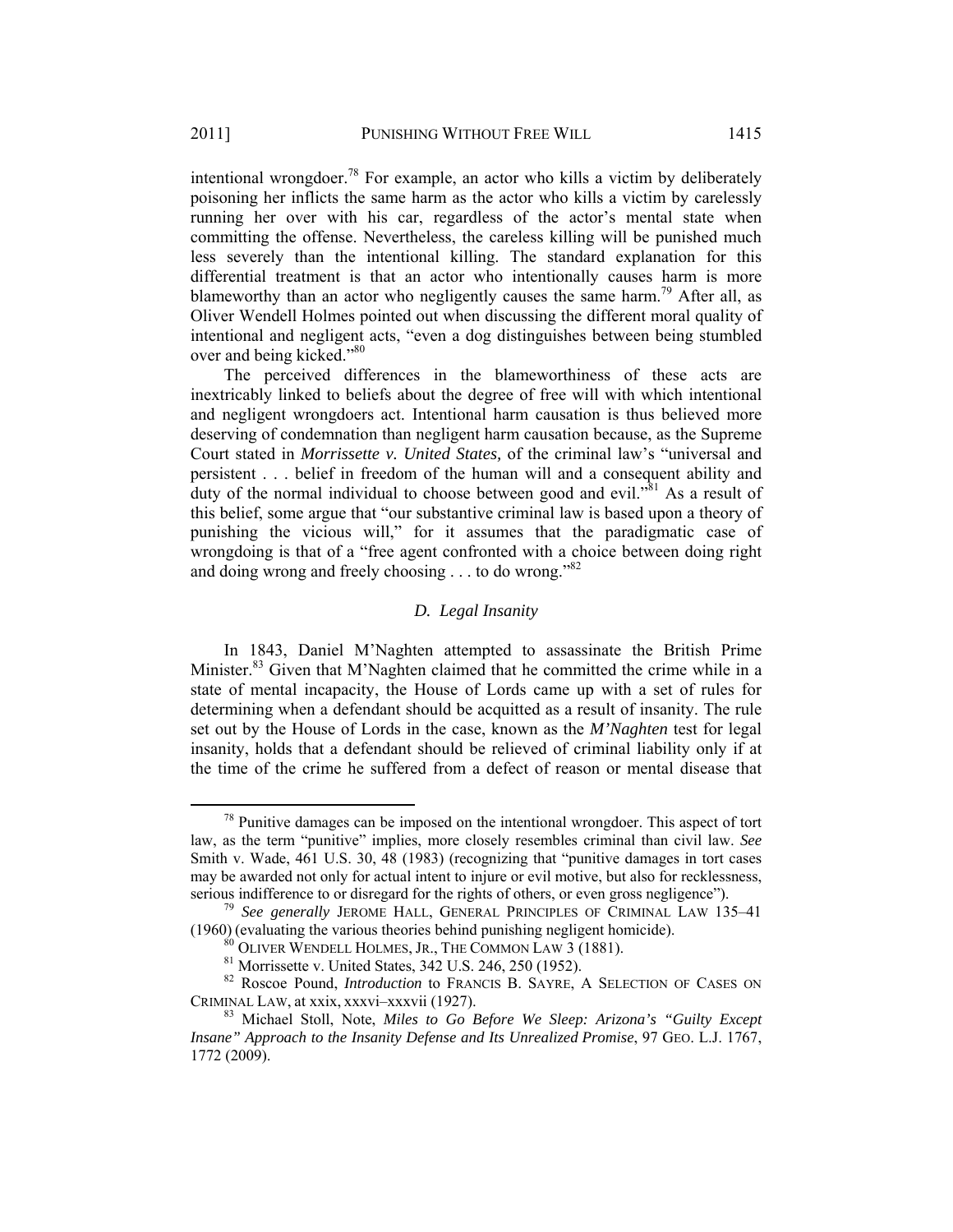prevented him from appreciating the nature, quality, or wrongfulness of his act.<sup>84</sup> Several decades after M'Naghten's case was decided, courts started invoking a different standard of insanity that has been dubbed the "irresistible impulse" test.<sup>85</sup> According to the irresistible impulse test, a defendant should be acquitted if at the time of the commission of the offense he suffered from a mental disease or condition that prevented him from controlling his conduct.<sup>86</sup>

Subsequently, the drafters of the Model Penal Code decided to combine the *M'Naghten* and "irresistible impulse" tests.<sup>87</sup> Under the Model Penal Code, a defendant will be acquitted for reason of insanity if at the time of the crime he suffered from a mental condition or defect that caused him to lack substantial capacity<sup>88</sup> either to appreciate the wrongfulness<sup>89</sup> of his conduct *or* to conform his conduct to the mandates of the law. Although the *M'Naghten* test continues to be applied in many American jurisdictions, a substantial number of states apply the Model Penal Code's combined *M'Naghten-Irresistible Impulse* test.<sup>90</sup>

The *M'Naghten* test of legal insanity illustrates the role of free will in criminal law. The test focuses on whether the cognitive capabilities of the defendant were undermined by mental disease or defect in a way that prevented him from appreciating the import of his conduct and the consequences of his acts. These cognitive impairments preclude the imposition of liability because, as one judge put it, they weaken "the power in man to make a choice between alternative courses of action."91 Thus, courts frequently construe the *M'Naghten* rules as a vehicle to determine whether the defendant exercised the sort of free will that undergirds our conventional practices of blaming and punishing. Consequently,

 <sup>84</sup> M'Naghten's Case, 8 Eng. Rep. 718, 722–23 (1843).

<sup>85</sup> The irresistible impulse test can be traced back to *Parsons v. State*, 2 So. 854 (Ala.

<sup>1887). 86</sup> *Id.* The test has also come to be known as the "policeman at the elbow" test, for it is asserted that someone commits a crime pursuant to an irresistible impulse if he would have committed the offense even if a police officer was standing next to him. For a relatively recent discussion of the "policeman at the elbow" test, see *People v. Jackson*, 627 N.W.2d 11, 13–14 (Mich. Ct. App. 2001).<br><sup>87</sup> MODEL PENAL CODE § 4.01(1) (2001).<br><sup>88</sup> The Model Penal Code standard broadens the scope of the insanity defense, for it

merely requires a showing of a lack of "substantial capacity" to appreciate the wrongfulness of the conduct or to control the act rather than a showing of a complete absence of knowledge (*M'Naghten*) or a total lack of control over the conduct (irresistible impulse). *See id.* <sup>89</sup> The drafters of the Model Penal Code pointed out that states drafting an insanity

defense have to choose between requiring that the actor "lack capacity to appreciate" the wrongfulness of his conduct *or* demanding that the actor lack capacity to understand the *criminality* of his conduct. *Id.* The difference is significant. An actor does not appreciate the wrongfulness of his conduct if he fails to see that his act is legally or morally wrongful. In contrast, an actor does not appreciate the *criminality* of his conduct if he fails to see that his conduct is against the law.<br><sup>90</sup> *See* 2 CHARLES E. TORCIA, WHARTON'S CRIMINAL LAW § 104 (15th ed. 1994).<br><sup>91</sup> State v. Esser, 115 N.W.2d 505, 529 (Wis. 1962) (Hallows, J., dissenting).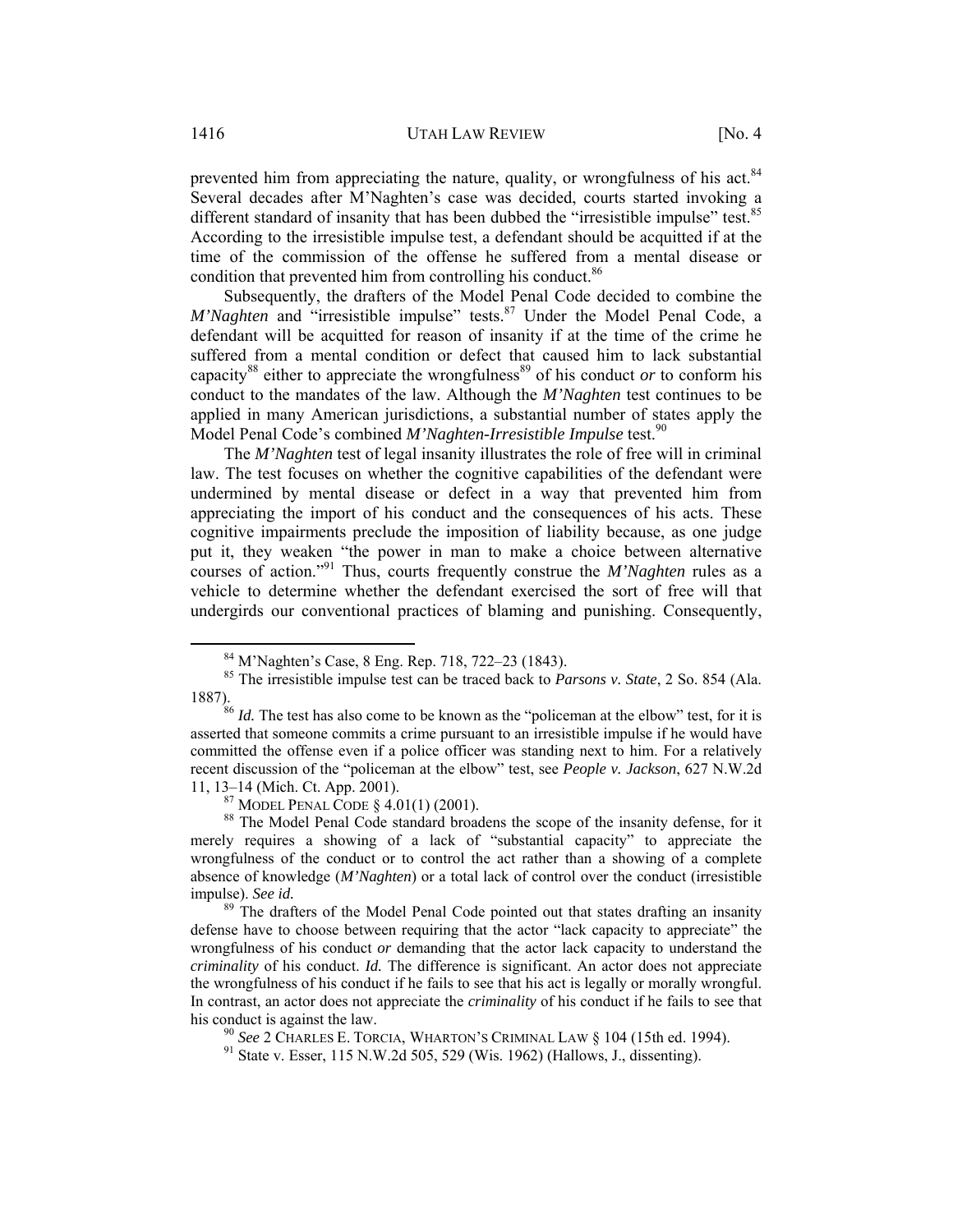many courts that adhere to the *M'Naghten* standard of insanity do so because "[t]he criminal law has long been based upon the concept of freedom of choice and adherence to the *M'Naghten* test . . . recognizes that those who are incapable of understanding the wrongfulness of their conduct have no opportunity of choice . . . ."92

The "irresistible impulse" test focuses on impairment of defendant's volitional capabilities rather than the undermining of his cognitive faculties like *M'Naghten,*  but the rationale underlying the judicial recognition of the irresistible impulse rule is also tied to the concept of free will. Thus, it is widely believed that the irresistible impulse rule may be invoked only when a defendant demonstrates that the commission of the criminal act "[could not] be resisted or overcome because insanity or mental disease has destroyed the freedom of will, the power of selfcontrol, and the choice of [the defendant's] actions."93 Given that the Model Penal Code test combines the *M'Naghten* rule with the irresistible impulse standard for legal insanity, it is sensible to conclude that the Model Penal Code's formulation of the defense is connected to free will in much the same manner as the other two tests.

# *E. Duress*

A defendant may successfully invoke the defense of duress when he is coerced to engage in wrongful conduct by the use of unlawful force upon the defendant or a third person.<sup>94</sup> According to the Model Penal Code, the force with which the defendant is coerced must be of such a nature that a "person of reasonable firmness  $\dots$  would have been unable to resist [it].<sup> $35$ </sup> A defendant who commits a crime under duress cannot be fairly blamed for engaging in the unlawful act.96 Therefore, the duress defense functions as an excuse that negates the actor's culpability without excluding the wrongfulness of his act.<sup>97</sup> The duress excuse is sometimes called the defense of "compulsion,"<sup>98</sup> given that the defendant who acts under duress is "compelled" by threats to engage in an act that he otherwise would not perform. The coercive force that triggers the duress defense must imminently jeopardize the life or limb of the defendant or his family.<sup>99</sup> Therefore, it is generally held that threats to property cannot ground a successful duress defense. The idea underlying this distinction is that society can legitimately expect citizens

<sup>&</sup>lt;sup>92</sup> People v. Horn, 205 Cal. Rptr. 119, 129 (Cal. Ct. App. 1984).<br><sup>93</sup> Snider v. Smyth, 187 F. Supp. 299, 302 (E.D. Va. 1960).<br><sup>94</sup> See, e.g., Smith v. State, 229 P.3d 221, 226 (Alaska Ct. App. 2010).<br><sup>95</sup> MODEL PENAL CO wrongfulness of the act. In contrast, justification defenses negate the wrongfulness of the act. Luis E. Chiesa, *Duress, Demanding Heroism, and Proportionality*, 41 VAND. J. TRANSNAT'L L. 741, 746–48 (2008) (discussing the justification/excuse distinction). 98 *See, e.g.*, State v. Baker, 197 P.3d 421, 426–27 (Kan. 2008). 99 *Id.* at 427*.*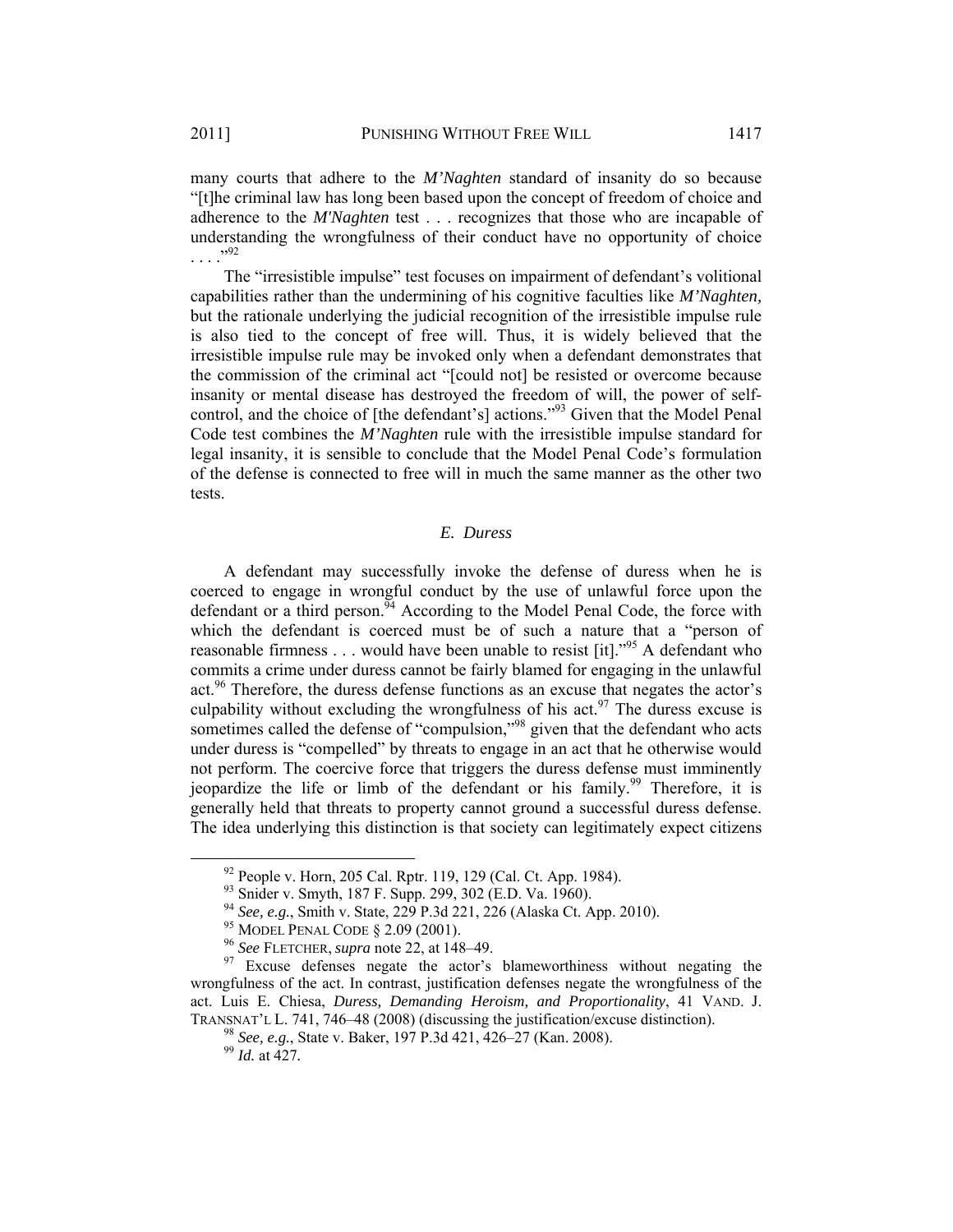to sacrifice their property interests in order to avoid wrongfully harming others, whereas it cannot legitimately require its citizens to sacrifice their lives, the lives of their loved ones, or physical integrity in order to prevent unlawful harm to others.<sup>100</sup>

Amongst the many theories that have been advanced to explain the exculpatory force of duress, the two most commonly invoked are the "involuntariness" and the "hard choice" theories of duress. According to the involuntariness theory, "duress exculpates actors whose choice-making capabilities are substantially reduced by the coercive situation that generates the defense.<sup>"101</sup> In these cases, the reduction in the actor's freedom to choose is so significant that the coerced actor's choice is in reality "no choice at all"—the duress exculpates the actor because her capacity to choose to do otherwise is "absent" in light of the coercion.<sup>102</sup> According to the hard choice theory of duress, an actor is excused when the coercive situation puts him in the undesirable position of having to decide to preserve either his life or bodily integrity or the fundamental interests of others.103 Those who face this "do it or else" situation do not act culpably if they choose to harm others because society believes that a reasonable person facing the same hard choice would have acted in the same manner.

Not surprisingly, what the involuntariness and hard choice theories of duress have in common is that the exculpatory force of the defense is in some way tied to the breadth and scope of the actor's choices. The less choice we have and the harder the choice becomes, the less responsible we are for our "choice." Thus, the conventional understanding of the duress defense presupposes the existence of an individual endowed with freedom of choice whose will is overborne by coercive threats. $104$ 

 <sup>100</sup> *See* Prosecutor v. Erdemović, Case No. IT-96-22-A, Judgment, ¶ 12(c) (Int'l Crim. Trib. for the Former Yugoslavia Oct. 7, 1997) (suggesting that duress creates "no moral alternative" for the person acting under it). 101 Chiesa, *supra* note 97, at 758; *see also* People v. Graham, 129 Cal. Rptr. 31, 32

<sup>(</sup>Cal. Ct. App. 1976) (establishing that the defendant has the "burden of showing duress" by a raising a reasonable doubt); State v. Rouleau, 528 A.2d 343, 350 (Conn. 1987) ("[D]uress may be seen as removing the very basis of criminal culpability.").<br>  $^{102}$  See MARKUS D. DUBBER, CRIMINAL LAW: MODEL PENAL CODE 251 (2002).<br>  $^{103}$  For an examination and defense of the "hard-choice" theory o

see Stephen J. Morse, *Deprivation and Desert*, *in* FROM SOCIAL JUSTICE TO CRIMINAL JUSTICE: POVERTY AND THE ADMINISTRATION OF CRIMINAL LAW 114, 124–29 (William C. Heffernan & John Kleinig eds., 2000); Michael S. Moore, *Responsibility and the Unconscious*, 53 S. CAL. L. REV. 1563, 1567, 1663–64 (1990).<br><sup>104</sup> *See, e.g.*, Commonwealth v. Wojciechowski, No. 92456, 2000 WL 537244, at \*3

<sup>(</sup>Mass. Super. Ct. Feb. 25, 2000) (stating that the prosecution must "prove[] beyond a reasonable doubt that the crime was the result of that person's free will and not the result of duress or coercion such as would destroy that person's free will"); *see also* Minton v. State, 305 S.E.2d 812, 814 (Ga. Ct. App. 1983) (stating that defendant's conduct is only criminal if he decided to commit the crime "as a result of his own free will . . . not the result of duress or coercion which would overcome his free will").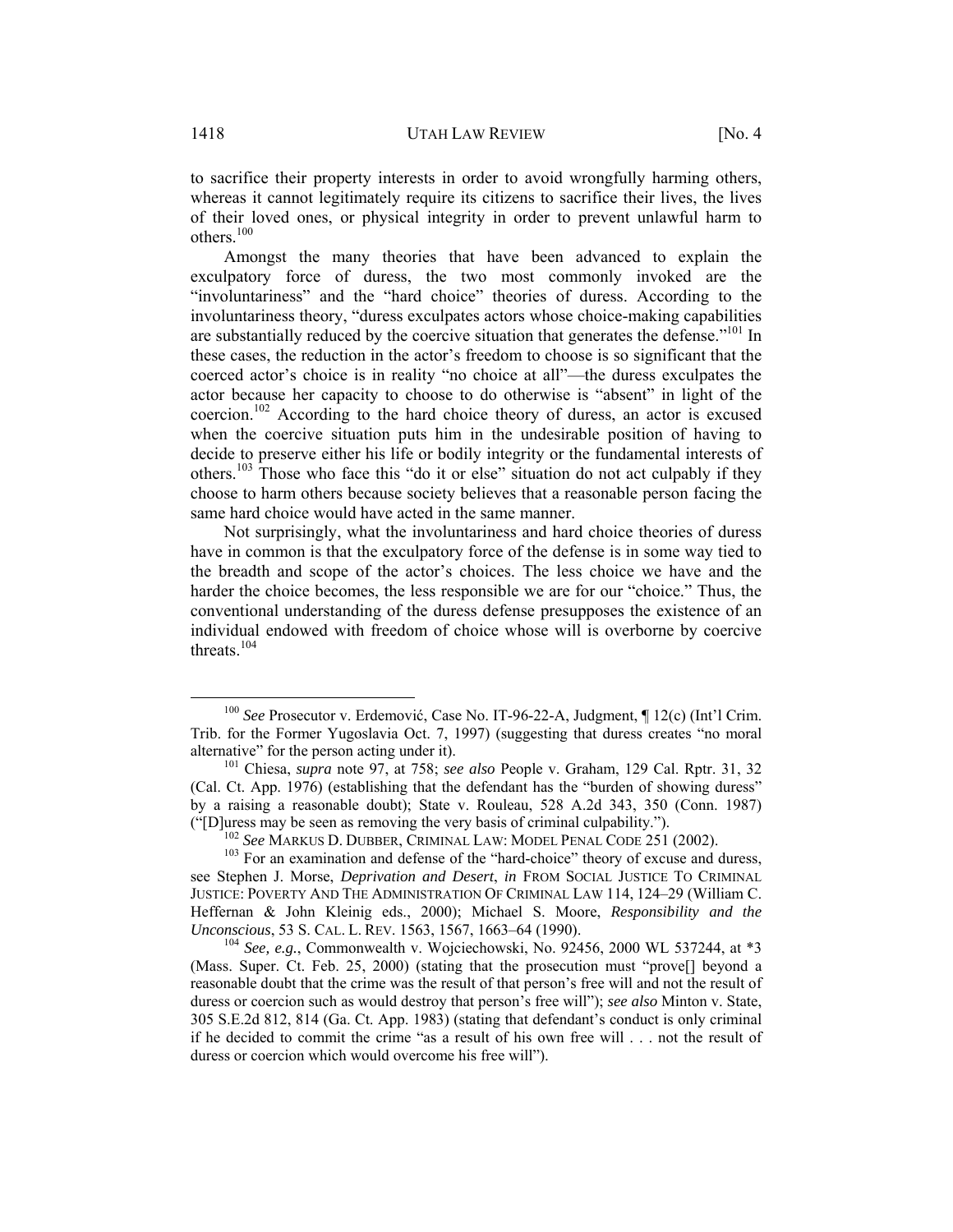# *F. Entrapment*

An actor may sometimes invoke police entrapment as a defense to criminal liability. There are two versions of the entrapment defense. According to the "objective" version of the defense, a defendant who the police instigated to commit a crime may successfully plead entrapment "if the law enforcement conduct is likely to induce a *normally law-abiding person* to commit the offense."<sup>105</sup> Therefore, the objective approach to entrapment "focus[es] on the conduct of the police and [is] not concerned with the defendant's prior criminal activity or other indicia of a predisposition to commit crime.<sup>"106</sup> In contrast, the subjective version of entrapment focuses on the defendant's readiness to commit the crime rather than on the outrageousness of the governmental conduct.<sup>107</sup> More specifically, the subjective version of the defense can only be invoked if the police induced a person to commit an offense that he was not predisposed to commit prior to being approached by governmental authorities.<sup>108</sup> Therefore, "[t]he subjective defense of entrapment succeeds only if the government, not the accused, is the source of the criminal design."109 The defense, however, "fails if the accused is previously disposed to commit the crime, and the government merely facilitates or assists the criminal scheme."110 Although the objective version of the defense has garnered considerable support amongst commentators, and was adopted by the drafters of the Model Penal Code, the subjective approach to entrapment continues to be applied in a majority of American jurisdictions.<sup>111</sup>

With the understanding that the subjective version of entrapment allows the actor to invoke the defense only if he was not predisposed to commit the crime before being approached by the police, the defense fails if his decision to commit the criminal act was a product of his own volition. On the other hand, the defendant can successfully invoke entrapment if he proves that the police caused him to decide to commit the offense. Whether the entrapment defense bars criminal liability thus hinges on whether the defendant can be said to have freely willed the commission of the crime. More specifically, the entrapment defense will succeed if the defendant did not freely will the commission of the crime because the police caused him to engage in the wrongful act. However, the defendant's entrapment claim will fail if he voluntarily decided to commit the crime.

It has been held that "[o]nce the entrapment defense is raised, the State bears the burden of showing that the defendant was predisposed to commit the crime and that the level of police activity did not persuasively affect the free will of the

<sup>&</sup>lt;sup>105</sup> People v. Watson, 990 P.2d. 1031, 1032 (Cal. 2000).<br>
<sup>106</sup> Commonwealth v. Weiskerger, 554 A.2d 10, 13 (Pa. 1989).<br>
<sup>107</sup> See, e.g., Hernández v. State, 17 So. 3d 748, 750–51 (Fla. Dist. Ct. App. 2009).<br>
<sup>108</sup> See,

<sup>&</sup>lt;sup>111</sup> 2 WAYNE R. LAFAVE, SUBSTANTIVE CRIMINAL LAW § 9.8(b) (2d ed. 2003).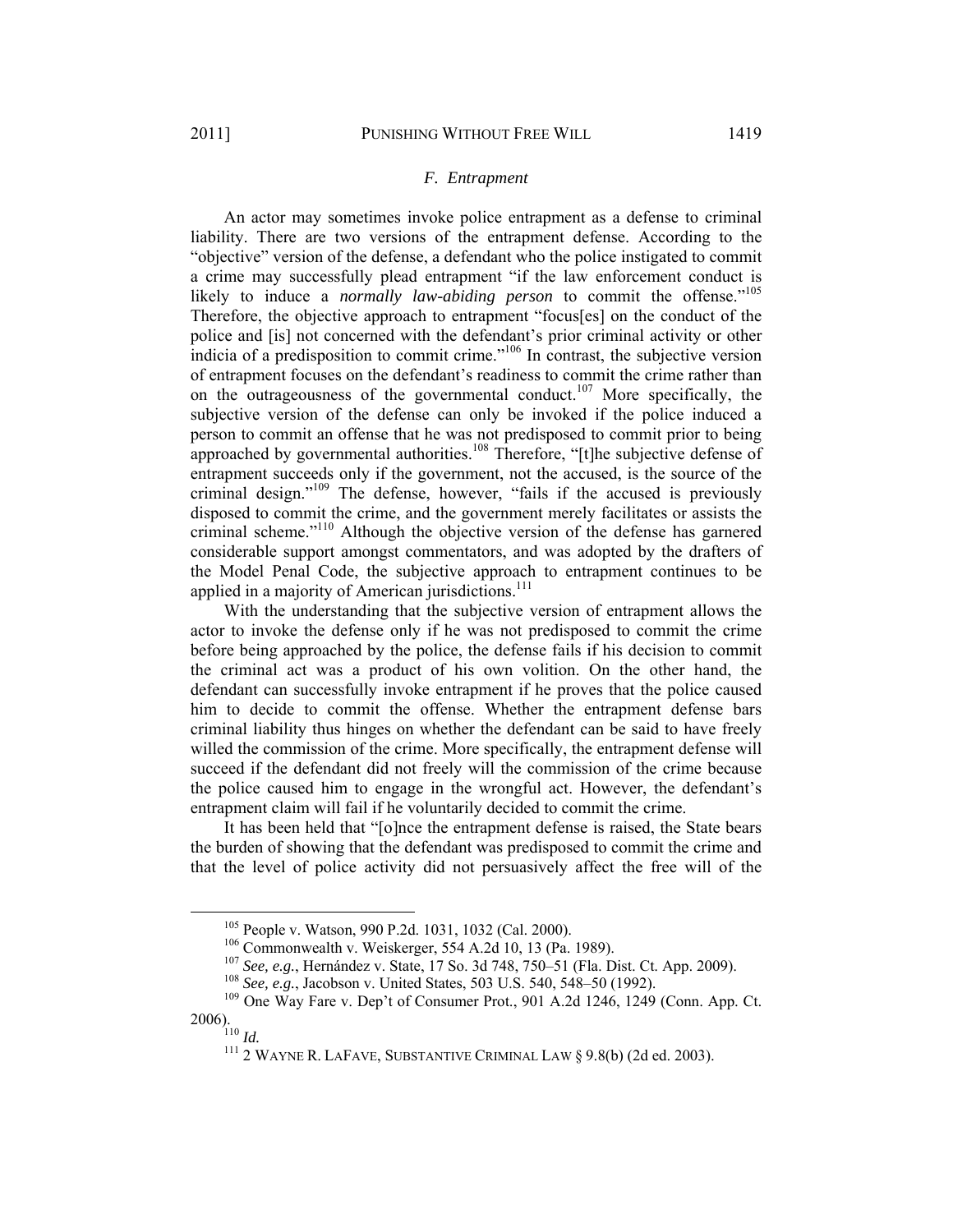accused."<sup>112</sup> Therefore, the determinative inquiry in entrapment cases is whether "the agents overpowered the free will of the defendant and caused him to commit" an offense that he was not predisposed to commit.<sup>113</sup> Therefore, the availability of the subjective version of the entrapment defense, as with many other criminal defenses, depends on considerations of free will and voluntariness.

#### III. DO WE HAVE FREE WILL? SCIENTIFIC AND PHILOSOPHICAL PERSPECTIVES

Free will is as essential to explaining our current practices of blaming and punishing as it is to understanding Candide's view of human nature.<sup>114</sup> But do we really have the sort of free will that allows us to make sense of Candide's conception of evil and in turn furnishes the foundations for our system of criminal justice? At first glance, this appears to be a silly question. After all, humans share a deeply held belief that what we do is usually a product of what we consciously want to do. However, as history demonstrates, widely shared beliefs often turn out to be false. For thousands of years, humans believed that the world was flat and that earth stood still while the sun and the planets revolved around it. Could it be that, despite appearances to the contrary, the widely shared belief that humans are endowed with free will is as false as these other once widely held beliefs are? As it turns out—and as the rest of this section explains—it is still very much an open question whether we do in fact have the kind of free will that undergirds our criminal laws.

# *A. Causal Determinism and the Free Will Problem*

One of the problems frequently presented in debates about free will is that the meaning of "free will" often remains undefined or is only vaguely or confusingly fleshed out. In order to avoid such confusion, fruitful discussions about the nature and importance of free will must begin by defining the term. The problem is that there are many plausible ways to define free will.<sup>115</sup> So how can one defend choosing one definition of free will over another? A nonarbitrary and promising way to choose amongst competing definitions of free will is to select the definition that sheds more light on the question addressed by the author. It thus makes sense to define free will for the purposes of this Article in a way that illuminates the

<sup>&</sup>lt;sup>112</sup> Jordan v. State,  $692$  N.E.2d  $481$ ,  $484$  (Ind. Ct. App. 1998).<br><sup>113</sup> United States v. Jaca-Nazario, 521 F.3d 50, 58 (1st Cir. 2008) (quoting United States v. Barbour, 393 F.3d 82, 86 (1st Cir. 2004)).

<sup>&</sup>lt;sup>114</sup> See supra notes 1–21 and accompanying text.<br><sup>115</sup> Thomas Hobbes, for example, defined free will as acting in an uncoerced fashion or, more specifically, acting in the absence of external impediments. THOMAS HOBBES, LEVIATHAN 86 (1904). In contrast, Harry Frankfurt defines free will as an action performed under circumstances in which the actor identifies with the volition that motivated his act. Harry G. Frankfurt, *Freedom of the Will and the Concept of a Person*, *in* FREE WILL 81–95 (Gary Watson ed., 1982). Other philosophers define free will differently. *See generally* Taylor & Dennett, *supra* note 15, at 258 (stating multiple definitions of free will).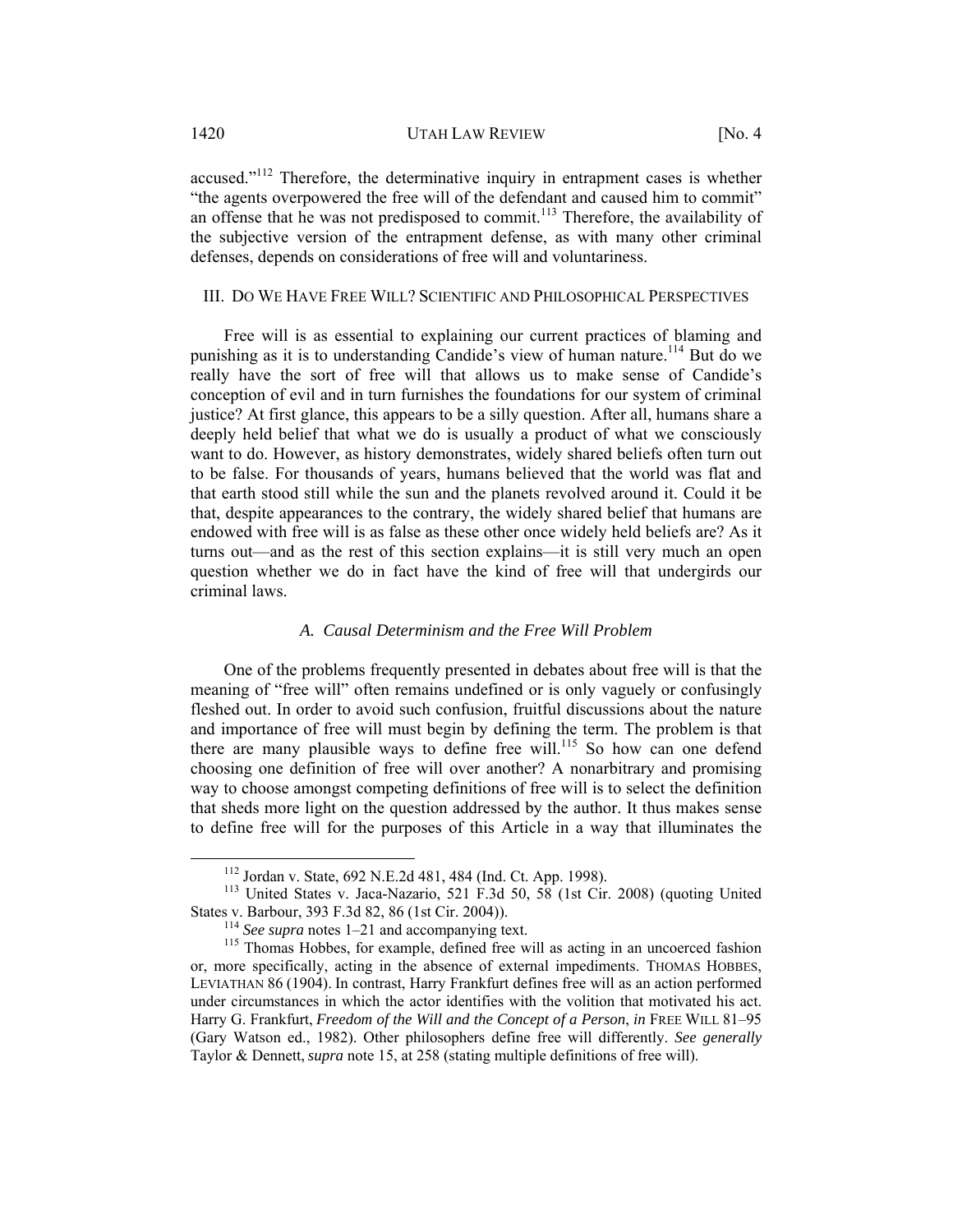connection between free will and criminal liability. Free will is relevant to criminal liability because blame is typically a prerequisite for the imposition of punishment. It is generally believed that an actor can be blamed for committing an offense only if he freely willed to engage in conduct constitutive of the offense. As a result, it makes sense to define free will for the purposes of this Article as *the degree of freedom that makes judgments of blame and attributions of moral responsibility possible*.

Once free will is defined in this manner, it is easy to see why many contemporary scientists and philosophers believe that free will is threatened by causal determinism.<sup>116</sup> Causal determinism is the belief that everything that happens in the universe, including human conduct, is the product of everything that has happened in the past in combination with the operation of natural laws. $117$ Contrary to what some have argued, causal determinism does not lead to the conclusion that human desires and intentions cannot impact future events because "what will be, will be" regardless of what actors wish or desire to do. Aristotle, for example, claimed that if causal determinism obtains there would be no need to deliberate or think about our future actions because whatever will happen will in fact happen regardless of what we think or do.<sup>118</sup> Determinists do not necessarily share this thesis, because they believe that human conduct is causally determined by myriad factors, including intentions, motives, and desires. Whether a Mayweather-Pacquiao boxing match will take place in the future is causally conditioned by a series of factors, including, but not limited to, the desires of Mayweather and Pacquiao. Determinists, of course, also believe that such intents, motives, and desires are causally determined by other factors, such as the actor's upbringing and her genetic makeup.<sup>119</sup> This, however, does not commit the determinist to believing that human beliefs and desires cannot impact future states of affairs, for the determinist thesis affirms the causal role played by such subjective mental states.

There are at least four reasons that suggest the thesis of causal determinism ought to be taken seriously. First, there is scientific support for the view that the behavior of macroscopic objects (including human beings) is causally determined by the confluence of the past and natural laws. The conventional view is that classical physics is mostly a deterministic affair. 120 There are, however, instances

<sup>&</sup>lt;sup>116</sup> See generally THOMAS PINK, FREE WILL: A VERY SHORT INTRODUCTION 14–16 (2004) (explaining the concept of causal determinism and demonstrating that the existence

of human free will is likely dependent on the truth of causal determinism).<br><sup>117</sup> John Martin Fischer, *Compatibilism*, *in* FOUR VIEWS ON FREE WILL 44, 54.<br><sup>118</sup> ARISTOTLE, DE INTERPRETATIONE, ch. 9, §§ 18<sup>b</sup>31–3 (John L 1975). 119 *See* PINK, *supra* note 116, at 7; John Martin Fischer, Robert Kane, Derek

Pereboom & Manuel Vargas, *A Brief Introduction to Some Terms and Concepts*, *in* FOUR VIEWS ON FREE WILL 1, 3. 120 *See generally* JOHN EARMAN, A PRIMER ON DETERMINISM (Robert S. Butts ed.,

<sup>1986).</sup>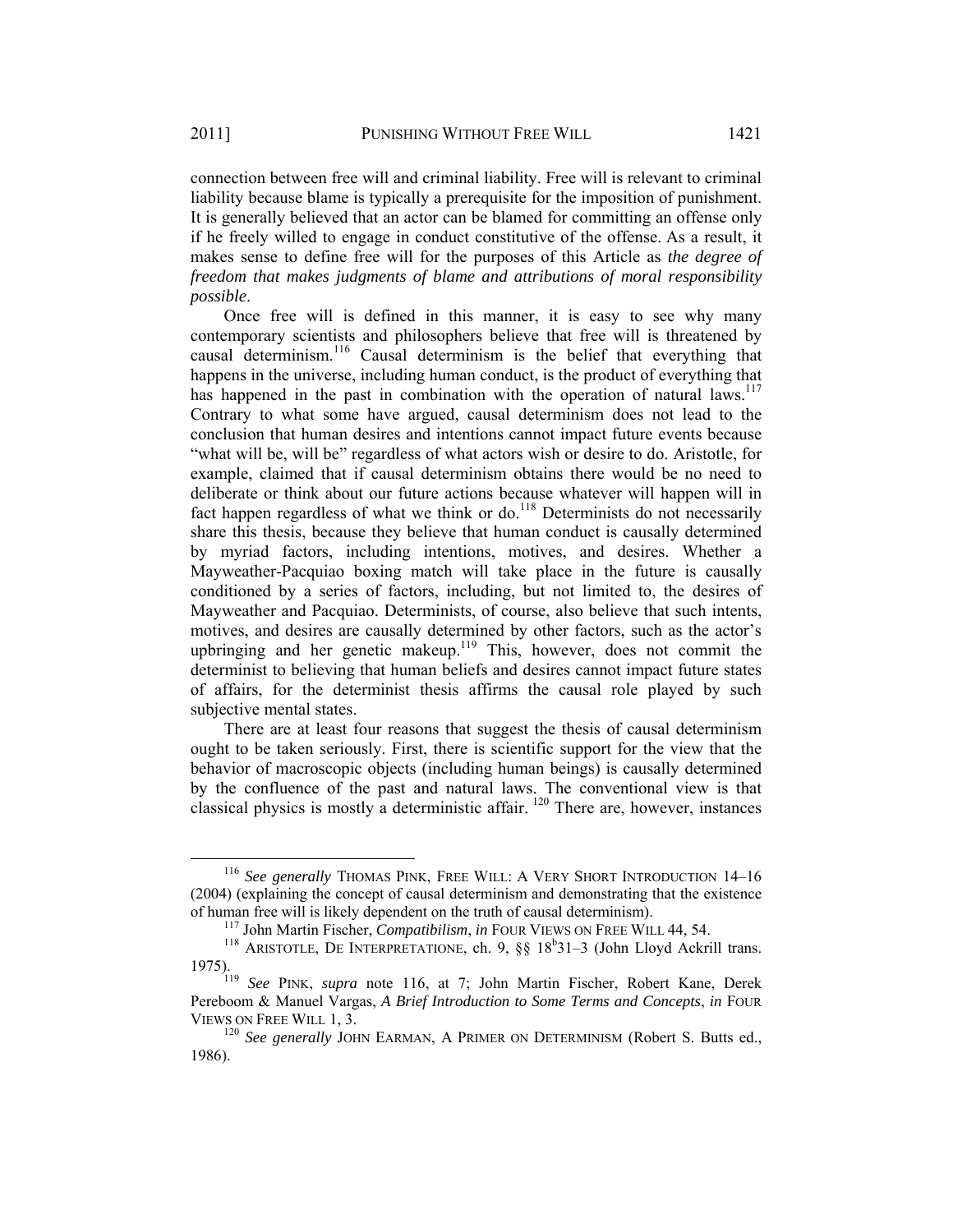in which the deterministic nature of classical physics breaks down.<sup>121</sup> Contrarily, quantum mechanics is conventionally viewed as mostly governed by indeterminism. Nevertheless, there might be instances in which determinism seeps into quantum mechanics.<sup>122</sup> In any case, there seems to be significant scientific support for the view that some have called "adequate determinism," which holds that indeterministic quantum effects are mostly negligible at the macroscopic level. Second, neuroscientific studies, such as the ones famously carried out by Benjamin Libet, suggest that human conduct is determined by unconscious processes that are not within the control of the actor.<sup>123</sup> Third, biological studies demonstrate that some aspects of human behavior are largely determined by our genetic makeup.<sup>124</sup> Finally, several psychological studies hint at the possibility that many aspects of human behavior are determined to a significant extent by environmental factors.<sup>125</sup> None of these reasons alone are enough to establish the truth of causal determinism. Nevertheless, the combination of all of these factors does, at the very least, cast serious doubt on whether human conduct can be traced back to indeterministic processes. In fact, the strongest evidence to date in favor of the conclusion that human conduct is *not* causally determined is the robust, but scientifically unsupported, intuition that we control our destinies in a way that belies the thesis of determinism.

Most people believe that actors can be blamed or praised for what they do only if they have the ability to choose to act differently. Philosophers call this the principle of alternate possibilities.<sup>126</sup> Causal determinism threatens the principle of alternate possibilities because it suggests that, given the fixity of the past and the immutability of natural laws, humans lack control over the factors that shape their conduct. As a result, some philosophers—called incompatiblists—have concluded that free will is incompatible with causal determinism.<sup>127</sup> "Libertarian" incompatibilists believe that we possess free will because the thesis of causal determinism is likely false.<sup>128</sup> In contrast, "hard incompatibilists" believe that if

<sup>&</sup>lt;sup>121</sup> *Id. In 122 See* Robert C. Bishop, *Determinism and Indeterminism*, *in* 3 ENCYCLOPEDIA OF PHILOSOPHY 29, 32–33 (Donald M. Borchert ed., 2d ed. 2005).

<sup>&</sup>lt;sup>123</sup> Benjamin Libet, *Unconscious Cerebral Initiative and the Role of Conscious Will in Voluntary Action*, *in* 8 BEHAV. & BRAIN SCI. 529, 529 (1985) (describing the results of a study of electrophysical "readiness potentials" that precede voluntary acts).<br><sup>124</sup> For an account of how genes influence behavior, see generally MICHAEL C.

RUTTER, GENES AND BEHAVIOR: NATURE-NURTURE INTERPLAY EXPLAINED (2006) (asserting the importance of genetic science and outlining scientific theories regarding the influence of genes on behavior). 125 *See, e.g.*, Nadia Garnefski & Sjoukje Okma, *Addiction-Risk and* 

*Aggressive/Criminal Behaviour in Adolescence: Influence of Family, School and Peers*, 19 J. ADOLESCENCE 503–12 (1996) (detailing one study of the effects of family, school, peers, and other environmental factors on secondary school students in the Netherlands).<br><sup>126</sup> The principle of alternate possibilities was first explored as such by Harry

Frankfurt in *Alternate Possibilities and Moral Responsibility*, 66 J. PHIL. <sup>829</sup> (1969). 127 Fischer, Kane, Pereboom & Vargas, *supra* note 119, at 1, 3. 128 *Id.*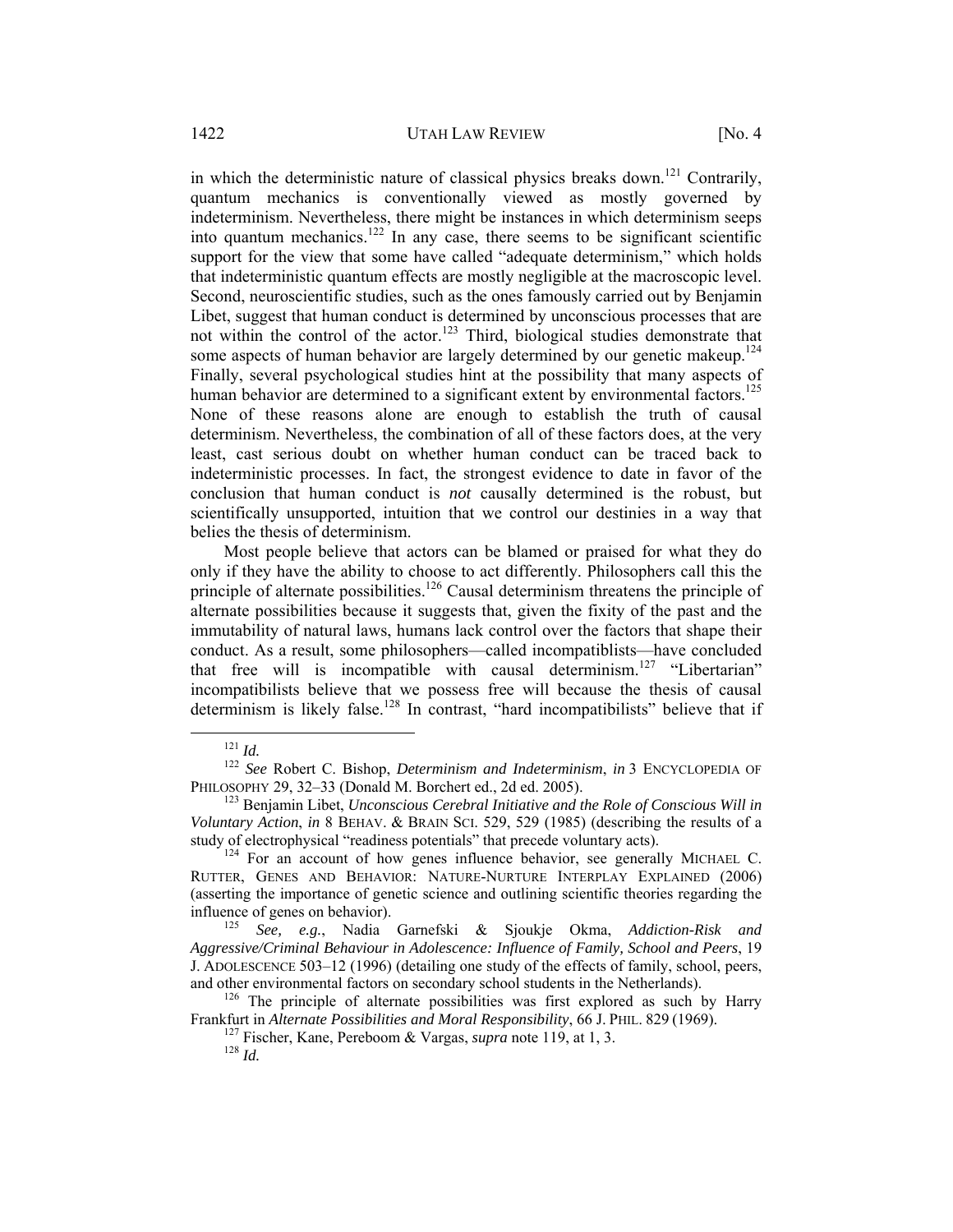causal determinism is true, we should abandon the idea of free will. They also argue that free will is incompatible with indeterminism.<sup>129</sup> The so-called "compatibilists" believe that we have the sort of free will that underlies our judgments of blame and praise even if causal determinism obtains.<sup>130</sup> The remainder of Part III explores in more detail the views held by libertarians, hard incompatibilists and compatibilists.

#### *B. Libertarianism*

Libertarians argue that belief in free will is not compatible with a deterministic account of human behavior. According to libertarianism, true freedom of the will requires actual and accessible alternative possibilities.<sup>131</sup> That is, conduct is free in the sense required for moral responsibility if, and only if, the actor could have chosen to do otherwise.<sup>132</sup> An actor has access to alternative possibilities if there are different possible courses of conduct available to him and it is ultimately up to him to decide which one of the options to pursue. Libertarians concede that actors would not have access to these alternative possibilities if the thesis of causal determinism were true.<sup>133</sup> Nevertheless, they argue that humans do have access to the alternative possibilities that free will requires because causal determinism is false.<sup>134</sup> Thus, libertarians maintain that irreducibly indeterminate processes ultimately produce human conduct.<sup>135</sup> As a result, the soundness of the libertarian thesis depends on whether a plausible scientific case can be made that undetermined forces cause human conduct, unlike the behavior of most other things in the universe.

The distinguished libertarian philosopher Robert Kane has come up with an ingenious way of defending the thesis that human behavior can be traced back to indeterministic processes. Kane mounts his defense of indeterminism by borrowing heavily from the field of quantum mechanics.<sup>136</sup> Quantum mechanics are the laws of physics that apply to the behavior of atomic and subatomic particles.<sup>137</sup> What makes quantum mechanics interesting—and what made Einstein cringe whenever he talked about the implications of the theory—is that atomic and subatomic particles behave quite differently than larger particles.<sup>138</sup> Whereas the

<sup>&</sup>lt;sup>129</sup> *Id.*<br><sup>130</sup> *Id.* Laura Waddell Ekstrom, *Libertarianism and Frankfurt-Style Cases, in* THE OXFORD HANDBOOK OF FREE WILL 309, 321.

<sup>&</sup>lt;sup>132</sup> *Id.*<br><sup>133</sup> *Id.*<br><sup>134</sup> Robert Kane, *Libertarianism*, *in* FOUR VIEWS ON FREE WILL 5, 7.<br><sup>135</sup> *Id.* at 26–28.<br><sup>136</sup> *Id.* at 29.<br><sup>137</sup> Jenann Ismael, *Quantum Mechanics*, THE STANFORD ENCYCLOPEDIA OF<br>PHILOSOPHY (S

 $138$  Einstein was troubled by the nondeterminist nature of quantum mechanics. This is what led him to famously reject the implications of quantum mechanics by succinctly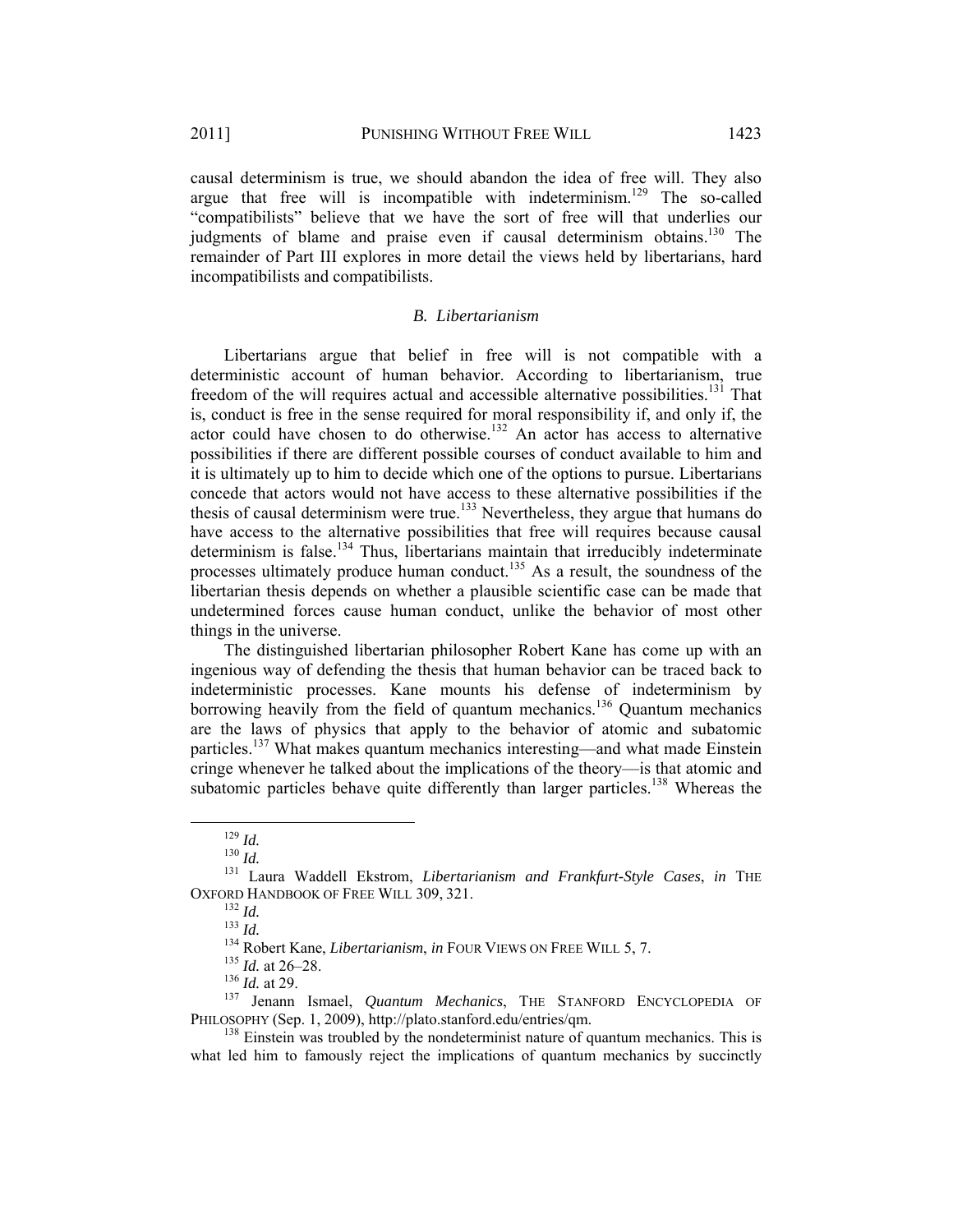behavior of macroscopic particles appears to be fully determined by causal laws, quantum mechanics suggests that the behavior of microscopic particles is not causally determined in the same way.<sup>139</sup> More specifically, quantum mechanics holds that we can attempt to predict the behavior of subatomic particles, but we can never be certain of how these particles are actually going to behave.<sup>140</sup> Kane puts this insight to good use by positing that the neuron firings that ultimately determine our conduct are the product of processes that originate at the subatomic level and, therefore, are not fully determined by the past and the operation of natural laws.<sup>141</sup> This allows Kane to suggest that, in light of quantum mechanics and the possibility that such processes undergird the workings of the human brain, causal determinism may very well prove to be false, at least insofar as it purports to explain human behavior.<sup>142</sup>

## *C. Hard Incompatibilism*

Hard incompatibilists, like libertarians, believe that free will is incompatible with causal determinism.<sup>143</sup> However, unlike libertarians, hard incompatibilists argue that free will is also incompatible with indeterminism. Therefore, hard incompatibilists suggest that belief in free will should be abandoned regardless of whether human conduct is causally determined.<sup>144</sup> There are at least two reasons that lead hard incompatibilists to reject the existence of the sort of free will that undergirds our judgments of blame and praise. First, if causal determinism is true, it would seem that humans lack the ability to do something that seems to be essential to their moral responsibility—the capacity to do otherwise or, at the very least, the capacity for the agent to be the ultimate source or originator of her decision to act in a particular way.<sup>145</sup>

Furthermore, proponents of hard incompatibilism argue that free will is undermined even if it turns out that human conduct is the product of indeterministic processes. They do so by contending that it only makes sense to blame or praise us for our acts if we are the ultimate source of the desires, motives and intentions that shape our conduct.<sup>146</sup> If, however, it turns out that our beliefs, intentions, and motives are the product of indeterministic processes that are not

 $\overline{a}$ 

stating that God "does not play dice" with the universe. MAX BORN, THE BORN-EINSTEIN LETTERS: FRIENDSHIP, POLITICS AND PHYSICS IN UNCERTAIN TIMES 152 (Irene Born trans., 2d ed. 2005).<br><sup>139</sup> Ismael, *supra* note 137.<br><sup>140</sup> *See* Diana Buchwald & Kip Thorne, *Preface* to MAX BORN, THE BORN-EINSTEIN

LETTERS: FRIENDSHIP, POLITICS AND PHYSICS IN UNCERTAIN TIMES vii, xxii; Ismael, *supra* note 137.<br>
<sup>141</sup> Kane, *supra* note 134, at 7.<br>
<sup>142</sup> *Id.* at 29–30.<br>
<sup>143</sup> Fischer, Kane, Pereboom & Vargas, *supra* note 119, at 3.<br>
<sup>144</sup> Derek Pereboom, *Hard Incompatibilism*, *in* FOUR VIEWS ON FREE WILL, 85.<br>
<sup>145</sup>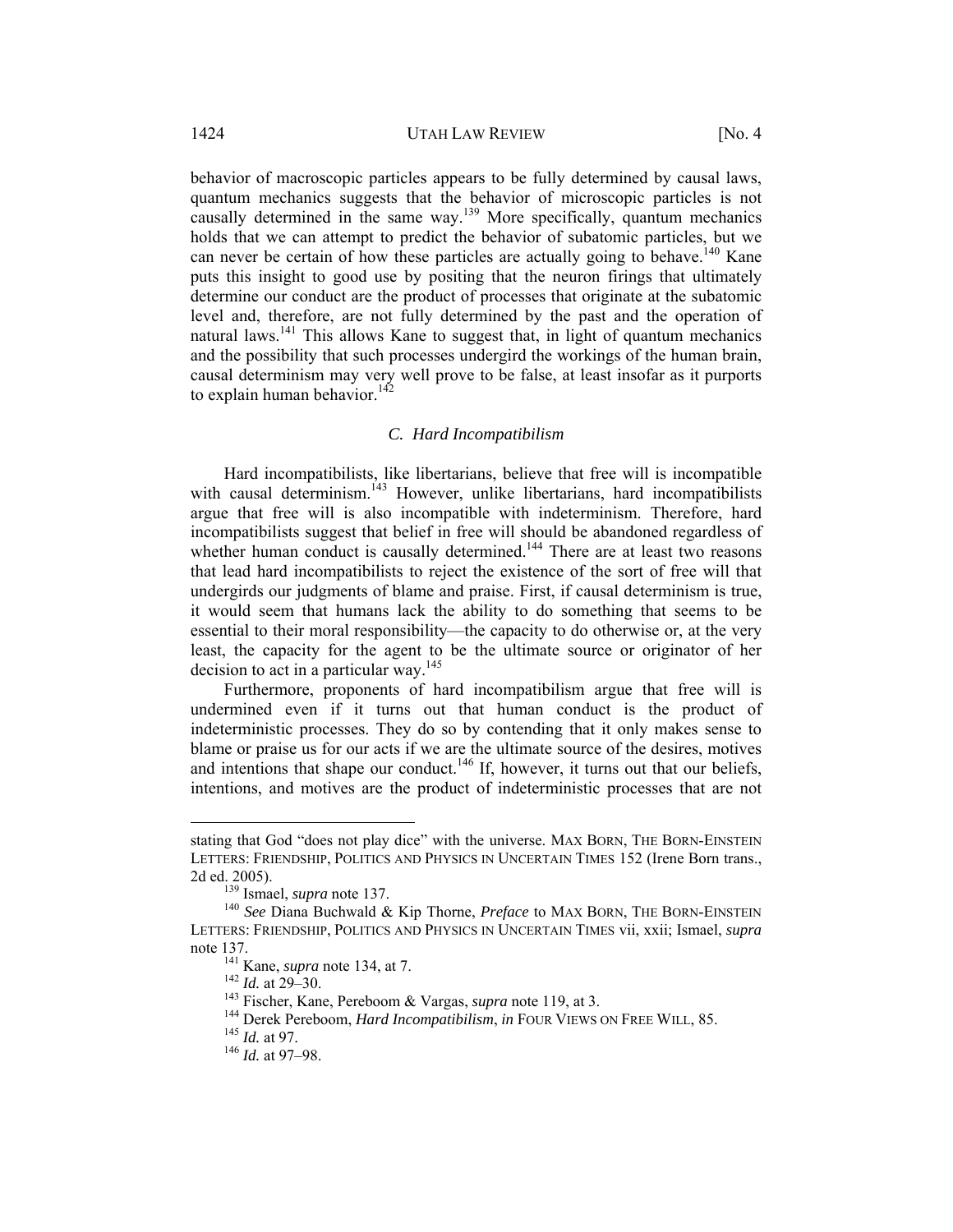governed by causal laws, it would seem that our decisions and acts would be the product of random and haphazard events that we cannot control and thus cannot ground the sort of freedom that undergirds our judgments of desert.<sup>147</sup>

A famous recent argument in favor of the hard incompatibilist claim that determinism is incompatible with free will is Derk Pereboom's "four case manipulation argument."<sup>148</sup> The first case put forth in the argument presents us with an evil neuroscientist who creates a human that can be manipulated directly by radio controls and who is in fact manipulated by the scientist in a way that causes him to murder Ms. White.<sup>149</sup> In the next case, the neuroscientist creates a human who cannot be directly manipulated like in the first case, but who has a brain that is programmed in a way that causally determines him to murder Ms. White.<sup>150</sup> The third case tells the story of an ordinary human who has been rigorously trained since he was an infant by his parents and his community in a way that causes him to have certain inclinations and character traits that, in turn, cause him to murder Ms. White.<sup>151</sup> Finally, in the fourth case we have a normal human being living in a universe where causal determinism obtains who is caused to murder Ms. White as a result of the interplay of events that happened in the past (e.g., his upbringing) and the operation of natural laws.152 Pereboom then contends that our intuitions strongly suggest that the agent is not responsible in cases one and two.<sup>153</sup> If so, he argues that, given the similarities between cases two and three, and cases three and four, we should also conclude that the agents in cases three and four are not responsible, because the ultimate causes of the agent's action in all of these instances can be traced back to events beyond the agent's control.<sup>154</sup> If one accepts this conclusion, then causal determinism is incompatible with free will, because the agent in case four is like any human being who acts in a causally determined universe.<sup>155</sup>

# *D. Compatibilism*

The so-called "compatibilists" have staked out an increasingly important stance on the free will debate. The adherents of this theory do not deny the plausibility of the thesis of causal determinism. As a matter of fact, some compatibilists believe that causal determinism is likely true.<sup>156</sup> Nevertheless, the

<sup>&</sup>lt;sup>147</sup> *Id.* at 109.<br><sup>148</sup> Pereboom, *supra* note 30, at 110–17.<br><sup>149</sup> *Id.* at 112–13.<br><sup>151</sup> *Id.* at 113–14.<br><sup>151</sup> *Id.* at 114–15.<br><sup>152</sup> *Id.* at 115–16.<br><sup>152</sup> *Id.* at 115–17.<br><sup>154</sup> *Id.* at 115–17.<br><sup>154</sup> *Id.* at 116.<br> the products of our brains have . . . been designed . . . by physical processes in which no exemption from causality can be discerned").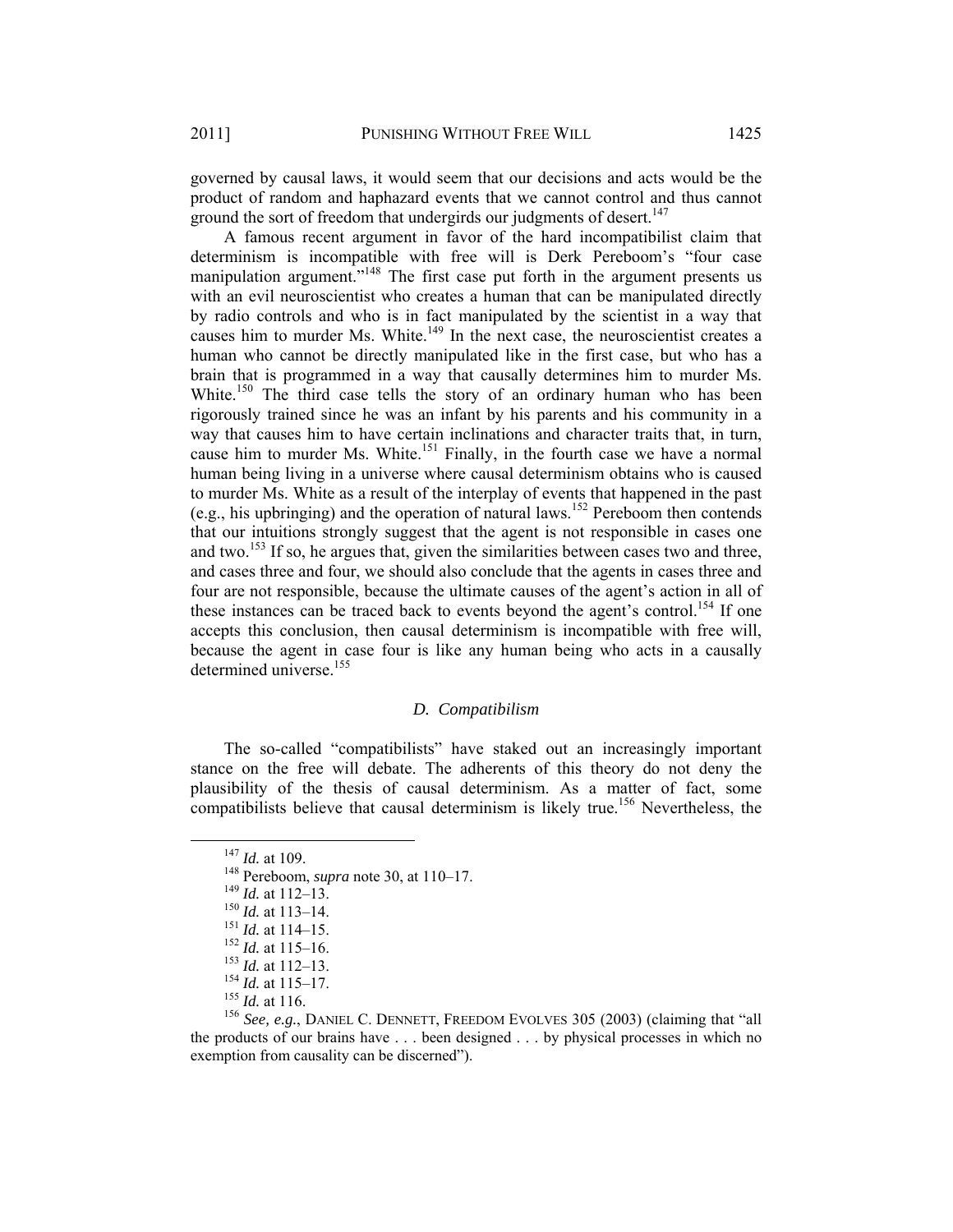compatibilist argument suggests that humans possess the sort of free will that underlies judgments of moral responsibility regardless of whether it turns out that causal determinism is true.<sup>157</sup> As a result, the defenders of compatibilism believe that free will is not threatened at all by causal determinism.<sup>158</sup> Although compatibilists agree that the freedom of will that is needed to justify our practices of blaming and punishing is compatible with the truth of causal determinism, there is significant disagreement regarding the reasons that justify this conclusion. While many compatibilists espouse so-called "mesh" accounts of compatibilism,<sup>159</sup> others endorse what can be dubbed a "reactive attitudes" account of compatibilism.<sup>160</sup> Furthermore, some theorists refuse to label themselves as "compatibilists" although their accounts of free will and its relationship with moral responsibility seem to share important features of the compatibilist stance.<sup>161</sup>

According to mesh accounts of compatibilism, an actor's will is free if there is an appropriate "mesh or connection" between her choices and her desires and preferences.<sup>162</sup> Perhaps the most influential mesh account of compatibilism is Harry Frankfurt's.<sup>163</sup> The starting point of Frankfurt's theory is that humans have both first and second order volitions.<sup>164</sup> First order volitions are volitions to bring about an action or a certain state of affairs, $165$  such as my desire to eat the Cheesecake Factory's sinful red velvet cheesecake. In contrast, second order volitions are volitions about first order volitions,<sup>166</sup> such as my desire to not desire to eat the aforementioned red velvet cheesecake. According to Frankfurt, an actor acts freely only if his second order volition is aligned with his first order volition, $167$  such as when I eat the red velvet cheesecake in circumstances in which I desire to eat the red velvet cheesecake and I desire to act in accordance with my desire to eat the red velvet cheesecake. Contrarily, an actor does not act freely when her second order volition is not consistent with her first order volition, such as when I eat a red velvet cheesecake that I desired to eat although I did not desire to act in accordance with my desire to eat the dessert (because I am on a diet, for example).<sup>168</sup> Frankfurt's theory is compatibilist because an agent can act freely under her account as long as the actor's second order volition is connected in a certain way with her first order volition (i.e., she eats the cheesecake and she desires to act in accordance with her desire to eat the cheesecake) even if she

<sup>&</sup>lt;sup>157</sup> Fischer, Kane, Pereboom & Vargas, *supra* note 119, at 3.<br>
<sup>158</sup> PINK, *supra* note 116, at 18–19.<br>
<sup>159</sup> Haji, *supra* note 31, at 210–25.<br>
<sup>161</sup> *Id.* at 203–04.<br>
<sup>161</sup> *See, e.g.*, Fischer, *supra* note 117, at 7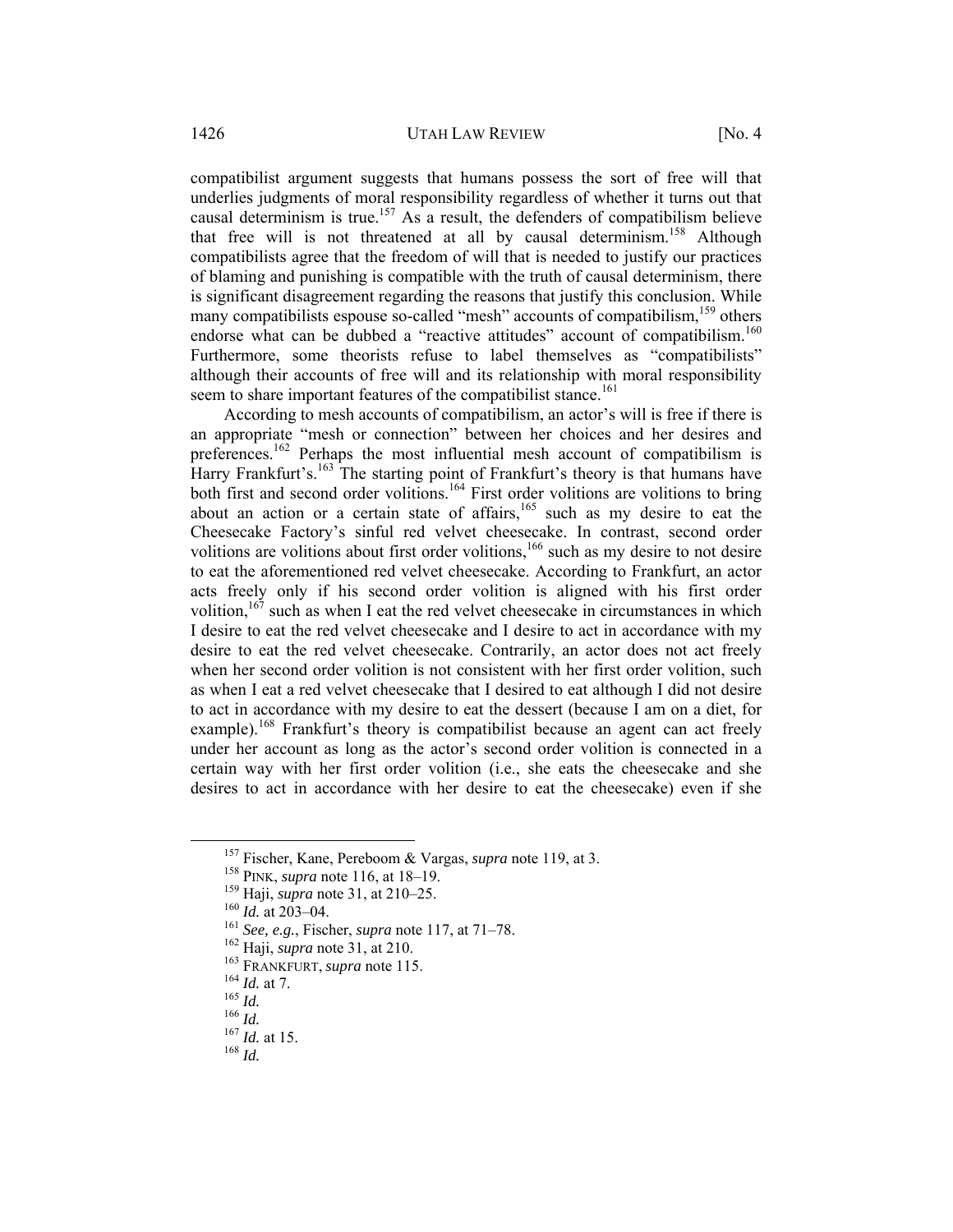cannot do anything other than what she does in light of the causally determined nature of the universe (i.e., she cannot decide to abstain from eating the cake).<sup>169</sup>

Several decades ago, P. F. Strawson advanced another influential account of compatibilism. Strawson's theory begins by positing the importance of "reactive attitudes" to the human experience.<sup>170</sup> Reactive attitudes are reactions that are essential to establishing and maintaining personal relationships.<sup>171</sup> These reactions include, but are not limited to, feelings of resentment, gratitude, forgiveness, anger, and love.<sup>172</sup> According to Strawson, we act freely and, therefore, are morally responsible for our conduct when we behave in a way that generates reactive attitudes in others.<sup>173</sup> Strawson believes that this type of freedom and moral responsibility is not undermined by the truth of causal determinism.<sup>174</sup> More specifically, he argues that we must continue to assume that humans have free will even if determinism obtains.<sup>175</sup> Regardless of how scientifically plausible the incompatibilist argument may seem, we should not assume that we lack free will, for doing so would jeopardize the reactive attitudes and, thus, the kind of interpersonal relationships that are essential to our lives.<sup>176</sup>

## *E. Semi-Compatibilism*

John Martin Fischer and Mark Ravizza advanced a highly influential solution to the free will problem that they dubbed "semicompatibilism."<sup>177</sup> Semicompatibilism accepts as plausible the view that free will requires access to alternative possibilities and that causal determinism is incompatible with free will because it negates access to such alternative possibilities.<sup>178</sup> Nevertheless, semicompatibilists believe that moral responsibility does not require access to alternative possibilities and is thus compatible with causal determinism.<sup>179</sup> The gist of Fischer and Ravizza's theory is that a person acts in a morally responsible way if her conduct is responsive to reason.<sup>180</sup> Under this account, compulsives and the mentally ill often do not act in a morally responsible manner because they are not

 <sup>169</sup> *Id.* at 19. Therefore, Frankfurt (famously) rejects the principle of alternate possibilities as a prerequisite for free will and moral responsibility. *See* Frankfurt, *supra*  note 126.<br>
<sup>170</sup> Strawson, *supra* note 18, at 47–50.<br>
<sup>171</sup> *Id.*<br>
<sup>172</sup> *Id.* at 48.<br>
<sup>173</sup> *Id.* at 50–55.<br>
<sup>174</sup> *See id.* at 55.<br>
<sup>174</sup> *See id.* at 55.<br>
<sup>175</sup> *Id.* at 55–56.<br>
<sup>176</sup> *Id.*<br>
<sup>177</sup> *See generally JOHN M* 

CONTROL 10 (1999) (presenting a general theory that designates the circumstances where individuals are morally responsible for their actions and omissions). 178 *See* Fischer, *supra* note 117, at 71–74. 179 *Id.* at 78, 80. 180 *See id.* at 78–79.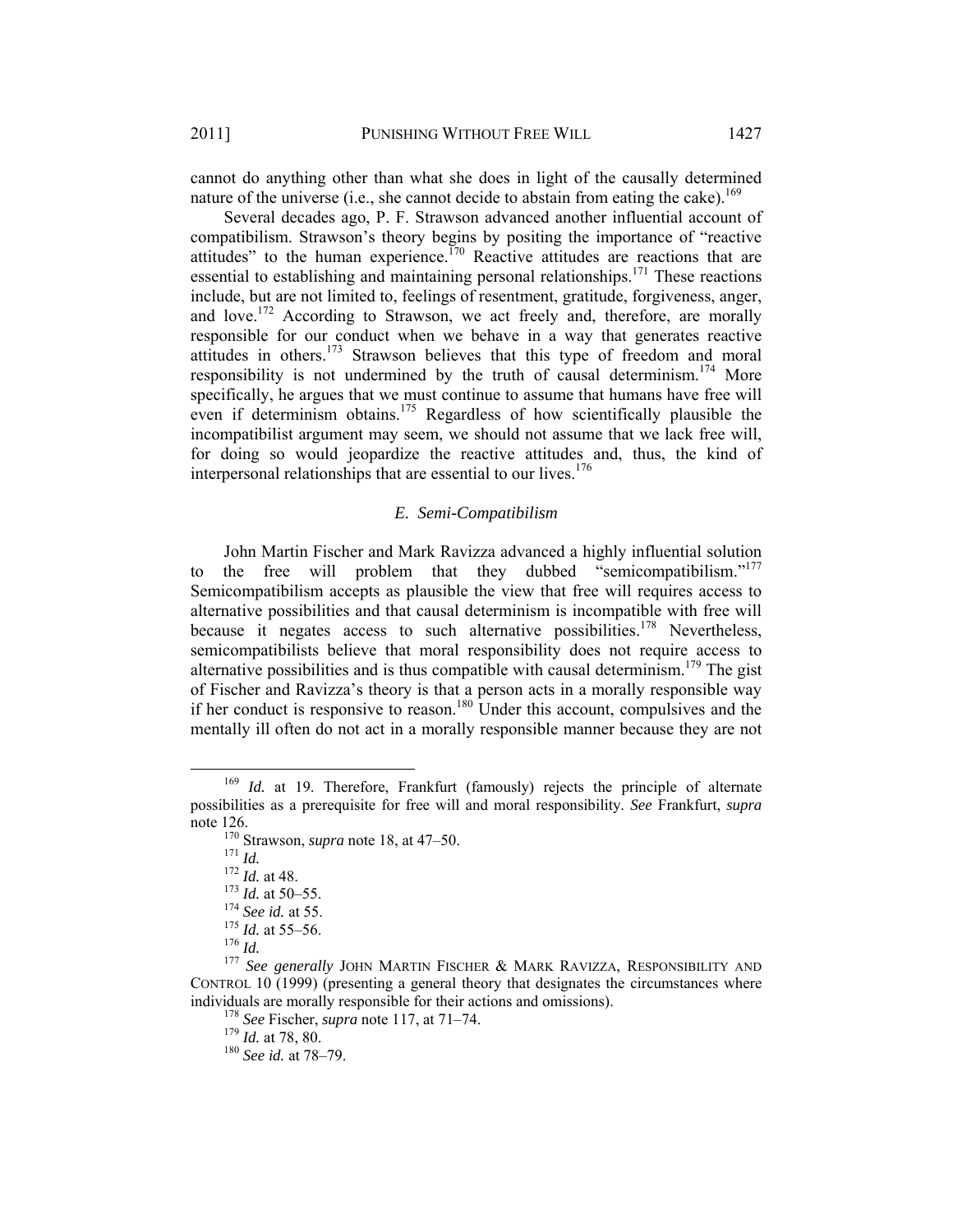responsive to the sort of rational considerations that guide the conduct of the majority of humans. Furthermore, Fischer and Ravizza contend that an individual is morally responsible for her conduct only if her action is triggered by a decision or volition that can be properly characterized as belonging to the agent.<sup>181</sup> Thus, ascriptions of moral responsibility are warranted in cases where the behavior in question was caused by the actor's *own* reason-responsive process of deliberation, as opposed to it being caused by a non-reason-responsive decisional process (the mentally ill) or a reason-responsive deliberative process that does not belong to the agent (thought processes induced by hypnosis).<sup>182</sup> Finally, Fischer and Ravizza argue that these attributions of moral responsibility are justified even if causal determinism obtains because determinism is compatible with the view that human conduct can be caused by the actor's reason-responsive thought processes.

#### IV. FREE WILL IN CRIMINAL THEORY

As Part II of this Article demonstrates, courts and commentators traditionally view free will as essential to criminal responsibility. Nevertheless, many, if not most, criminal theorists have little to say about whether our practices of blaming and punishing are undermined by the thesis of causal determinism. Of the few criminal law scholars who discuss the free will problem, most espouse views that mirror the theories of free will and moral responsibility discussed in Part III. Thus, some criminal theorists, like George Fletcher, defend a libertarian account of free will.<sup>183</sup> Others, like Michael Moore, Stephen Morse, and most continental criminal scholars, defend a compatibilist account of free will.<sup>184</sup> Larry Alexander, for his part, mysteriously declares himself to be agnostic with regard to the existence of free will and its compatibility with causal determinism. Curiously, though some scholars such as Anders Kaye have flirted with hard incompatibilist accounts of free will,<sup>185</sup> no criminal theorist has comprehensively defended the view that causal determinism is likely true and that it is incompatible with free will and moral responsibility. This Part seeks to explain, in more detail, the way these and other criminal theorists have approached the free will problem.

# *A. George Fletcher's Chomskyan-Inspired Libertarianism*

Distinguished criminal law scholar George Fletcher bravely tackled the free will problem in his recently published *Grammar of Criminal Law*.<sup>186</sup> The problem is discussed in the context of analyzing the nature and scope of the criminal law's

<sup>&</sup>lt;sup>181</sup> *See id.* at 79–80 (stating that "one relevant feature to the actual-sequence mechanism is 182 *Id.* at 79–80 (stating that "one relevant feature to the actual-sequence mechanism is that it must be in some appropriate way responsive to reasons").<br>
<sup>183</sup> See supra notes 131–142 and accompanying text.<br>
<sup>184</sup> See supra notes 156–176 and accompanying text.<br>
<sup>185</sup> See supra notes 143–155 and accompanying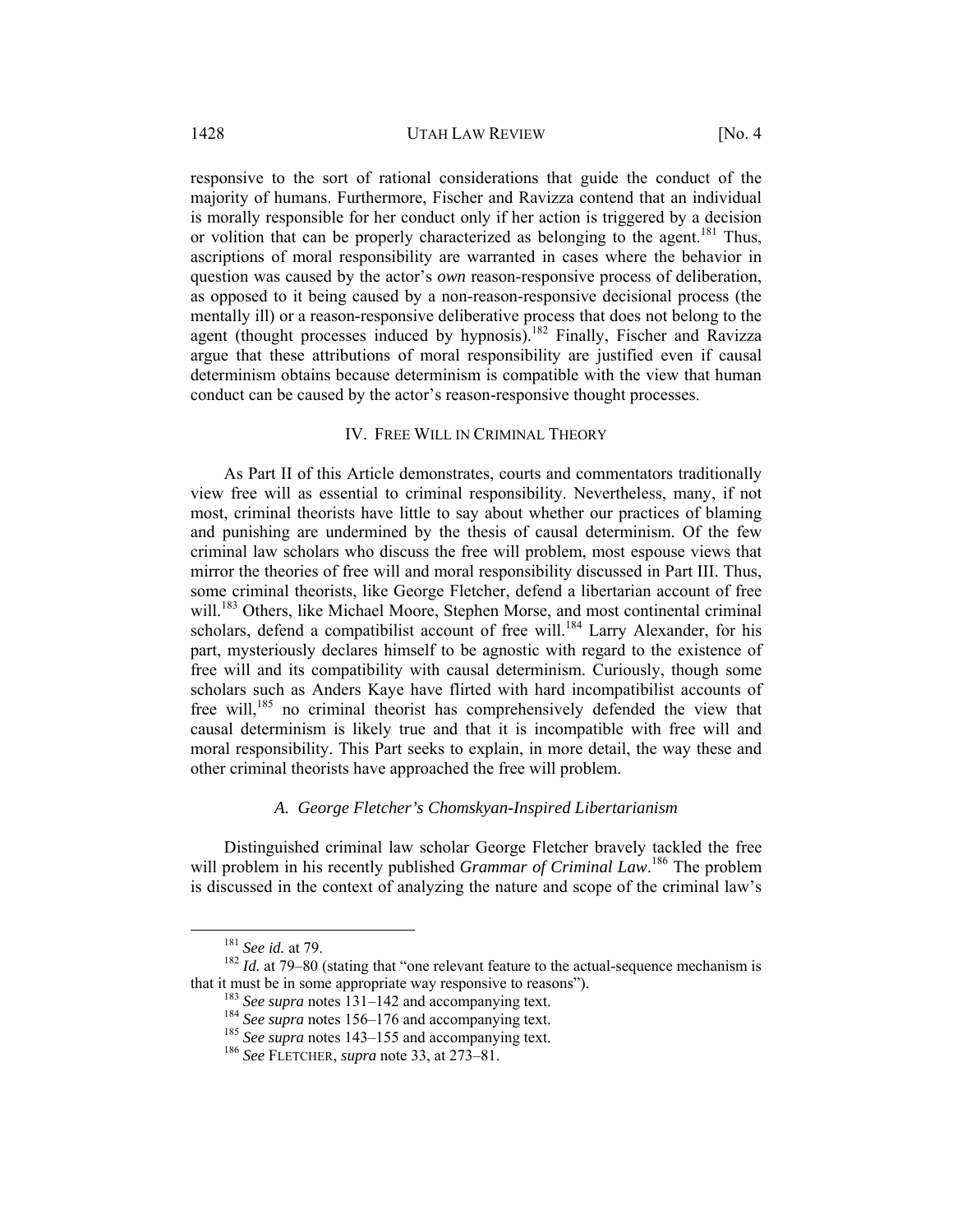act requirement.<sup>187</sup> According to Fletcher, the relevance of free will to criminal law is that conduct satisfies the act requirement if, and only if, it is the product of the effort or determination of the  $actor$ <sup>188</sup> As Fletcher correctly points out, it is difficult to defend this way of construing the act requirement if the thesis of causal determinism turns out to be true.<sup>189</sup> Fletcher appears to be quite troubled by this problem, given that conduct is not really the product of the actor's effort or determination if it is fully caused by the interplay of past events and the operation of natural laws. Therefore, Fletcher appears to believe that criminal responsibility is incompatible with causal determinism. He thus attempts to solve the free will

problem by arguing that causal determinism is false, at least insofar as it purports

to explain the inner workings of human behavior.<sup>190</sup> Fletcher advances two arguments that he believes undermine the thesis of causal determinism. First, relying on Noam Chomsky's theory of language, Fletcher argues that the number of sentences that we command in natural language is infinite.<sup>191</sup> This leads him to conclude that human beings could not be predetermined or programmed to invent and understand new phrases because the number of phrases that could be invented are infinite and thus cannot be determined or programmed *ex ante*. 192 Fletcher's second argument is based on John Searle's famous Chinese Room argument.<sup>193</sup> The Chinese Room argument asks us to imagine a person inside a room with a set of instructions in English that allow him to coherently answer questions posed to him in Chinese although he does not read or understand Chinese.<sup>194</sup> Properly understood, the argument is supposed to show that computers that follow algorithms, much like the person inside the Chinese room, cannot possibly understand the meaning of the answers it provides to the problems with which it is posed.<sup>195</sup> Fletcher believes that the Chinese room argument casts doubt on the plausibility of the thesis of causal determinism because it shows that it cannot be determined in advance that human beings understand the meaning of language, because Searle demonstrates that no computer could be programmed in advanced to achieve this feat.<sup>196</sup> This leads Fletcher to conclude that actors are endowed with free will because human conduct is unprogrammed, infinitely variable, and thus not causally determined.<sup>197</sup>

R. Searle, *Minds Brains and Programs*, 3 BEHAV. & BRAIN SCI. 417 (1980).<br><sup>194</sup> FLETCHER, *supra* note 33, at 279.<br><sup>195</sup> *Id.* <sup>196</sup> *Id.* <sup>197</sup> *Id.* 

<sup>&</sup>lt;sup>187</sup> *Id.* at 266–97.<br><sup>188</sup> *Id.* at 273.<br><sup>189</sup> *Id.* at 275.<br><sup>190</sup> *Id.* at 278 (although Fletcher never expressly states that he is an "incompatibilist" he defends what he calls an "antideterminist" position, which, as the term implies, holds that determinism is false).<br><sup>191</sup> *Id.* at 278.<br><sup>192</sup> *Id.* at 279. For Searle's own discussion of the Chinese Room argument, see John<br><sup>193</sup> *Id.* at 279. For Searle's own discussion of the Chinese Room argument, see John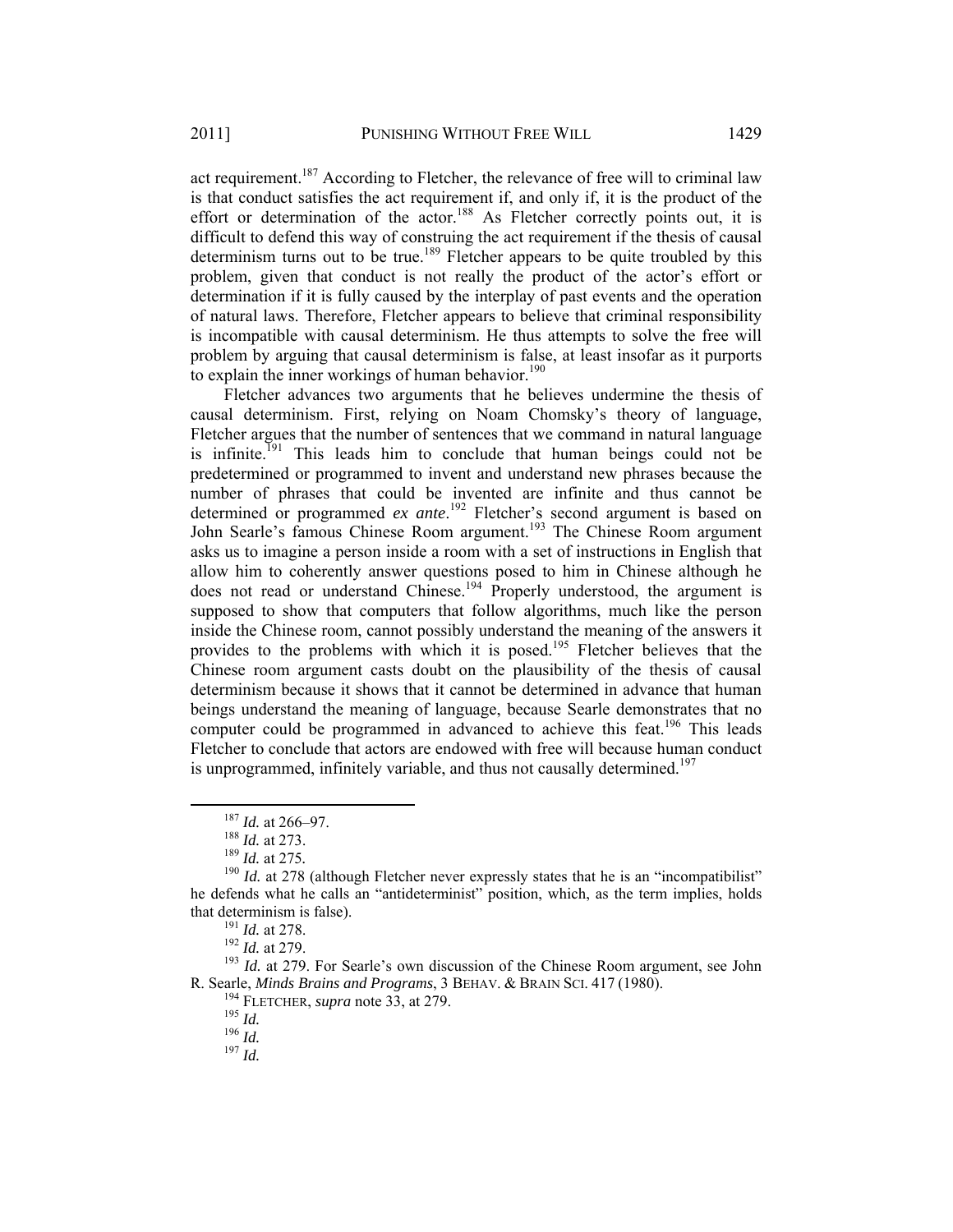#### 1430 UTAH LAW REVIEW [No. 4]

#### *B. Compatibilism in Criminal Theory*

#### *1. Stephen Morse and Michael Moore's Compatibilism*

Stephen Morse is one of only a handful of criminal theorists that have seriously tackled the free will problem. His views have proved to be quite influential amongst criminal scholars. Morse, unlike Fletcher, believes that causal determinism does not threaten free will and criminal responsibility.<sup>198</sup> Morse also disagrees with Fletcher regarding the plausibility of the thesis of causal determinism. While Fletcher believes that causal determinism is likely to be false, Morse believes that causal determinism is probably true.<sup>199</sup> Nevertheless, Morse argues that the sort of free will that is essential to moral responsibility is compatible with determinism.<sup>200</sup> Thus, he defends a compatibilist account of free will. Furthermore, Morse argues that most of the criminal law doctrines that are currently in place can be recast in compatibilist terms without effecting major changes in criminal law jurisprudence. $201$ 

Morse's compatibilist views closely resemble those espoused by philosopher Daniel Dennett. Dennett argues that the sort of freedom that undergirds our practices of blaming consists in the ability to give reasons in favor and against engaging in a certain conduct.<sup>202</sup> Similarly, Morse suggests that the freedom that is required by moral responsibility "is dependent primarily on the agent's general capacity to grasp and be guided by reason."203 Therefore, Morse believes that an actor is morally responsible for his choices as long as he has the capacity to be guided by reason. Contrarily, he considers that an actor is not responsible if her capacity to be guided by reasons is diminished or nonexistent.<sup>204</sup> According to Morse, the advantage of his account is that it allows us to continue holding people morally responsible for their conduct even if it turns out that determinism is true. The fact that everything that takes place in the universe is causally determined does not impinge upon the uniquely human capacity to rationally mull over our choices and plan our conduct accordingly. Thus, Morse suggests that the sort of

 <sup>198</sup> *See, e.g.*, Stephen J. Morse, *Determinism and the Death of Folk Psychology: Two* 

<sup>&</sup>lt;sup>199</sup> Stephen J. Morse, *Criminal Responsibility and the Disappearing Person*, 28 CARDOZO L. REV. 2545, 2551 (stating that "[c]riminal theorists should unflinchingly accept that we live in a causal universe––that people are part of that natural, causal universe—and

consider what follows from these truths").<br><sup>200</sup> *Id.* at 2552–53.<br><sup>201</sup> *See id.* at 2551–53.<br><sup>202</sup> DENNETT, *supra* note 156, at 251 (stating that the freedom that sets us apart from<br>nonhuman animals is the ability to "e

<sup>&</sup>lt;sup>203</sup> Stephen J. Morse, *Reason, Results, and Criminal Responsibility*, 2004 U. ILL. L. REV. 363, 441.

<sup>204</sup> *Id.*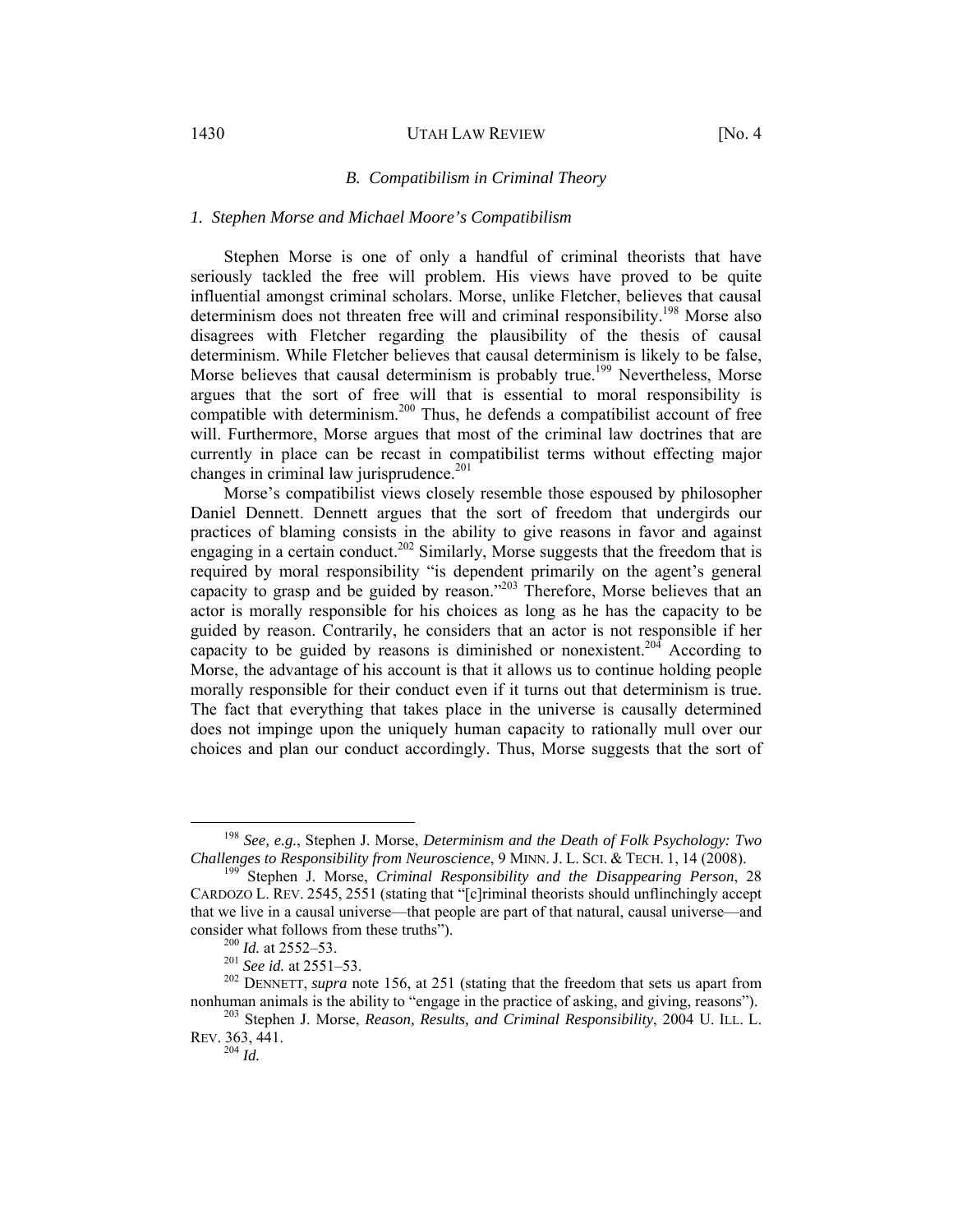considerations that undergird his conception of free will, are unaffected by the possible truth of determinism.<sup>205</sup>

Like Stephen Morse, distinguished criminal theorist Michael Moore believes that the sort of free will that undergirds our judgments of praise and blame is compatible with determinism.<sup>206</sup> Moore begins his defense of compatibilism by pointing out that actors should be held responsible for their conduct even if the conduct has been caused by factors that the actor does not control—contrary to what some criminal scholars have argued.<sup>207</sup> He thus suggests that responsibility does not hinge on being free from causal processes.208 Rather, he argues that we ought to excuse certain conduct whenever it is performed under compulsion.<sup>209</sup>

Compulsion differs from causation in that compulsion interferes with one's ability to do what is required by reason and morality, whereas causation produces conduct without interfering with the actor's ability for practical reasoning.<sup>210</sup> Compulsion can be internal, such as a schizophrenic's compulsion to kill his daughter in order to satisfy the will of the voices he hears inside his head. Or it can be external, such as when an actor feels compelled to comply with the unlawful demands of a gun-wielding assailant in order to keep himself free from harm. Moore then suggests that actors are morally responsible for their acts as long as they are not the product of compulsion, even if forces that actors cannot control cause the acts.<sup>211</sup> At first glance, this account of moral responsibility is compatible with the truth of causal determinism, because responsibility would depend on the absence of compulsion rather than on the absence of causation.

Although Moore places much emphasis on the distinction between causation and compulsion, he acknowledges that the distinction is not in and of itself enough to disprove the thesis that moral responsibility is incompatible with determinism. More specifically, Moore admits that there is a strong intuition that an actor is responsible only if he could have acted otherwise and that the truth of causal determinism calls into question whether humans actually have this ability.<sup>212</sup> Moore's response to this objection borrows much from Strawson's "reactive attitudes" account of compatibilism.<sup>213</sup> Moore agrees with Strawson's contention that reactive attitudes such as blame, praise, resentment, and gratitude are an

<sup>&</sup>lt;sup>205</sup> See *id.* at 439.<br><sup>206</sup> Moore, *supra* note 11, at 1140 (stating that "people can exercise their will even though their actions are caused").<br>
<sup>207</sup> *Id.*<br>
<sup>208</sup> *Id.*<br>
<sup>209</sup> *Id.*<br>
<sup>210</sup> *Id.* at 1129–30.<br>
<sup>211</sup> *Id.* at 1132.<br>
<sup>212</sup> *Id.* at 1141 (stating that "[e]ven after the conceptual confusions are cleared away,<br>
<sup>212</sup>

the causal theorist has a moral argument: if a person could not help doing what he did, he is not morally responsible for it. This is true even if his behavior was an action, and an action not covered by the conventional moral excuses"). 213 *See supra* notes 170–176 and accompanying text.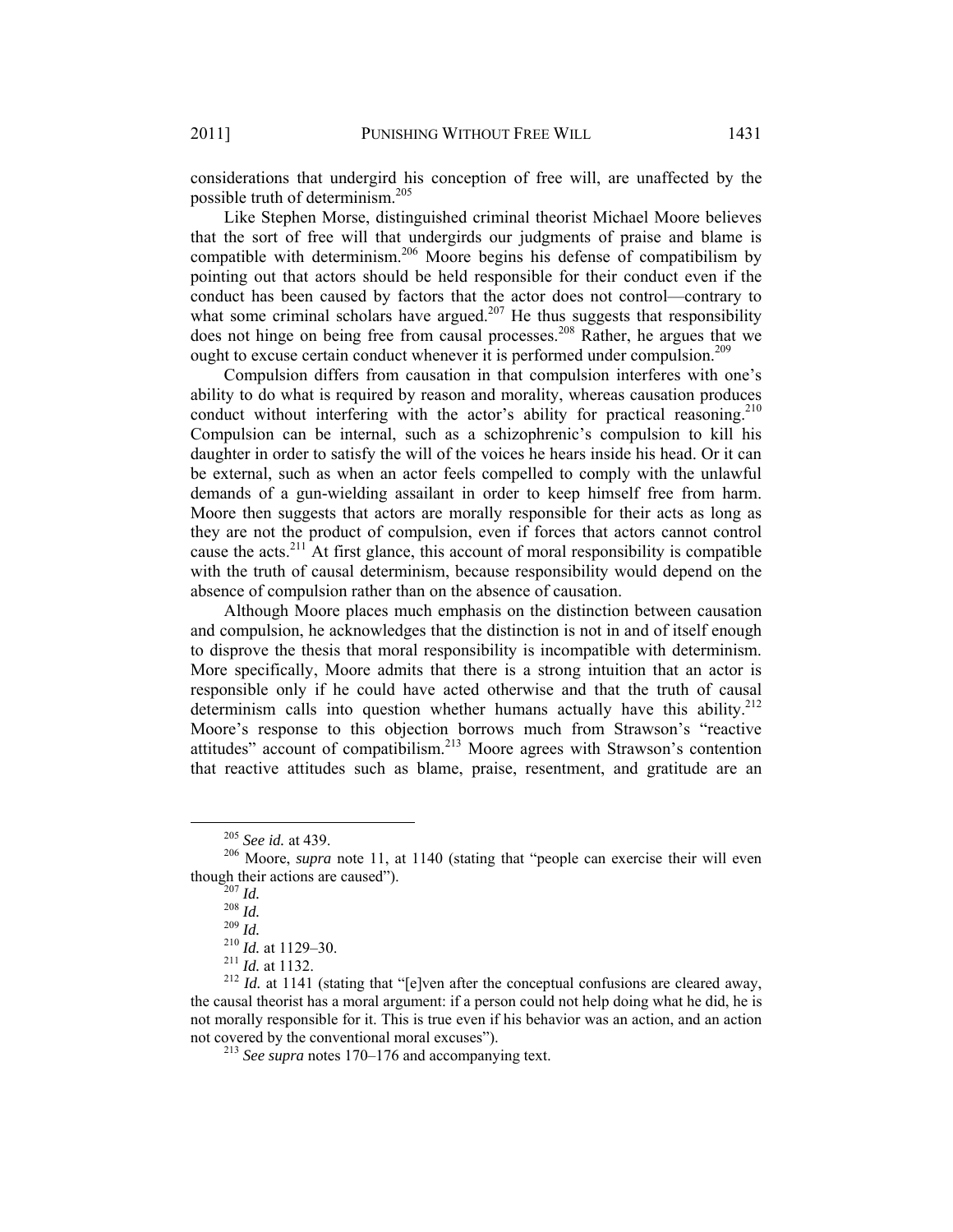essential part of the human experience.<sup>214</sup> These attitudes are so essential to our lives that they give meaning to most of our valuable interpersonal relationships, including those that we have with our children and friends.<sup>215</sup> Furthermore, Moore believes that reactive attitudes play an important role in guiding our behavior.<sup>216</sup> Forsaking such attitudes would thus lead to falsifying much of our moral life. As a result, Moore contends that we should not renounce to the sort of free will that makes experiencing these attitudes possible, even if it turns out that the thesis of causal determinism is true. $217$ 

#### *2. Compatibilism in Continental Criminal Theory*

Like their Anglo-American counterparts, many continental criminal law scholars acknowledge that the plausibility of the thesis of causal determinism threatens to undermine the kind of freedom that undergirds conventional theories of criminal responsibility. Claus Roxin—one of Europe's leading criminal theorists—believes that he has found a way out of the free will problem. Roxin argues that an individual acts freely, and is thus morally and criminally liable, when he is in a position to understand and take into account the applicable legal rules that are intended to govern his conduct.<sup>218</sup> Furthermore, he argues that we ought to assume—without being able to prove—that the individual who is in such a position is also able to conform his conduct to the mandates of the law.<sup>219</sup> This, however, does not mean that Roxin argues for an indeterminist account of freedom of will and responsibility.220 As a matter of fact, Roxin believes that his view is compatible with determinist accounts of human conduct.<sup>221</sup> More specifically, he suggests that whether humans are capable of acting otherwise is irrelevant to his views on freedom and responsibility because actors who are capable of understanding and taking into account applicable legal rules are treated *as if* they were free to act otherwise, regardless of whether they were actually capable of doing so.<sup>222</sup> Thus, Roxin contends that assuming that humans are endowed with the freedom to choose amongst alternative courses of action is socially valuable regardless of whether epistemological or scientific inquiry casts doubt on whether such a faculty actually exists. $^{223}$ 

Another compatibilist account of free will, influential amongst continental criminal theorists, is the one advanced by Gunther Jakobs. Jakobs' compatibilist

<sup>&</sup>lt;sup>214</sup> Moore, *supra* note 11, at 1144.<br><sup>215</sup> *Id.* <sup>216</sup> *Id.* <sup>217</sup> *Id.* <sup>217</sup> *Id.* <sup>218</sup> CLAUS ROXIN, I DERECHO PENAL: PARTE GENERAL 807 (Diego-Manuel Luzón Peña et al. trans., Civtas 2d ed. 2000) (1994). 219 *Id.* at 807–08. 220 *Id.* at 808. 221 *Id.* <sup>222</sup> *Id.* <sup>223</sup> *Id.* at 808–09.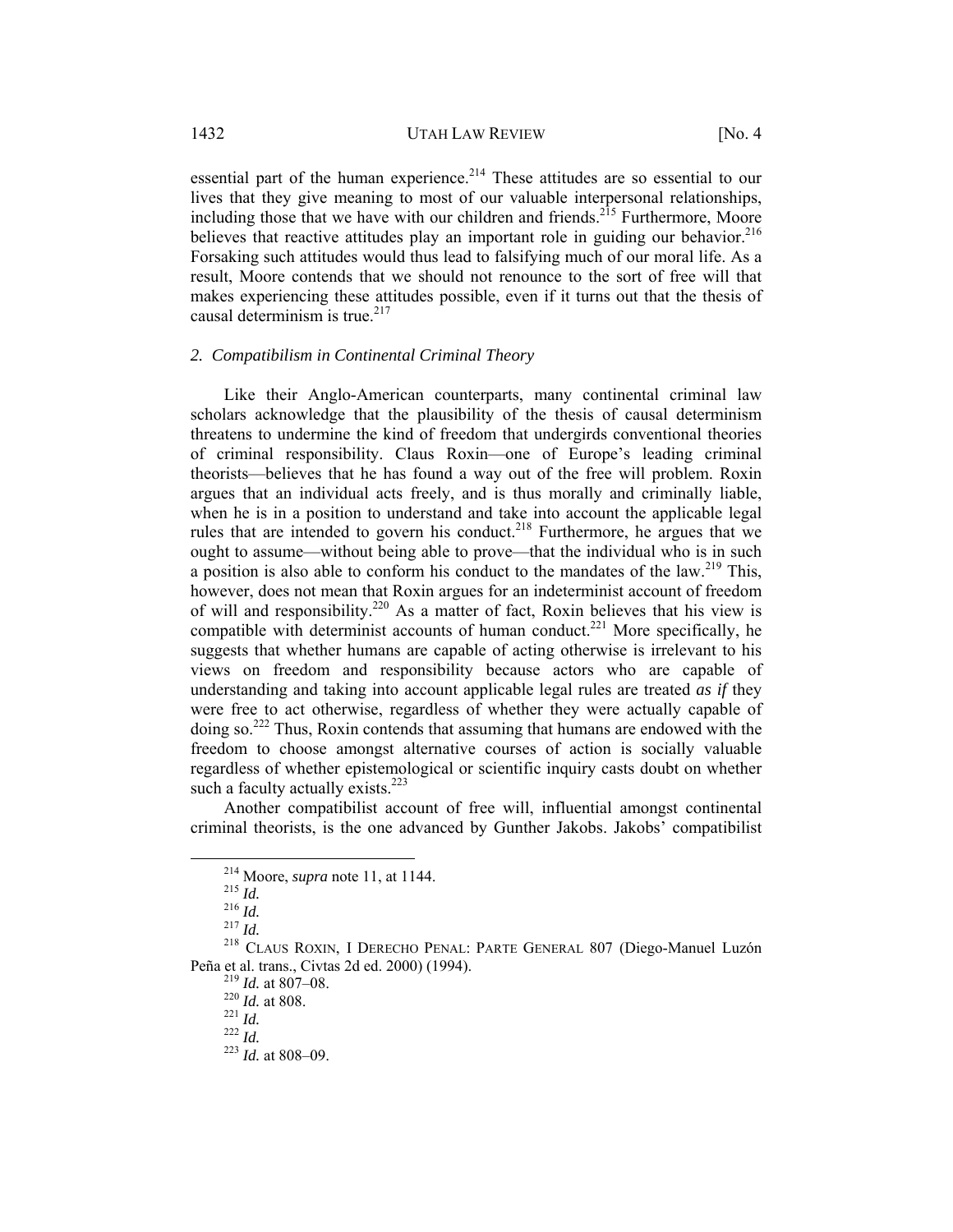argument shares several important features with Daniel Dennett's compatibilism. Jakobs, like Dennett, believes that the usefulness of certain concepts depends on their effectiveness in explaining, understanding, and predicting the behavior of a given system.224 More specifically, Jakobs argues that free will is relevant to responsibility only insofar as it is practical and useful for law and society to presuppose that humans are free in a special sort of way.225 Jakobs then posits that the freedom to be unencumbered from causal processes is not essential to our judgments about blame and responsibility.<sup>226</sup> However, he argues that being free from extraordinary causal influences, such as serious human threats and mental defects is essential to our practices of blaming and punishing.<sup>227</sup> Therefore, he suggests that judgments about moral responsibility are dependent on being free from certain compulsions, but not dependent on being free from causal processes.228 As a result, Jakobs concludes that the sort of free will that is relevant to moral responsibility is not threatened by the truth of causal determinism.<sup>229</sup>

## *C. Agnostic Stances Toward the Problem of Free Will in Criminal Law*

In a recently published book, Larry Alexander seems to reject the compatibilist solution to the free will problem in favor of what seems to be an agnostic stance with regard to the issue. More specifically, he claims that "compatibilism provides only a hollow form of moral responsibility, not the fullblooded form that our reactive attitudes assume."<sup>230</sup> What Alexander finds particularly troubling about the compatibilism advocated by scholars like Morse and Dennett is that, if determinism obtains, it would seem that what appears to the actor to be a "reason" for engaging in a certain act is actually caused by forces that the actor cannot control.<sup>231</sup> He contends, "we are incapable of resolving" the "free

<sup>&</sup>lt;sup>224</sup> Thus, for example, Dennett argues that there are good reasons to treat two chess programs that are competing against each other as "agents" that are capable of acting in different ways and of harboring "beliefs" about what the other will do. We have good reasons to do so because this is the best way of *understanding* what is going on when the two chess programs face each other. Whether chess programs have "true" beliefs or are "really" agents is beside the point. What matters is whether it is useful for us, in an explanatory sense, to treat them as agents that harbor beliefs about each other. *See generally* DENNETT, *supra* note 156, at 81. 225 *See generally* Günther Jakobs, *Individuo y persona. Sobre la imputación jurídico-*

*penal y los resultados de la moderna investigación neurológica*, *in* RAFAEL ALCÁCER GUIRAO, EL PROBLEMA DE LA LIBERTAD DE ACCIÓN EN EL DERECHO PENAL 154 (2007) (stating that there are good reasons for social systems in general and legal systems in particular to assume that humans possess a certain kind of free will even if "true" free will

is ruled out by determinism).<br>
<sup>226</sup> *Id.* at 152.<br>
<sup>227</sup> *Id.* 229 *Id.*<br>
<sup>229</sup> *Id.* <sup>230</sup> ALEXANDER & FERZAN, *supra* note 35, at 15.<br>
<sup>231</sup> *Id*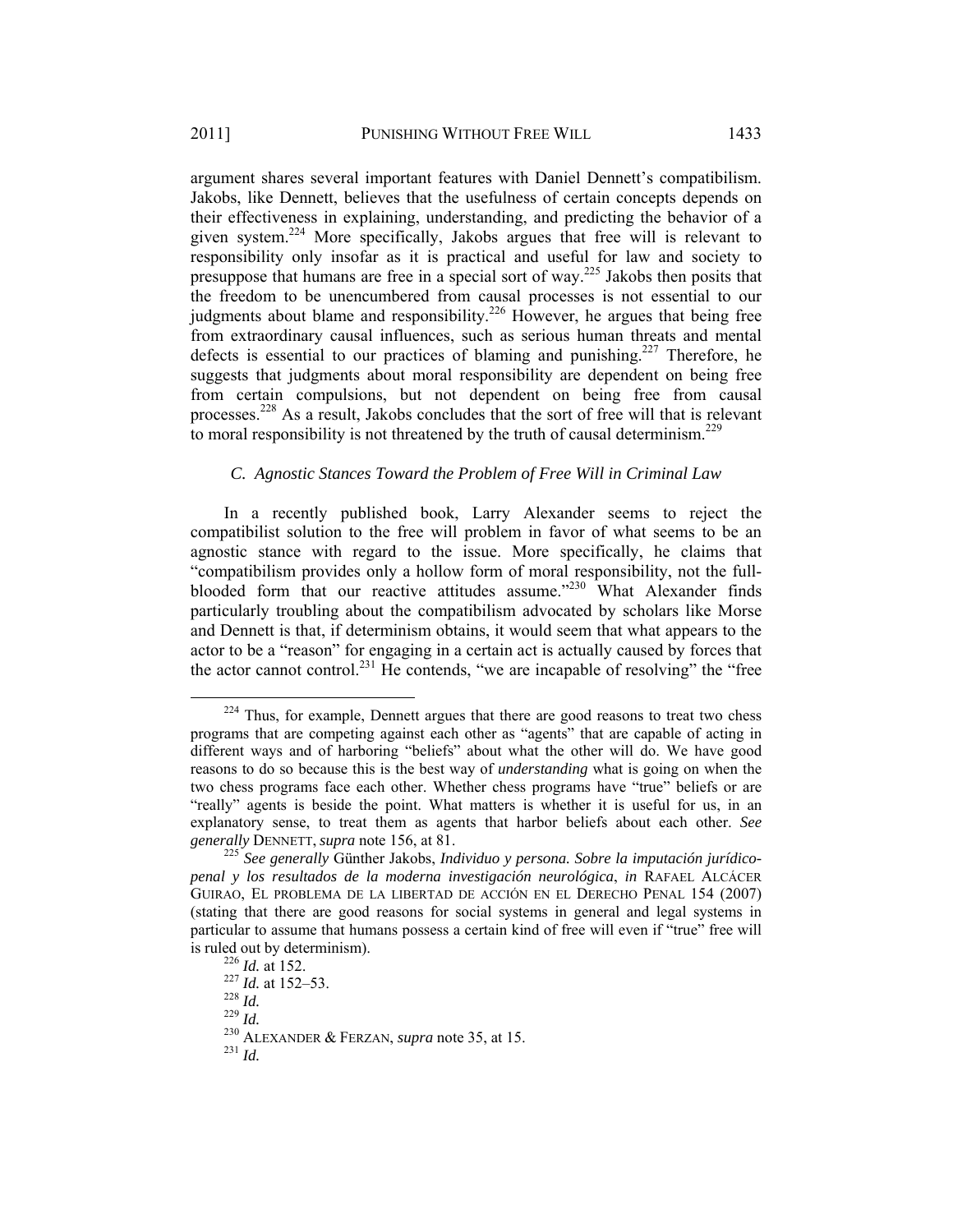will-determinism puzzle" and that the specter of determinism "will always dog [our] practices of holding people morally responsible.<sup>2232</sup> However, he believes that "we cannot imagine dispensing with" our practices of blaming and punishing.<sup>233</sup> Given that we cannot live without such practices, he concludes "a retributivist regarding criminal punishment need not resolve or even take sides on the free will issue."<sup>234</sup> Alexander then summarizes his position by claiming in a somewhat mysterious fashion that "we cannot . . . comprehend the bases of moral responsibility" because "neither determinism nor indeterminism can provide a satisfactory account of moral responsibility, and together they appear to exhaust the possibilities."<sup>235</sup> Nevertheless, he posits that we cannot renounce to judgments about blame and praise because "we cannot comprehend the possibility that we are *not* morally responsible."<sup>236</sup>

In his book on the philosophy of criminal law, Douglas Husak also seems to adopt an agnostic stance to the free will problem. There, Husak argues that the gist of the criminal law's act requirement cannot mean that an actor should only be held liable for engaging in "acts."<sup>237</sup> The act requirement, Husak suggests, cannot stand for this proposition because actors are routinely held liable for non-acts such as omissions and for certain states of affairs such as public drunkenness.<sup>238</sup> Therefore, he claims that what the criminal law's act requirement really means is that it is unfair to hold an actor liable for acts, results, or states of affair that he cannot control.<sup>239</sup> Husak thus contends that the criminal law should abandon the act requirement in favor of what he calls the "control principle."<sup>240</sup> One obvious objection to Husak's control principle is that if determinism obtains, an actor should never be held liable for anything, given that in a causally determined world human behavior is ultimately caused by factors over which the individual lacks control. To his credit, Husak acknowledges the problem in his book. $241$ Nevertheless, he ends up dismissing the problem by asserting "though perhaps disappointingly little is said here" about how determinism might undermine the control principle, "I hope that the notion of control is able to withstand the great intuitive weight I place upon it." 242

<sup>232</sup> *Id.*<br>
<sup>233</sup> *Id.*<br>
<sup>233</sup> *Id.*<br>
<sup>235</sup> *Id.* at 15 n.22.<br>
<sup>236</sup> *Id.*<br>
<sup>237</sup> HUSAK, *supra* note 32, at 97–98.<br>
<sup>238</sup> *Id.* at 83–90.<br>
<sup>238</sup> *Id.* at 88.<br>
<sup>240</sup> *Id.* at 98.<br>
<sup>240</sup> *Id.*<br>
<sup>241</sup> *Id.* at 98 (stating criminal theory revised to include the control principle"). 242 *Id.*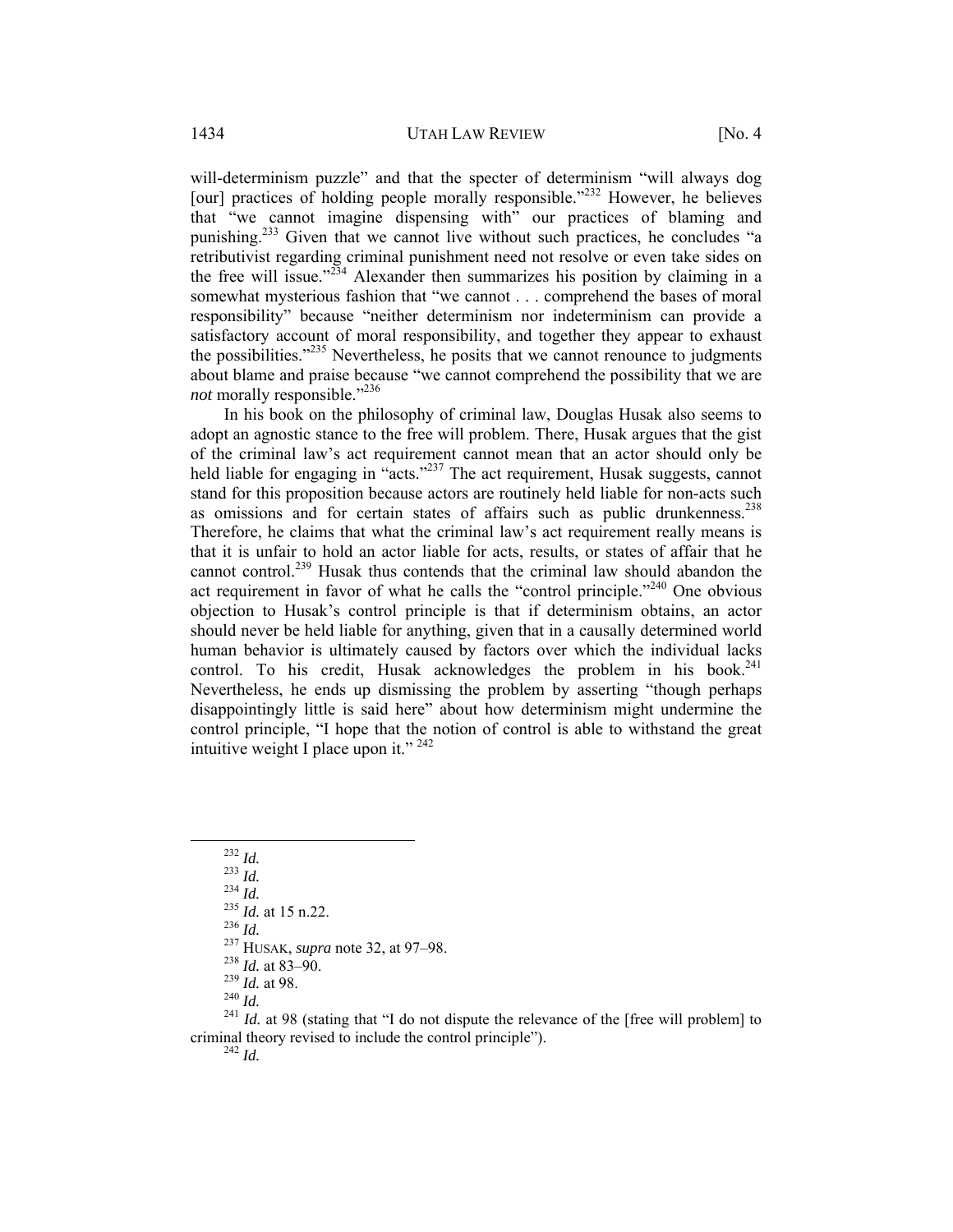#### 2011] PUNISHING WITHOUT FREE WILL 1435

# *D. Hard Incompatibilism and Criminal Theory*

For reasons that remain unclear, hard incompatibilism has barely found its way into the writings of contemporary criminal scholars. Only Michael Corrado has expressly endorsed the hard incompatibilist position, although he has yet to comprehensively defend his position against the attacks leveled by compatibilists and libertarians.<sup>243</sup> Additionally, a handful of criminal theorists defend a particular account of excuse defenses that is influenced by some of the arguments that hard incompatibilists often advance. This account is known as the "causal theory of excuses."<sup>244</sup> According to the causal theory of excuses, a defendant ought to be excused for engaging in wrongful conduct if his conduct was caused by factors outside the actor's control.<sup>245</sup> This view stems from two deeply held intuitions. First, it assumes that it is intuitively unfair to blame an actor for acts that are not "up to him." Second, it assumes that it is unjust to blame an actor for performing a certain act if he lacked the capacity to do otherwise.

Supporters of the causal theory of excuses have a tough time accepting the implications that causal determinism would have for their theory. As has been mentioned, the truth of causal determinism means that human conduct is caused by the combination of natural laws and events that have taken place in the past.<sup>246</sup> Humans lack control over both natural laws and the past. Therefore, the truth of causal determinism inevitably leads to the conclusion that human conduct is the product of factors over which we lack control. Given that defenders of the causal theory of excuses believe that conduct caused by factors the actor cannot control should not be punished, the truth of causal determinism should lead them to reject free will and with it the practice of blaming people for their evil acts.<sup>247</sup> Causal theorists have resisted the implications of this argument. Most, like Anders Kaye, have done so by refusing to fully accept the thesis of causal determinism.<sup>248</sup> Kaye's position is inspired, at least in part, by the plausibility of certain libertarian  $\alpha$  accounts of human behavior<sup>249</sup> and, therefore, his approach to determinism appears to be a brand of libertarianism cloaked in (partial) determinist clothing.

 <sup>243</sup> *See, e.g.*, Michael L. Corrado, *The Abolition of Punishment*, 35 SUFFOLK U. L. REV. 257, 265 n.20 (2001) (stating that "[i]f you accept the plausibility of determinism, then you should probably reject the theologically based notion of moral responsibility" and that "the idea of *moral* responsibility, upon which desert is based, requires genuine metaphysical freedom" and that "such freedom is inconsistent with the most plausible view

of the world").<br><sup>244</sup> For an overview of the causal theory of the excuses, see Anders Kaye, Resurrecting the Causal Theory of the Excuses, 83 NEB. L. REV. 1116 (2005).<br><sup>245</sup> *Id.* at 1120.<br><sup>246</sup> See Fischer, *supra* note 117.<br><sup>247</sup> This is the standard objection to the causal theory of excuses. *See, e.g.*, MOOR

*supra* note 11, at 1112.

 $248$  Kave defends what he calls "selective determinism" which, in turn, is a type of partial determinism. Kaye, *supra* note 244, at 1134. 249 *Id.* at 1137.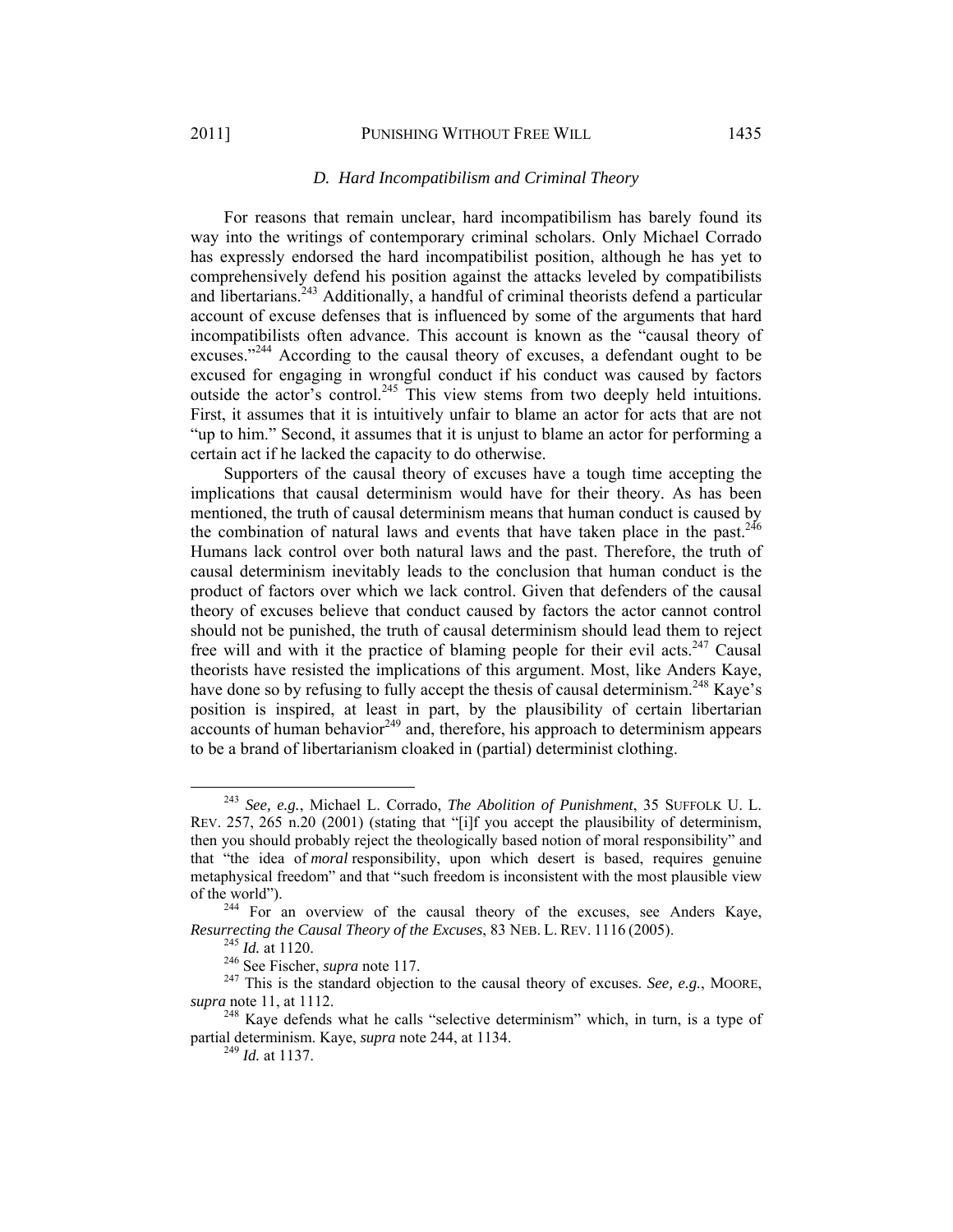#### 1436 **UTAH LAW REVIEW** [No. 4]

# V. THE FREE WILL MAZE AS A DIALECTICAL STALEMATE AND WHERE WE GO FROM HERE

As we have seen, philosophers and criminal theorists have come up with different ways of tackling the free will problem. Both libertarians and hard incompatibilists believe that causal determinism is incompatible with free will and moral responsibility. Libertarians, however, believe that humans do in fact have free will because human behavior can be traced back to indeterministic processes. Hard incompatibilists, on the other hand, argue that humans lack free will and moral responsibility even if human conduct is the product of indeterministic forces. Compatibilists do not deny that causal determinism is plausible. However, unlike hard incompatibilists and libertarians, they argue that free will is compatible with determinism. Although each of these views has some appealing attributes, important objections can be leveled against all three. The purpose of this Part is to briefly examine various objections to each of these theories in order to assess the current state of the free will debate and propose a way forward.

# *A. The Problems with Libertarianism*

The most sophisticated account of libertarianism is the one defended by Anders Kane who, in typical libertarian fashion, accepts that free will is incompatible with determinism, but rejects the truth of causal determinism.<sup>250</sup> The challenge for Kane is to find a scientifically plausible account of human behavior that can be traced back to indeterministic processes.<sup>251</sup> While Kane's Herculean attempt to explain human conduct by appealing to indeterministic quantum mechanic processes in the brain<sup>252</sup> is creative, it raises two serious problems. First, the indeterministic processes that undergird quantum mechanics are random.<sup>253</sup> This is problematic, for it would be odd to conclude that it is fair to hold an individual morally responsible for conduct that is ultimately the product of random or haphazard events. Thus, random causation is as much a threat to freedom of will and moral responsibility as determinism is.<sup>254</sup> Second, and perhaps more importantly, there is simply no scientific evidence supporting Kane's account of quantum mechanics in the brain. As Henrik Walter observes, "to date there is no

<sup>250</sup> *See supra* notes 136–142 and accompanying text. 251 This is what Kane calls the "The Intelligibility Problem." Kane, *supra* note 134, at 9. The challenge posed by "The Intelligibility Problem" requires the libertarian to "show that a libertarian free will requiring indeterminism can be made intelligible and how, if at all, such a free will can be reconciled with modern scientific views of the cosmos and human beings." *Id.* <sup>252</sup> *See supra* notes 136–142 and accompanying text. <sup>253</sup> Kane is aware of this problem. Thus, he acknowledges that "events that are

undetermined, such as quantum jumps in atoms . . . happen merely by chance" and that it is difficult to understand how chance events can ground free and responsible conduct. Kane, *supra* note 134, at 9.

<sup>254</sup> Pereboom, *supra* note 30, at 485.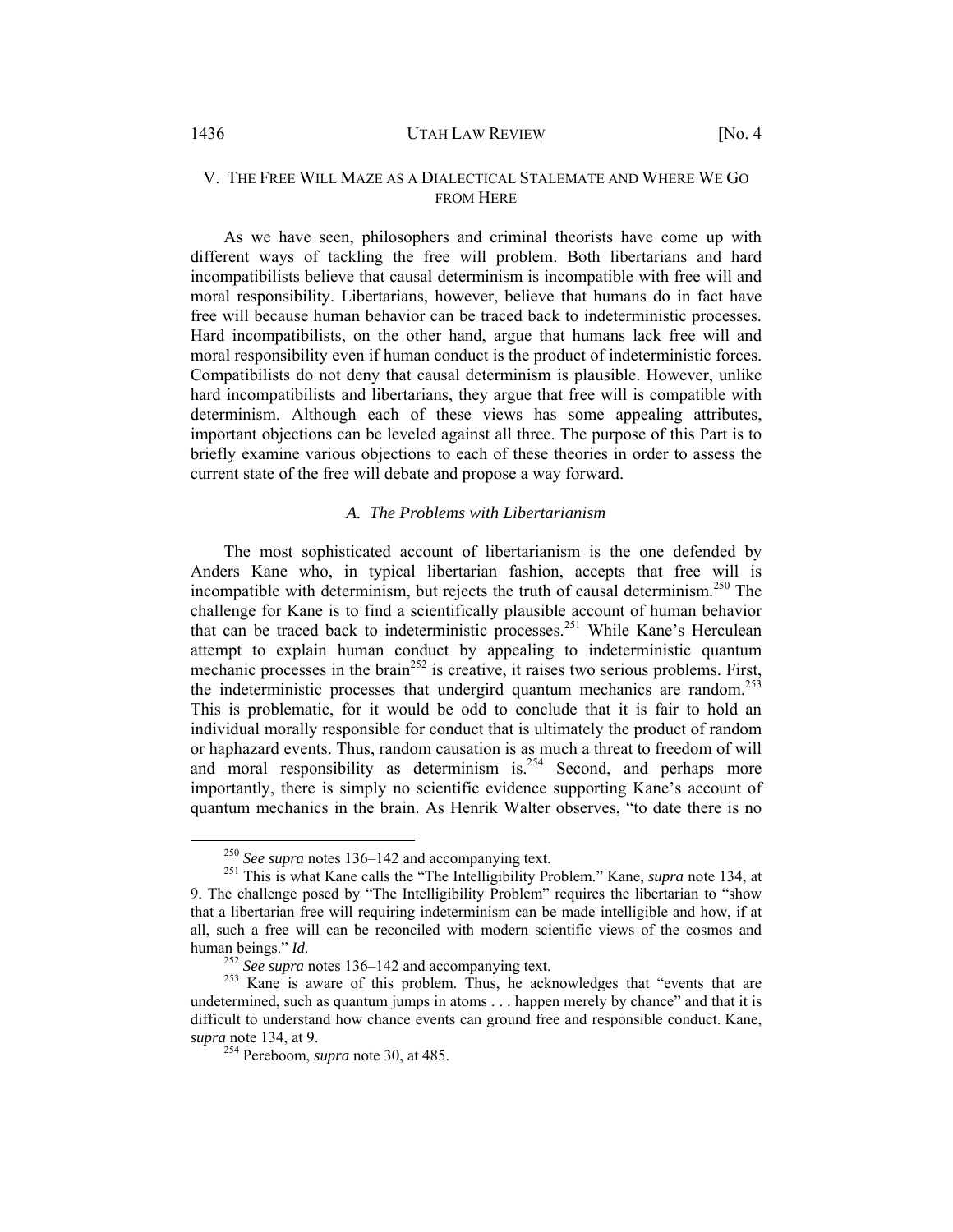solid empirical evidence that local quantum phenomena play a role in neurons, [whereas] there are good arguments to the contrary."<sup>255</sup>

The most recent criminal law theorist to defend libertarianism is George Fletcher. Fletcher believes that Noam Chomsky's showing that we command an infinite number of sentences in natural language demonstrates that human conduct is not causally determined.<sup>256</sup> More specifically, he argues that it would be impossible to program a computer to create terms the programmer has never heard before and, therefore, it is unlikely that human beings could be determined to invent new words in a language.<sup>257</sup> However, Fletcher's use of Chomsky as his poster boy for indeterminism is particularly odd, because other philosophers invoke Chomsky's theory of language as an argument in favor of the so-called *computational theory of mind*. 258

According to the computational theory of mind, the best way of thinking about the human mind is as an information processing system (i.e., a computer)<sup>259</sup> and the best way of thinking of the concept of thought is as a kind of computation.<sup>260</sup> Chomskyan linguistics lends credence to the computational theory of mind because what accounts for the infinite variability of language that Fletcher finds so interesting is the human capacity for "recursion."261 Recursion is nothing more than a particular type of computation that consists of taking discrete elements (e.g., phrases) and recombining them in a way that can potentially yield infinite combinations (e.g., infinite sentences).<sup>262</sup> Of course, given that recursion is a kind of computation, there would be nothing odd about a sufficiently powerful computer that can recombine a discrete set of words and phrases in a way that produces infinite utterances. Therefore, rather than demonstrating that human language cannot be the product of computation or of some algorithmic program, Chomskyan linguistics tend to show that the human capacity for language can be reduced to a discrete set of rules that operate in recursive fashion to create an infinite amount of utterances. As a result, contrary to what Fletcher suggests,

 <sup>255</sup> HENRIK WALTER, NEUROPHILOSOPHY OF FREE WILL: FROM LIBERTARIAN ILLUSIONS TO A CONCEPT OF NATURAL ANATOMY 162 (2001), *cited in* Manuel Vargas, *Revisionism, in FOUR VIEWS ON FREE WILL 144.*<br><sup>256</sup> Fletcher, *supra* note 22, at 278.<br><sup>257</sup> Id. at 279.<br><sup>258</sup> See, e.g., Charles R. Gallistel, *Learning Organs*, *in* JEAN BRICMONT & JULIE

FRANCK, CHOMSKY NOTEBOOK 197 (2009) (stating that "that the brain's behaviorally relevant activity can be understood in computational terms is the computational theory of mind, which is at the core of contemporary cognitive science" and that "Chomsky's work did much to establish this conceptual framework, in which the brain's activity is conceived

of in computational terms")<br><sup>259</sup> *Id.* 260 JOHN-MICHAEL KUCZYNSKI, CONCEPTUAL ATOMISM AND THE COMPUTATIONAL THEORY OF MIND 10 (2007) (stating that, according to the computational theory of mind, "thinking is 'computing'").

<sup>&</sup>lt;sup>261</sup> VIVIAN JAMES COOK & MARK NEWSON, CHOMSKY'S UNIVERSAL GRAMMAR: AN INTRODUCTION 18 (2d ed. 1997).

 $^{262}$  Harry van der Hulst. Recursion and Human Language, at xv–xvi (2010).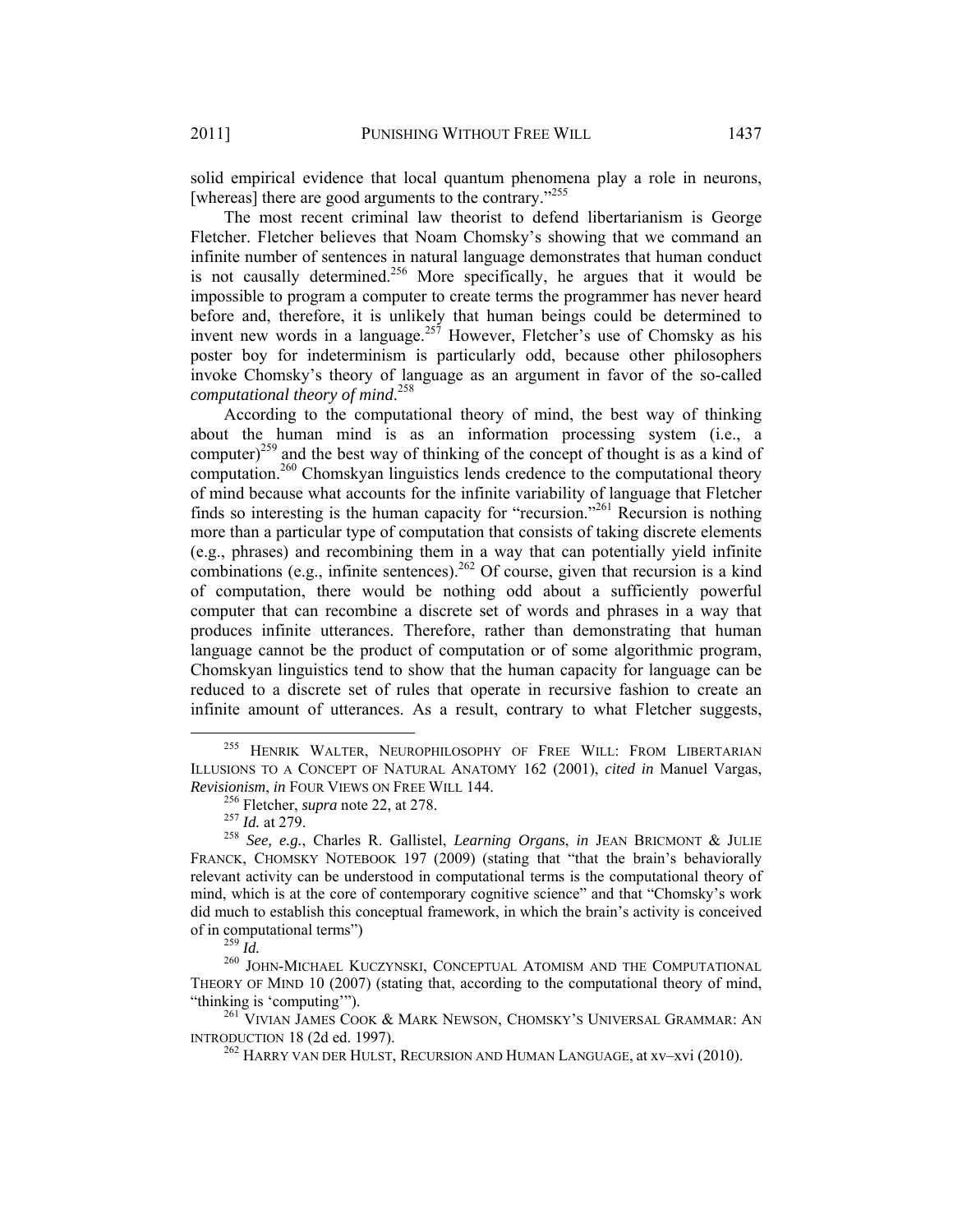Chomsky's theory of language reinforces the thesis of causal determinism instead of jeopardizing it.

Fletcher also believes that John Searle's Chinese Room argument shows that human conduct is likely not causally determined.<sup>263</sup> Fletcher argues that "if the use of language were determined by algorithms in the brain," we would conduct ourselves in much the same manner as the individual inside the Chinese Room and would thus be unable to understand what we're saying.<sup>264</sup> Since we clearly understand what we're saying, it follows that we are not determined to act by algorithms in the brain. The chief objection to Fletcher's use of the Chinese Room argument as a vehicle for demonstrating the falsity of determinism is that the Searle's argument is not designed to demonstrate that human conduct is not causally determined. Searle devised the argument in order to show that computers, unlike humans, are not capable of understanding meaning.<sup>265</sup> Even if this conclusion is accepted,<sup>266</sup> it does not follow from the fact that humans are not computers that human conduct is not causally determined. The basic flaw in Fletcher's argument is that it incorrectly assumes that all causally determined beings take the form of a computer. Thus, as Stephen Morse correctly points out, Fletcher's argument ultimately fails because "[c]omputers are not the only deterministic mechanisms on earth, and Fletcher fails to confront the possibility that computer programs cannot fully simulate the capacity of natural selection to develop new, nonmysterious and deterministic forms, such as brains capable of understanding meaning."<sup>267</sup>

#### *B. The Problems with Compatibilism*

# *1. Basic Objections to Standard Accounts of Compatibilisim Referred to as "Mesh" and "Reactive Attitudes" Compatibilism*

Frankfurt claims that the sort of free will that undergirds judgments of blame and praise merely requires that there be an appropriate "mesh" or link between certain inclinations and desires of the actor.<sup>268</sup> More specifically, Frankfurt suggests that an actor acts freely if his first and second order volitions are connected in the right kind of way (i.e., the actor desires to desire eating the red velvet cheesecake).<sup>269</sup> This solution is elegant because it allows for the possibility of free will and moral responsibility even if it turns out that we are causally determined to act in a certain manner (to eat the red velvet cheesecake, for

 <sup>263</sup> Fletcher, *supra* note 22, at 279; *see also supra* notes 194–195 and accompanying

text. 264 *Id.* <sup>265</sup> *See supra* notes 192–197 and accompanying text. 266 Many philosophers reject Searle's conclusion. *See, e.g.*, DANIEL C. DENNETT, THE INTENTIONAL STANCE 323–26 (1996).<br><sup>267</sup> Morse, *supra* note 34, at 2550.<br><sup>268</sup> *See supra* notes 163–169 and accompanying text.<br><sup>269</sup> *See supra* notes 161–167 and accompanying text.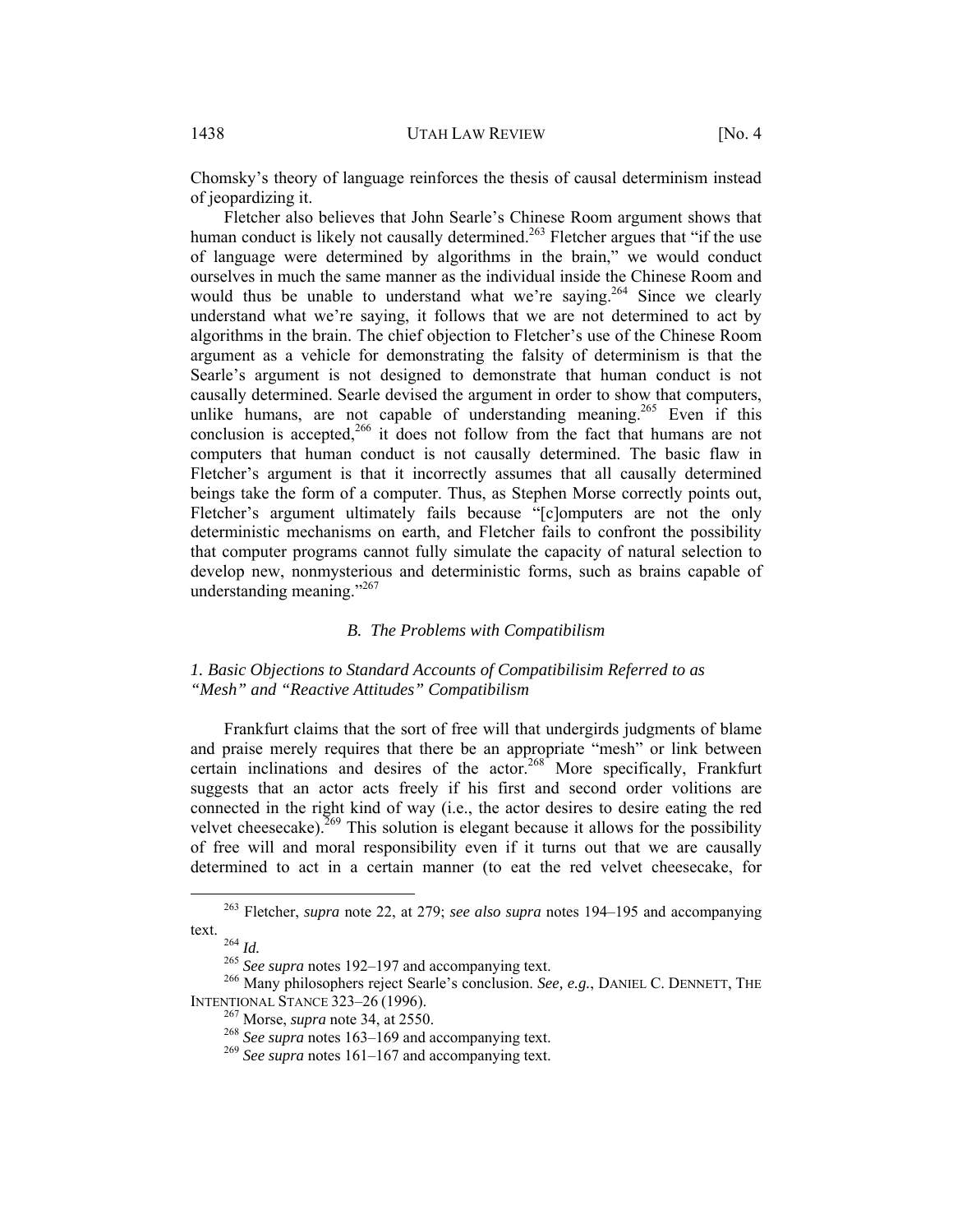example). The problem with Frankfurt's solution is that causal determinism threatens not only the control humans have over their actions, but also the control they have over their motives, intents, and desires.<sup>270</sup> Therefore, if causal determinism is true, it follows that the interplay of the past and natural laws determines not only our conduct, but also our desires. Given that we lack control over the past and the natural laws, it follows that if determinism obtains we would lack control over both our conduct *and* our *first, second, and Nth order volitions*. Once we accept that in a causally determined universe humans lack control over both their conduct and their volitions, it is difficult to see why the actor's volitions make him responsible in a robust sense for what he does. As a result, mesh accounts of compatibilism, like Frankfurt's, do not seem to provide the sort of free will that supports judgments of moral responsibility. Since an actor's responsibility seems to be a product not only of his capacity to act otherwise, but also of his capacity to desire otherwise—both of these capacities are threatened by determinism.

P.F. Strawson attempts to avoid objections to mesh theories of compatibilism with this proposition: we must assume that humans are endowed with free will, regardless of the truth of determinism, because not doing so would lead to abandoning many reactive attitudes (regret, resentment, blame, praise, love, etc.) that are essential to healthy interpersonal relationships.<sup>271</sup> Strawson's argument is thus more normative than metaphysical.<sup>272</sup> Ultimately, his claim is not that we actually have such a thing as free will, but rather that human and societal life is more *appealing* if we assume we have free will regardless of whether we actually do have it.273 Certainly, Strawson is right that some reactive attitudes, such as the kind of blame that undergirds theories of retribution, would have to be jettisoned if we lack free will. However, it is unclear whether reactive attitudes are actually essential to interpersonal relationships. Even if they are, it is unclear whether assuming that we lack free will would jeopardize the reactive attitudes that are most essential to human life. As will be discussed in Part VI of this article, we

 <sup>270</sup> Philosophers call this the "ultimate responsibility" ("UR") objection. *See* ROBERT KANE, THE SIGNIFICANCE OF FREE WILL 73 (1996). According to UR, genuinely responsible actors "must not only be the sources of their actions, but also of the *will* to perform the actions." *Id.* As a result, UR would hold that an actor is not responsible for her acts merely because she desired to desire what she did. These actors would only be free if they are the sources of their first and second order volitions. If, on the other hand, actors are not the ultimate sources of their first, second, and Nth order volitions, they are not responsible for their acts. Causal determinism seems to imply that everything that takes place in the universe, *including human desires and motivations* is the product of the convergence of the past and natural laws. It would thus seem that what produces human volitions is something beyond the control of the actor. Therefore, UR would lead to denying responsibility in Frankfurt type cases.<br><sup>271</sup> *See supra* notes 170–176 and accompanying text.<br><sup>272</sup> Pereboom, *supra* note 30, at 148 (stating that Strawson mounts a normative

defense of reactive attitudes that should hold even if causal determinism obtains). 273 Strawson, *supra* note 18, at 55–56.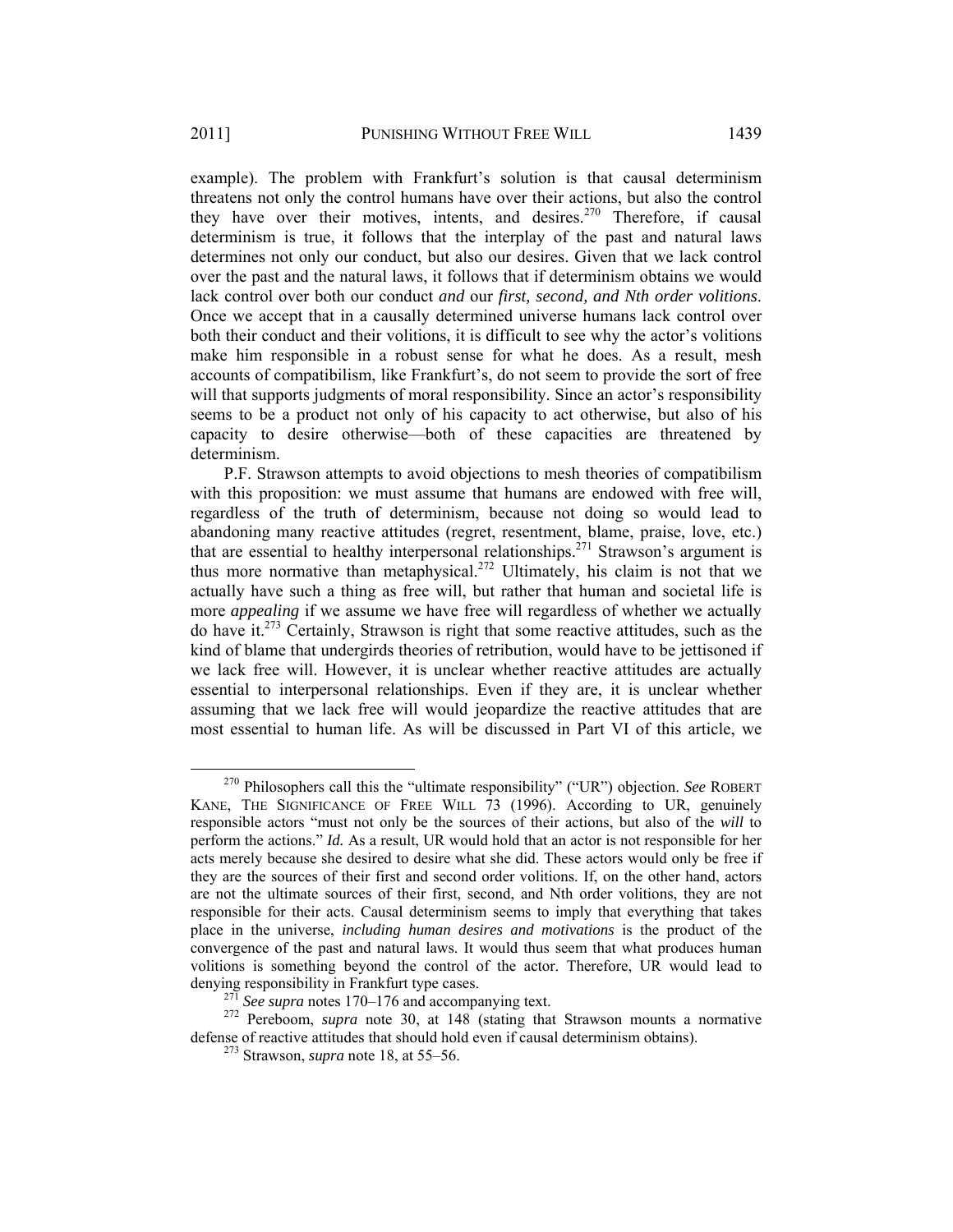experience many of the most cherished reactive attitudes, including love, admiration, and praise, regardless of whether we believe that the actor who is loved, praised, or admired is endowed with free will.<sup>274</sup> Thus, most of us would continue loving our children, admiring Liz Taylor's beautiful violet eyes, and praising Ussain Bolt for running a hundred meters in less than 9.69 seconds, even if we believed that our children have not yet developed the sort of character or rationality that undergirds free will, that Liz Taylor did not freely choose to have violet eyes, and that Ussain Bolt's freakish speed is more a product of his genes than his training. It is thus uncertain that Strawson is right when he claims that a life without free will is not possible or desirable.

# *2. The Problems with Reasons-Centered Accounts of Compatibilism (and Semi-Compatibilism)*

As we have seen, semicompatibilists like John Martin Fischer believe that determinism is incompatible with free will, while it is compatible with moral responsibility.275 For Fischer, an actor is morally responsible if his conduct could be guided by reasons, and the reasons that move him into action belong to him rather than to another.<sup>276</sup> The flaws with Fischer's account of moral responsibility are similar to the flaws inherent in Frankfurt's mesh account of compatibilism. If causal determinism is true, it follows that everything that happens in the world, including human conduct, human desires, *and a human's responsiveness to reasons* is caused by factors over which he lacks control.<sup>277</sup> It is unclear whether an actor should be blamed or praised for engaging in conduct that is the product of a reason-responsive process of deliberation when it is assumed that the very process of deliberation was determined by factors over which the actor lacked control. It is sensible to argue that an actor is morally responsible for his acts if, and only if, the process of deliberation that caused his conduct originated in the actor rather than in some causal force over which the actor has no control.<sup>278</sup> In other words, it is reasonable to assume that an actor is morally responsible for his conduct only if he was in control of the deliberative process that caused him to act. Determinism implies that actors do *not* control the deliberative processes that generate their conduct. Thus, it may be argued that the question of whether the actor is in fact responsive to reasons in a particular case lacks the moral significance that Fischer attaches to it, because the actor does not control the deliberative process.

Like Fischer, compatibilist criminal theorists believe that if an actor has the capacity for rationality, then he also has the sort of free will that undergirds judgments of blame and praise.<sup>279</sup> These arguments can be criticized on the same

<sup>&</sup>lt;sup>274</sup> Pereboom, *supra* note 30, at 483–87 (defending this position forcefully).<br><sup>275</sup> Fischer, *supra* note 117, at 78–79.<br><sup>276</sup> *Id.* at 78–79.<br><sup>276</sup> *Id.* at 73–80.<br><sup>278</sup> KANE, *supra* note 270 (discussing the "Ultimat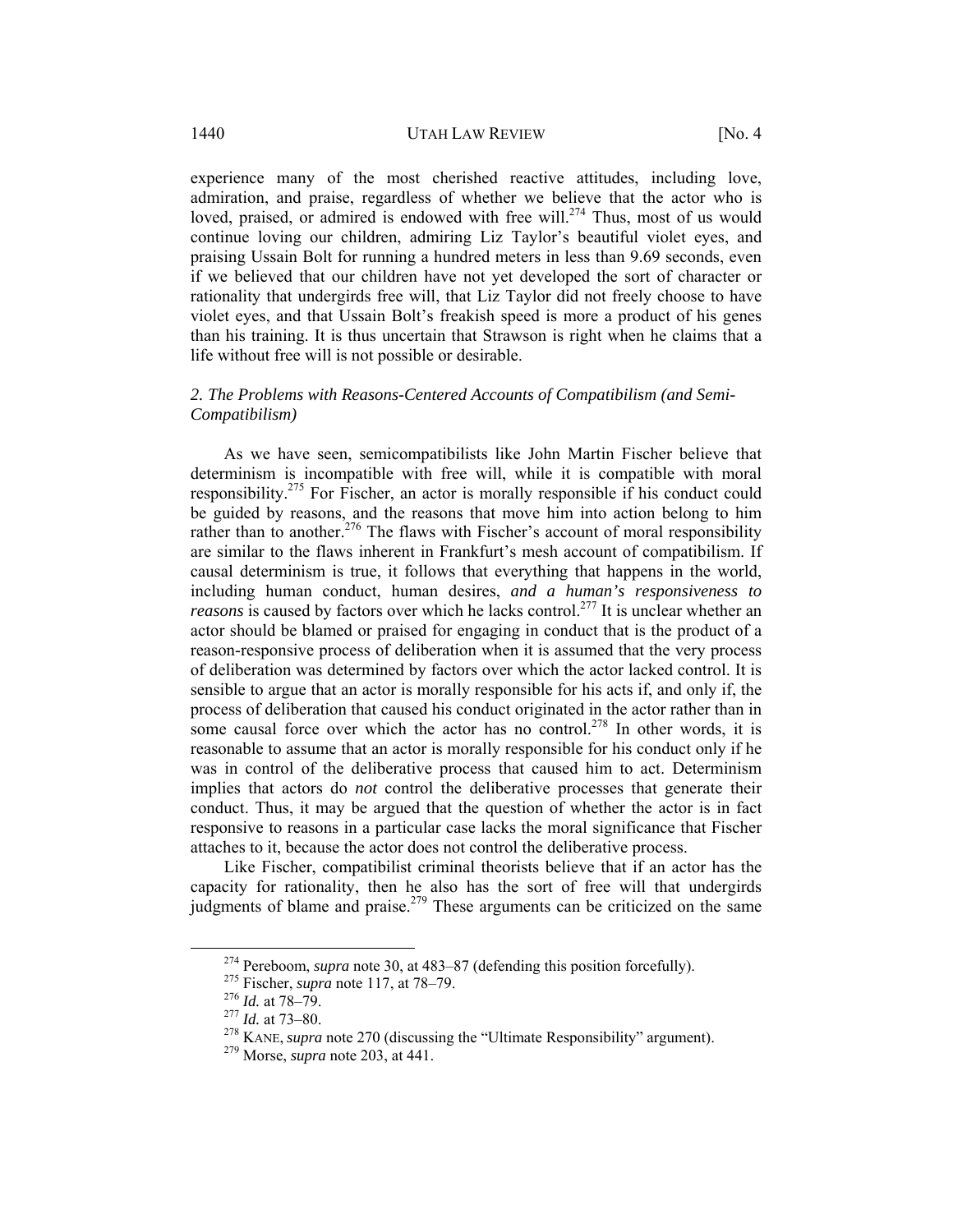grounds that are employed on Fischer's semicompatibilism arguments.<sup>280</sup> Moore and Morse, however, attempt to sidestep these objections by deploying a *reductio ad absurdum* argument. They argue that if humans can only be blamed for conduct that is the product of factors that they control, then it follows that humans can never be blamed for anything, given that causal determinism implies that all human conduct is the product of forces that we cannot control.<sup>281</sup> And they claim it would be unpalatable to conclude that everyone ought to be excused for their transgressions.<sup>282</sup> The problem with this sort of maneuver is that, like Strawson's reactive attitudes compatibilism, it presupposes that if we lack the capacity to be held morally responsible for our acts, this leads to an impoverished view of societal life that would "falsify much of our moral li<sup>[</sup>ves.]"<sup>283</sup> Moore and Morse (and Strawson) overstate their case, because (as argued previously) it is not clear that assuming a lack of free will would lead to the sort of life that is not worth living. Furthermore, accepting that everyone ought to be "excused" from wrongdoing in a *retributive* sense does not entail that no one ought to be "punished" or "incarcerated." As will be discussed in Part VII, there are good consequentialist reasons to punish or incarcerate people even if they do not "deserve" to suffer in the sense that Morse and Moore imply.

#### *3. The Problems with Pragmatic or Functionalist Accounts of Compatibilism*

Daniel Dennett and Gunther Jakobs argue that it is useful to talk about concepts like free will only if doing so helps us better understand and explain the behavior of a particular being or entity.<sup>284</sup> Thus, we ought to abstain from talking about the free will of ants or rocks because there is nothing to gain in terms of explanatory and predictive power. However, it is perfectly sensible and rational to talk about the free will of humans, because doing so helps us to better understand societal practices of blaming and punishing and the way in which humans interact with each other.<sup>285</sup> This approach to free will and moral responsibility views the problem of free will as a pragmatic one that should not be obfuscated by asking unanswerable metaphysical questions, such as whether humans actually have free will. Ultimately, it is unimportant whether humans have metaphysical free will; what really matters is whether there is something to gain by assuming that they are, in fact, endowed with free will.<sup>286</sup>

 <sup>280</sup> ALEXANDER & FERZAN, *supra* note 35, at 15 (stating that Larry Alexander believes that reason-centered compatibilism "seems unresponsive to the worry that what appears to an actor to be a reason, or a reason with a particular positive or negative weight, seems to be beyond the actor's proximate control").<br>
<sup>281</sup> Moore, *supra* note 11, at 1112–13.<br>
<sup>282</sup> Id. at 1113.<br>
<sup>283</sup> Id. at 1145.<br>
<sup>284</sup> See supra notes 224–229 and accompanying text.<br>
<sup>285</sup> See DENNETT, *supra* note 156, at

assume that we have free will and are capable of moral responsibility should not be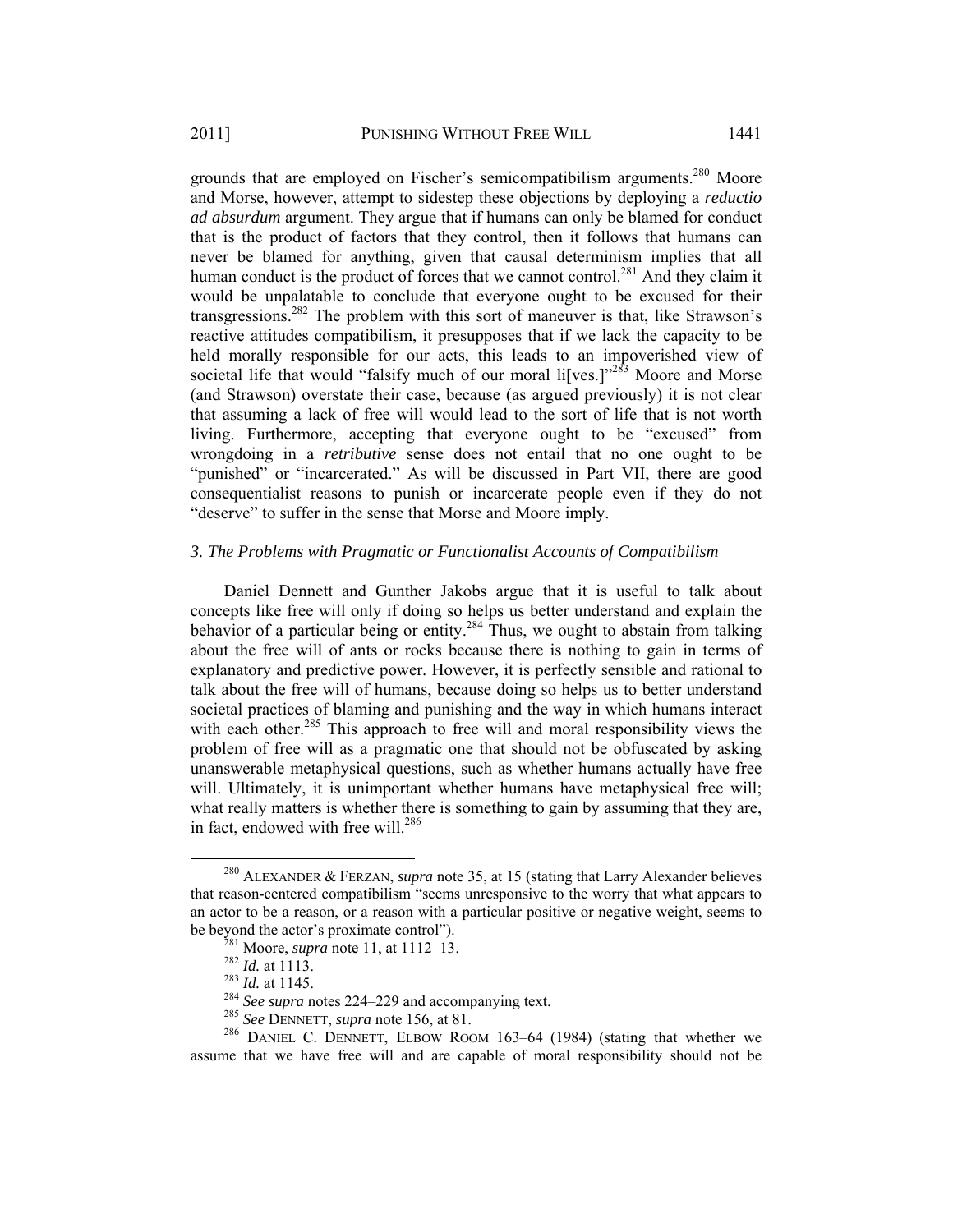#### 1442 UTAH LAW REVIEW [No. 4]

The problem with this argument is that many people do in fact care about whether we actually have the ability to control our conduct and the desires and reasons that shape our behavior. For those who do care about this sort of thing, determinism threatens to undermine free will and moral responsibility. Whether it would be efficient or pragmatic to ignore this is irrelevant. While there may be something to be gained from adopting a pragmatic approach to questions related to free will, those who believe that judgments of blame are unjust if humans do not have actual access to alternate possibilities will not change their minds simply because it would be efficient to presume that they do have the capacity to choose amongst alternative courses of action.

#### *C. The Problems with Hard Incompatibilism*

Many hard incompatibilists believe both that determinism is true and that it is incompatible with free will and moral responsibility. This kind of hard incompatibilism can be challenged on two fronts. First, it is unclear whether causal determinism fully explains human behavior. It is true that there are scientific experiments that suggest that human conduct is causally determined by factors over which we lack control, $287$  but it is also true that these experiments are limited in their scope and the precise way in which the mind works is still very much unknown.<sup>288</sup> Furthermore, even if it is accepted for argument's sake that determinism is true, it is possible that the sort of freedom that is essential for moral responsibility is compatible with a deterministic understanding of the universe and of human behavior. If there are, as many philosophers and legal scholars seem to believe, accounts of human conduct that are compatible both with determinism and with ascriptions of blame and praise, why hijack the free will edifice upon which our practices of blaming and punishing are built, simply because it is not incoherent to hold that determinism is incompatible with free will and moral responsibility? After all, as Stephen Morse suggests, we may have good reason to reject hard incompatibilism "[if] compatibilism is consistent with our responsibility practices and their centrality, and [if] there is [not] and cannot be any incontrovertible theoretical or empirical reason to reject it . . . . .<sup>"289</sup> Thus, although "there may be good empirical and normative reasons to reform various responsibility doctrines and practices . . . there is no metaphysical reason concerning free will to abandon them entirely."<sup>290</sup>

 $\overline{a}$ 

dependent on a metaphysical question, but rather ought to depend on whether assuming freedom and moral responsibility ties well with some "recognizable social desideratum").<br><sup>287</sup> *See, e.g.*, Libet, *supra* note 8, at 640.<br><sup>288</sup> DENNETT, *supra* note 156, at 227–42 (criticizing experiments such as Libet'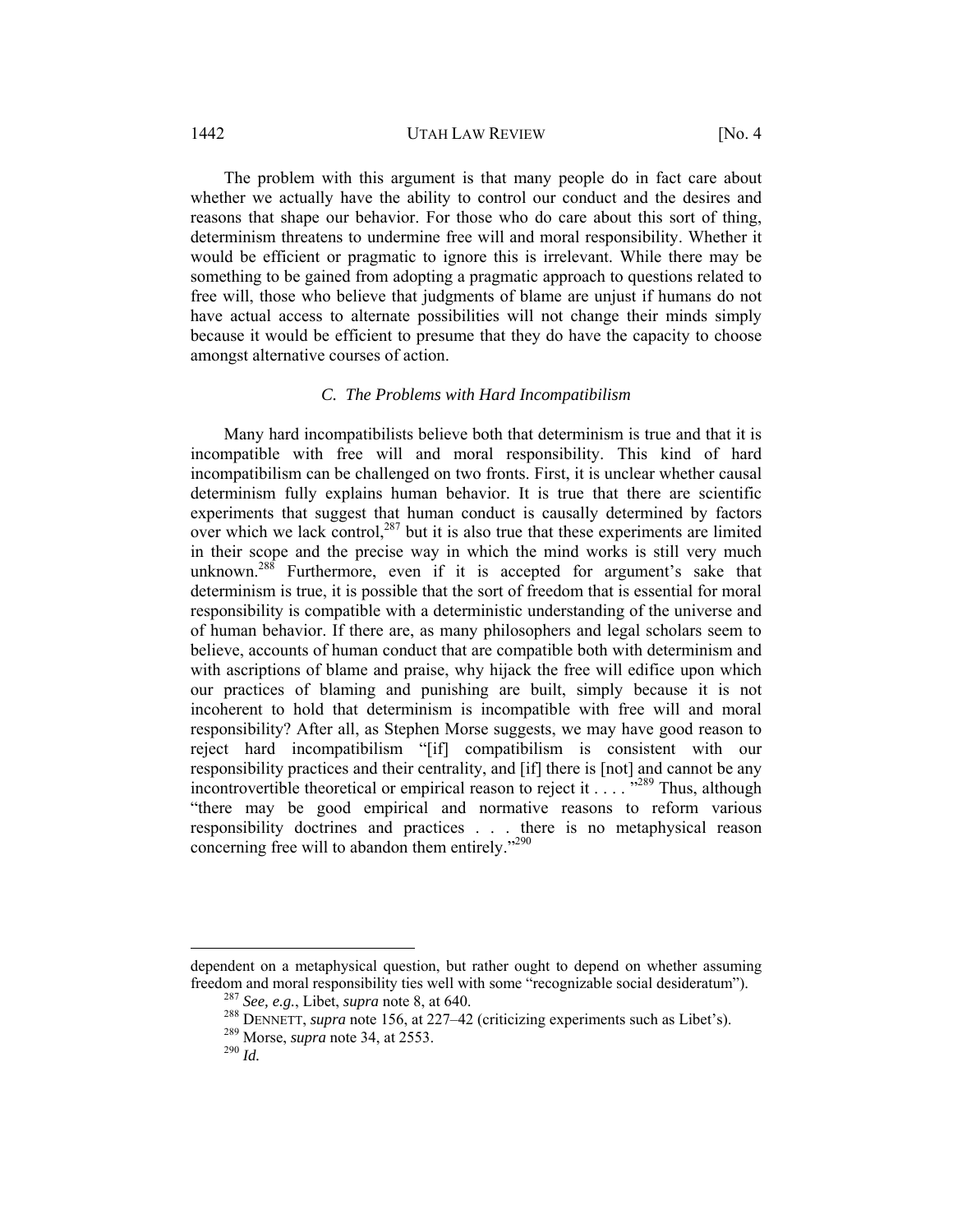#### 2011] PUNISHING WITHOUT FREE WILL 1443

This brief survey of the proposed solutions to the free will problem—and the objections that can be leveled at the different solutions—demonstrates at least three things. First, causal determinism threatens to undermine free will and proponents of free will (libertarians) thus need to put forth a theory that can explain either why free will is compatible with determinism or why determinism is likely false. Second, some theorists (compatibilists) have in fact come up with plausible theories that purport to demonstrate how free will and determinism can coexist, whereas others (libertarians) have come up with plausible theories that explain why determinism might be false. Third, serious objections can be directed both at the incompatibilist (including libertarian and hard incompatibilist theories) and compatibilist solutions to the free will problem. As a result, it seems that the free will problem has the argumentative structure John Martin Fischer called a "dialectical stalemate."<sup>291</sup>

The seeds of a dialectical stalemate are planted whenever someone puts forth a controversial claim and supports his argument by "invoking a set of examples (or other considerations)" that demonstrate that his claim ought to be accepted.<sup>292</sup> The dialectical stalemate germinates when an opponent reasonably asserts that one could "embrace all the examples" (and other considerations) in the proponent's argument without having to accept the proponent's claim.<sup>293</sup> Thus, as Hillary Bok explains, we have reached a dialectical stalemate

when no arguments based on appeals to ordinary language, to the consideration of examples, or to our intuitions succeed in convincing our opponents, and when this is due not to our opponents' limitations but to the fact that both sides can appeal to intuitions, accounts of apparent counterexamples, and claims about our ordinary use of the terms in question that are not unreasonable.<sup>294</sup>

Once the notion of a dialectical stalemate is grasped, it is easy to see why the free will problem presents the "signature structure" of such argumentative deadlocks.295 Libertarians and hard incompatibilists share the intuition that an actor lacks the free will that calls for moral responsibility, and the intuition that determinism implies that humans lack control over their actions. Compatibilists reply in one of two ways. Some offer the competing intuition that in many cases moral responsibility is grounded on something other than the capacity to control

<sup>&</sup>lt;sup>291</sup> FISCHER, *supra* note 38, at 112–17.<br><sup>292</sup> *Id.* at 112–13.<br><sup>293</sup> *Id.* <sup>294</sup> HILLARY BOK, FREEDOM AND RESPONSIBILITY 99 (1998).<br><sup>295</sup> FISCHER, *supra* note 38, at 116.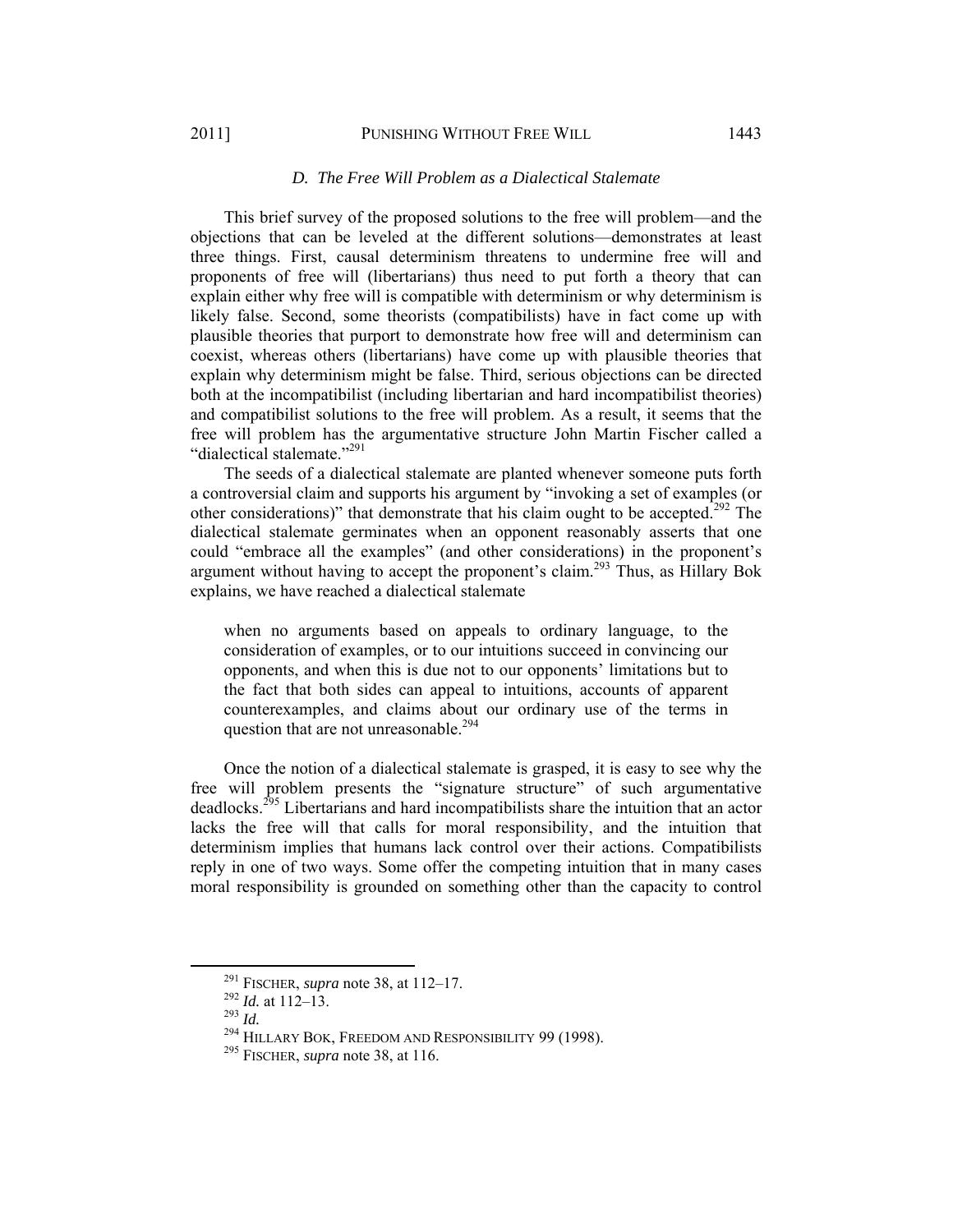actions, such as the appropriate connection between the actor's first and second order volitions.296

Others argue that even if determinism obtains, humans can act otherwise—for any given actor could act otherwise if he wants to, because even if determinism is true, an actor's desires do exert causal force over the actor's conduct.<sup>297</sup> Therefore, as Hillary Bok points out,

both [incompatibilists] and compatibilists draw on important features of our ordinary concept of freedom, both are trying to apply that concept to cases in which the conditions of its straightforward application are absent, both project that concept in ways that are not obviously unreasonable or illegitimate, and both can muster real intuitive support for their views<sup>298</sup>

Consequently, the free will problem presents a genuine dialectical stalemate, given that "no appeal to our ordinary concept of freedom, or to the ways in which we ordinarily apply it, will settle the issue between [incompatibilists] and compatibilists, since that concept supports both views and does not give us decisive grounds to reject either.<sup>3299</sup> More importantly, if the problem of free will truly generates this dialectical stalemate, incompatibilists and compatibilists should agree that both solutions to the free will problem "have something to be said for them [and] can usefully be employed in various circumstances.<sup> $300$ </sup> They should also agree that neither claim is likely "to be established by arguments about what [ordinary terms mean], by appeal to our ordinary concept of freedom or by our  $intuitions$ <sup>301</sup>

# *E. The Way Out of the Dialectical Stalemate Generated by the Free Will Problem*

What should criminal scholars do in light of this dialectical stalemate? We could throw our hands up in despair and candidly acknowledge, as Larry Alexander has, that the free will problem is intractable and one that "we are incapable of resolving."302 This strikes me as the wrong way to respond to a dialectical stalemate. As John Martin Fischer has persuasively argued, these stalemates should not issue in "philosophical despair," nor should they "result in our inability to make any philosophical progress or to come to any useful

<sup>&</sup>lt;sup>296</sup> FRANKFURT, *supra* note 115.<br><sup>297</sup> For a survey of the different attempts to justify compatibilist views of free will on the basis of this conception of what it means to be able to act otherwise, see Bernard Berofsky, *Ifs, Cans and Free Will: The Issues*, *in* THE OXFORD HANDBOOK OF FREE WILL 181, 188–95.<br>
<sup>298</sup> BOK, *supra* note 294, at 99.<br>
<sup>309</sup> *Id.* 300 *Id.* at 100.<br>
<sup>302</sup> ALEXANDER & FERZAN, *supra* note 35, at 15.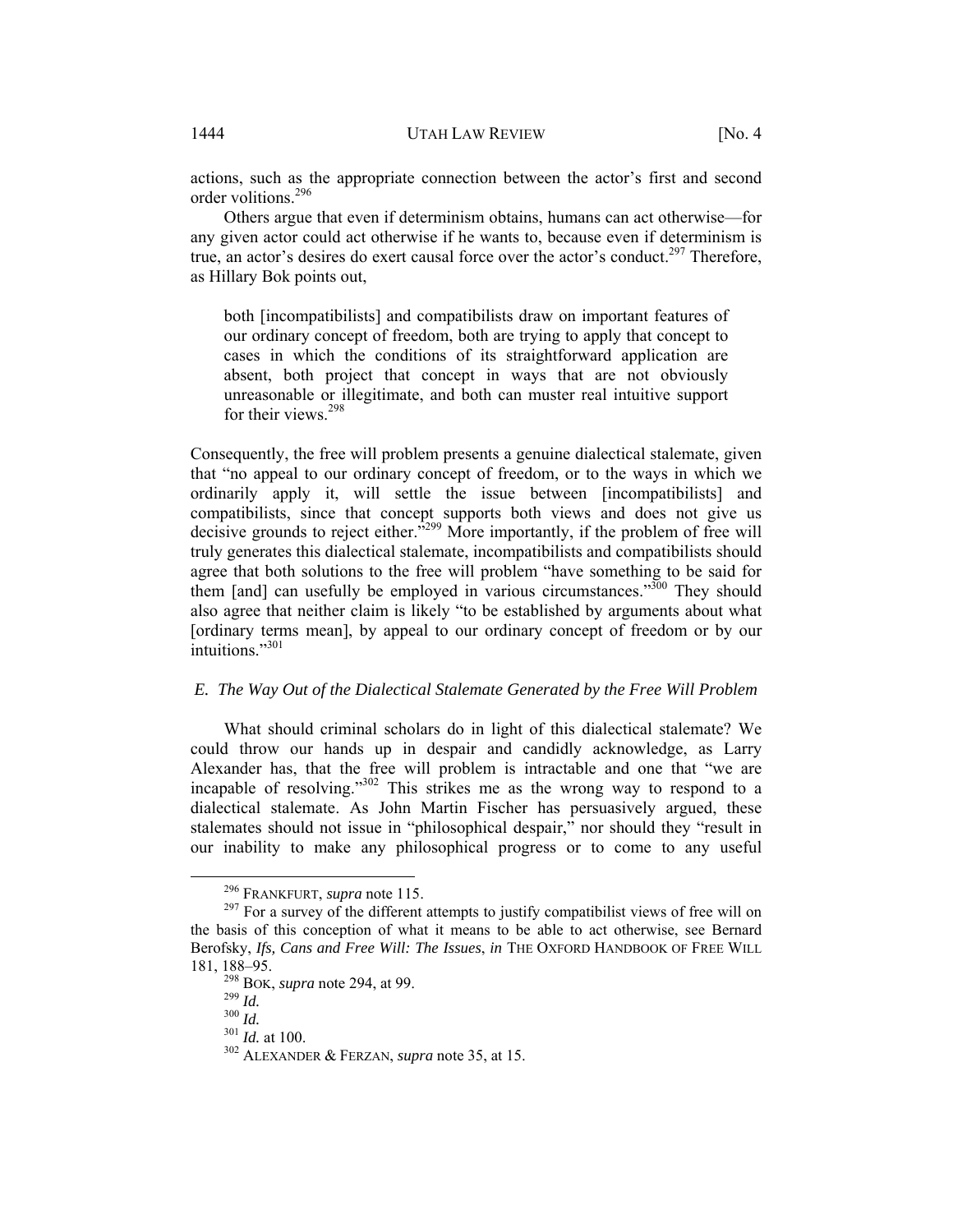philosophical conclusions."<sup>303</sup> When faced with these stalemates, we should "abandon the attempt to convince our opponents that intuitions, examples, or ordinary language decisively favor our view, not only because such arguments are unlikely to convince them[,] but because the fact that we have reached a genuine dialectical stalemate shows that such arguments are unsound."304 And we *should*  "admit that there are several apparently legitimate ways" of solving the problem and that each of these solutions is prima facie plausible.<sup>305</sup> Once we do so, we ought to stop focusing on whether free will *really* or *actually* means this or that, or whether moral responsibility *does* or *does not* presuppose access to alternative possibilities. Rather, we should ask ourselves whether we have better *normative*  reasons for adopting the compatibilist over the incompatibilist stance or vice versa.

In other words, the best way out of the dialectical stalemate is not by considering which of the competing accounts of free will is closer to the metaphysical truth of the matter (because we simply do not know what the truth of this matter is), but rather by considering the *normative* question related to which of these competing conceptions of freedom and moral responsibility *produces a more appealing life in general and a more desirable criminal law in particular*.

# VI. WHY LIVING WITHOUT FREE WILL IS NOT AS BAD AS IT SEEMS

Before deciding whether there are good normative reasons for us to hold on to—or abandon—free will, we first need to envision what a world without free will would look like. Would we want to live in such a world or would we rather live in a world in which we assume that others are endowed with free will? For most of the philosophers and criminal theorists who have confronted the question, the answer seems obvious. A life without free will is like a garden without flowers. Assuming that our fellow humans lack free will and the capacity to be held morally responsible for their acts leads to an impoverished view of human life.<sup>306</sup> The purpose of this Part is to show that this conventional account of what a world without free will would look like is wrong in very significant ways. It seems that these bleak assessments of the consequences of assuming that we have no free will are driven by the philosopher's desperate desire to hang on to the free will edifice that we have built over thousands of years. Ultimately, however, this Part claims that the normative case against free will is overstated, that there is no need to fear living in a world without free will, and that assuming that humans lack free will can actually have salutary consequences in some cases.

<sup>&</sup>lt;sup>303</sup> FISCHER, *supra* note 38, at 116.<br><sup>304</sup> BOK, *supra* note 294, at 99.<br><sup>305</sup> *Id.* at 99–100.<br><sup>306</sup> This is the view espoused by P.F. Strawson and Michael Moore. *See* Strawson, *supra* note 18; Moore, *supra* note 11, at 1142 n.138.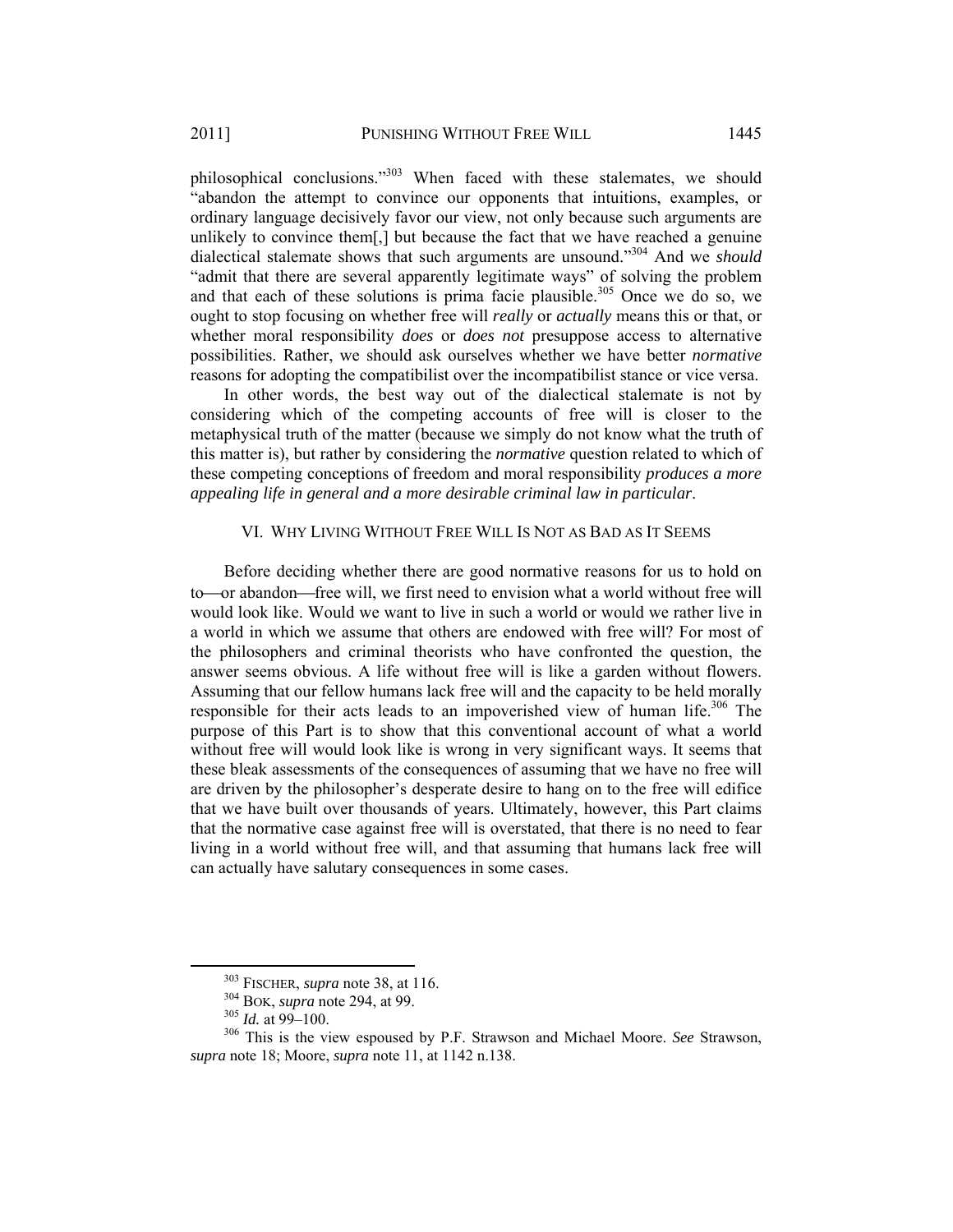# *A. The Conventional Claim: Living Without Free Will Is Utterly Unappealing*

#### *1. Strawson's Reactive Attitudes Argument*

P.F. Strawson argues that we ought to assume that humans are endowed with free will because to do the opposite undermines the reactive attitudes.<sup>307</sup> As discussed earlier, reactive attitudes are attitudes that are important in defining and maintaining our interpersonal and societal relationships.<sup>308</sup> For Strawson, a life lived without reactive attitudes is barely a life worth living.<sup>309</sup> After all, what would a life be without receiving praise for doing well and blaming those who do badly? What would a life be without being able to love those who are good to us and resent those who are mean to us? The answer is clear to Strawson: living such a life is unpalatable and ought to be avoided at all costs.<sup>310</sup> If the price of not falling prey to such a life is to assume that we have free will in the face of causal determinism, so be it.

Strawson believes that assuming that we do not have free will jeopardizes not only the enjoyment of individual lives, but also the wellbeing of society as a whole.<sup>311</sup> Reactive attitudes are thought to be essential to justifying many societal practices. Perhaps the most obvious practices that are justified on the basis of certain reactive attitudes are practices of blaming and punishing.<sup>312</sup> Religious practices also seem to be undergirded by certain reactive attitudes. Judgments of blame and praise play an essential role in Judeo-Christian religions. For example, for the Judeo-Christian tradition, a person who unjustifiably violates one of the Ten Commandments behaves in a blameworthy manner. Desert-based judgments are thus essential to understanding certain basic aspects of these religions. Furthermore, even more mundane practices, such as governmental awarding of "merit scholarships" and public recognition of achievements by way of prizes and awards, seem to lose meaning in a world without free will. After all, if there is no free will, what's the point of rewarding people for doing what they could not have abstained from doing? By the same token, if there is no free will, what's the point of blaming people for doing things that they could not have done differently? Strawson argues that these practices would be pointless if we assume that there is no free will and this, in turn, provides us with a normative argument against hard incompatibilist approaches to the free will problem. $313$ 

<sup>&</sup>lt;sup>307</sup> Strawson, *supra* note 18.<br><sup>308</sup> *Id.* at 47–50.<br><sup>310</sup> *See id.* at 55–56.<br><sup>311</sup> *See id.* at 65 ("[A]n awareness of variety of forms should not prevent us from acknowledging also that in the absence of *any* forms of these attitudes it is doubtful whether *we* should have anything that we could find intelligible as a system of human relationships, as human society."). 312 *See id.* at 48–51. 313 *See id.* at 62–66.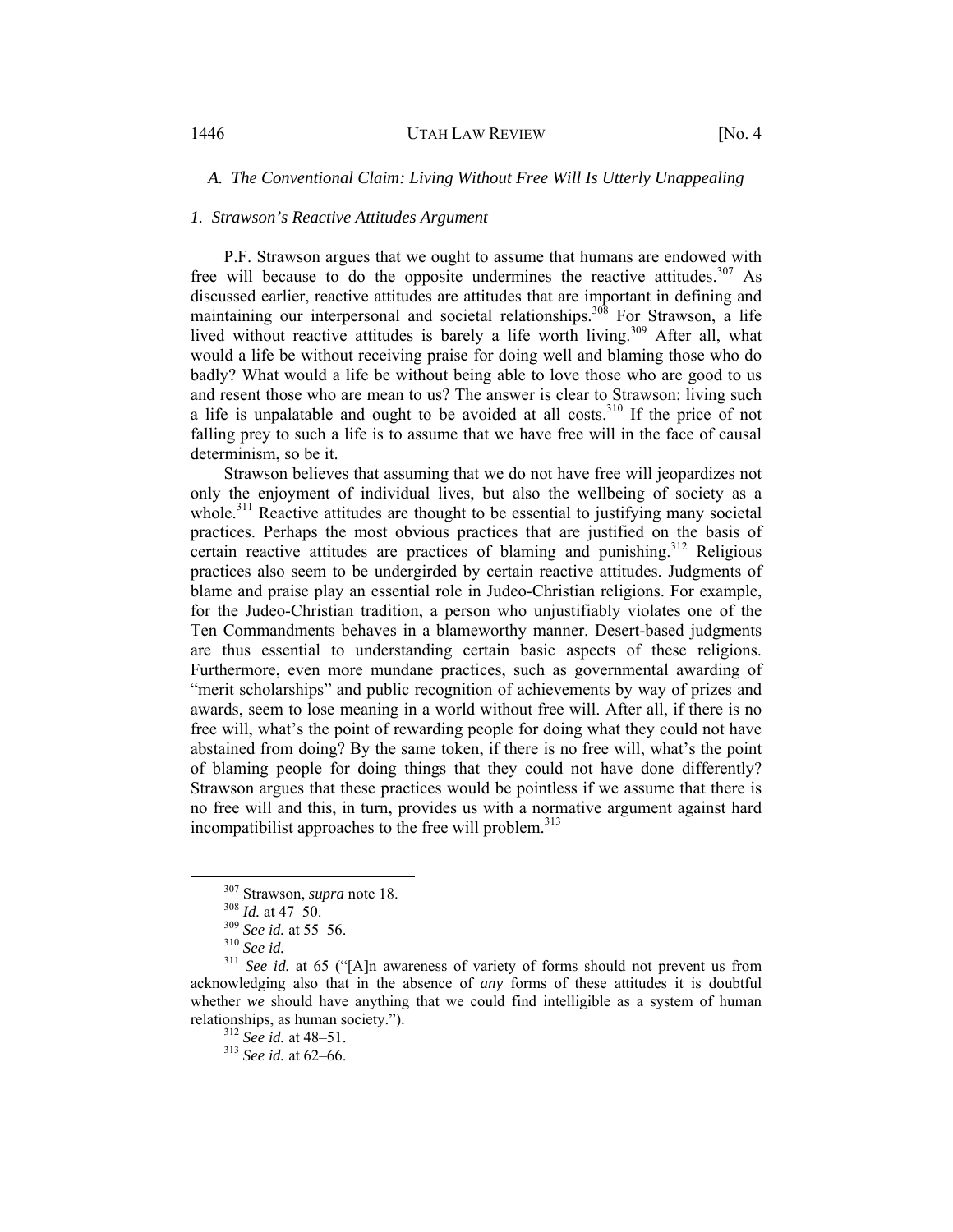# *2. Michael Moore's "Falsifying Our Moral Life" Argument*

Michael Moore has also assessed the normative implications of assuming that humans lack free will. $314$  For him, the problem with denying free will is that doing so is inconsistent with our practices of blaming and punishing, praising, and rewarding. Like Strawson, Moore claims that our practices of blaming and praising are essential to moral life.<sup>315</sup> Without assuming that we are endowed with the sort of freedom that undergirds such practices we could not do things that we would like to do, such as praising (or blaming) Andy Warhol for immortalizing Campbell Soup cans in a work of art or commending Michael Moore for writing an excellent article about free will. Moore finds it hard to imagine what our practices of praising and blaming would look like if we assume that humans lack free will, although it seems obvious that he believes that such practices would be much less appealing if we were to make this assumption. While Moore concedes that the hard incompatibilist might adopt a "tough it out" attitude and claim that most of our moral experience is false in light of the truth of causal determinism, he believes that we have good reasons to avoid doing this.<sup>316</sup> Moore proposes that the hard incompatibilist position ought to be rejected, not because it can be proven false, but rather because it cannot be proven true and he asks if the implications of accepting the position would "falsify much of our moral life."<sup>317</sup> As a result, Moore concludes that we ought to reject hard incompatibilism and accept compatibilism.

# *3. The Attitudes that Must Be Abandoned in a World Without Free Will Are Not Essential to Maintaining Healthy Relationships*

Strawson is probably right when he claims that some attitudes would have to be abandoned in a world without free will. He is also right when he claims, along with Moore, that it would no longer make sense to genuinely blame those who engage in wrongdoing and praise those who engage in morally commendable behavior. Nevertheless, Strawson overstates his case when he suggests that living without such attitudes is unpalatable or that the absence of such reactive attitudes is detrimental to societal life. Similarly, Moore exaggerates when he proposes that the loss of certain attitudes, such as blame, would "falsify much of our moral li[ves]."<sup>318</sup> While Strawson and Moore argue that feelings of blame are healthy both at individual and collective scales, there are good reasons to believe otherwise. Blame usually engenders resentment and indignation, which, in turn, might generate a strong desire for vengeance and an unrelenting quest for

 <sup>314</sup> Moore, *supra* note 11, at 1145. 315 *Id.* at 1144–45, 1148–49. 316 *Id.* at 1145. 317 *Id.* <sup>318</sup> *Id.*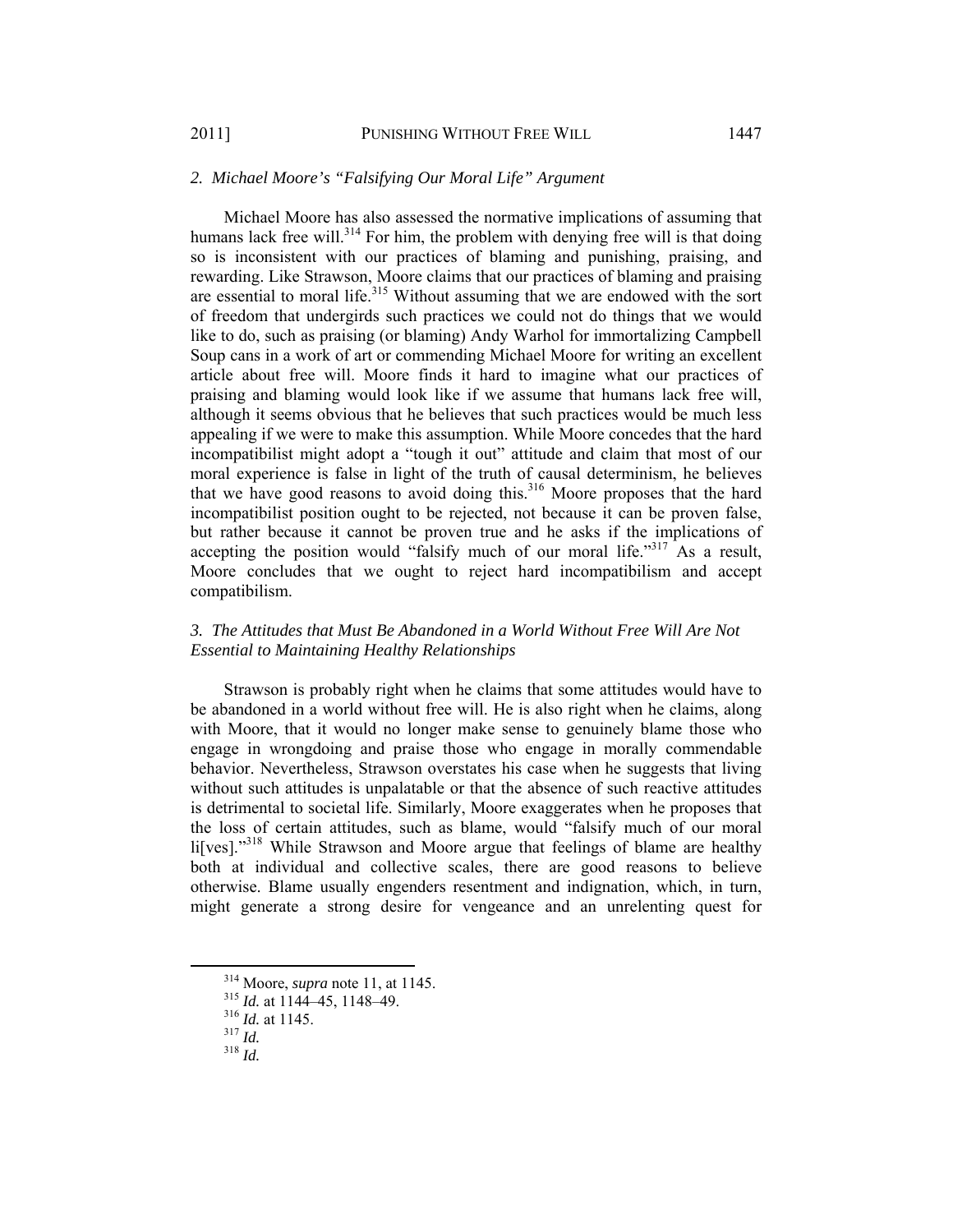revenge.<sup>319</sup> While perhaps feelings of blame are not objectionable per se, there are many good reasons to object to vengeance and revenge. Vengeance and revenge are viewed as "angry" responses to crime that are derived more from a "lust for blood" than from a rational and careful consideration of the pros and cons of punishing the individual.<sup>320</sup> Thus, abandoning feelings of blame might lead to a less vengeful and violent society, which, of course, would be a salutary development.

It is also important to note that many of our most fulfilling relationships are entirely devoid of feelings of blame. Most people love to interact with children despite the fact that they cannot be genuinely blamed or praised for doing what they do. $321$  Not only that, but it would seem that we prize such interactions at least in part precisely because we can easily shrug off transgressions committed by children by simply assuming that they could not do otherwise. Far from reducing the value of our experiences with children, this actually allows us to enjoy our time with them more, for we feel free to love children without judging them.

Similarly, most people cherish their pets although animals are clearly incapable of free will and thus of being genuinely responsible for their acts. In spite of this, we love spending time with our dogs and cats and very much appreciate their displays of affection and disregard their transgressions *without caring about whether they can be genuinely praised for curling next to us or blamed for biting our leg.* Thus, it is undoubtedly the case that experiencing "genuine" feelings of blame and praise is not a prerequisite to having fulfilling and meaningful relationships with others. When this is combined with the fact that feelings of blame can and often do degenerate in unhealthy desires for vengeance and revenge, Strawson and Moore's conclusion that blame is essential to a life worth living seems far from compelling.

There are, of course, certain attitudes that could not be abandoned without dealing a fatal blow to some of the most cherished experiences in human life. The obvious example is love. It is difficult to imagine what a world not capable of loving would look like. Strawson seems to suggest that even our feelings of love would be threatened if we were to assume that we lack free will.<sup>322</sup> Once again, it seems that Strawson overstates his case. As was discussed in the preceding

 <sup>319</sup> Blame relates to what Pereboom calls "moral anger." Pereboom, *supra* note 30, at 488. This is the type of anger "that is directed toward someone who is believed to have done wrong." *Id.* Pereboom cogently argues that although moral anger is sometimes useful, it frequently "fail[s] to contribute to the well-being of those against whom [it is] directed" and that moral anger "tends to damage or destroy relationships." *Id.* 320 JOEL FEINBERG, DOING AND DESERVING: ESSAYS IN THE THEORY OF

RESPONSIBILITY 69 n.16, 103 (1970).<br><sup>321</sup> *See id.* at 486.<br><sup>322</sup> Strawson asks whether assuming that we lack free will would threaten the most

basic reactive attitudes, including "all reciprocated adult loves." Strawson, *supra* note 18, at 53.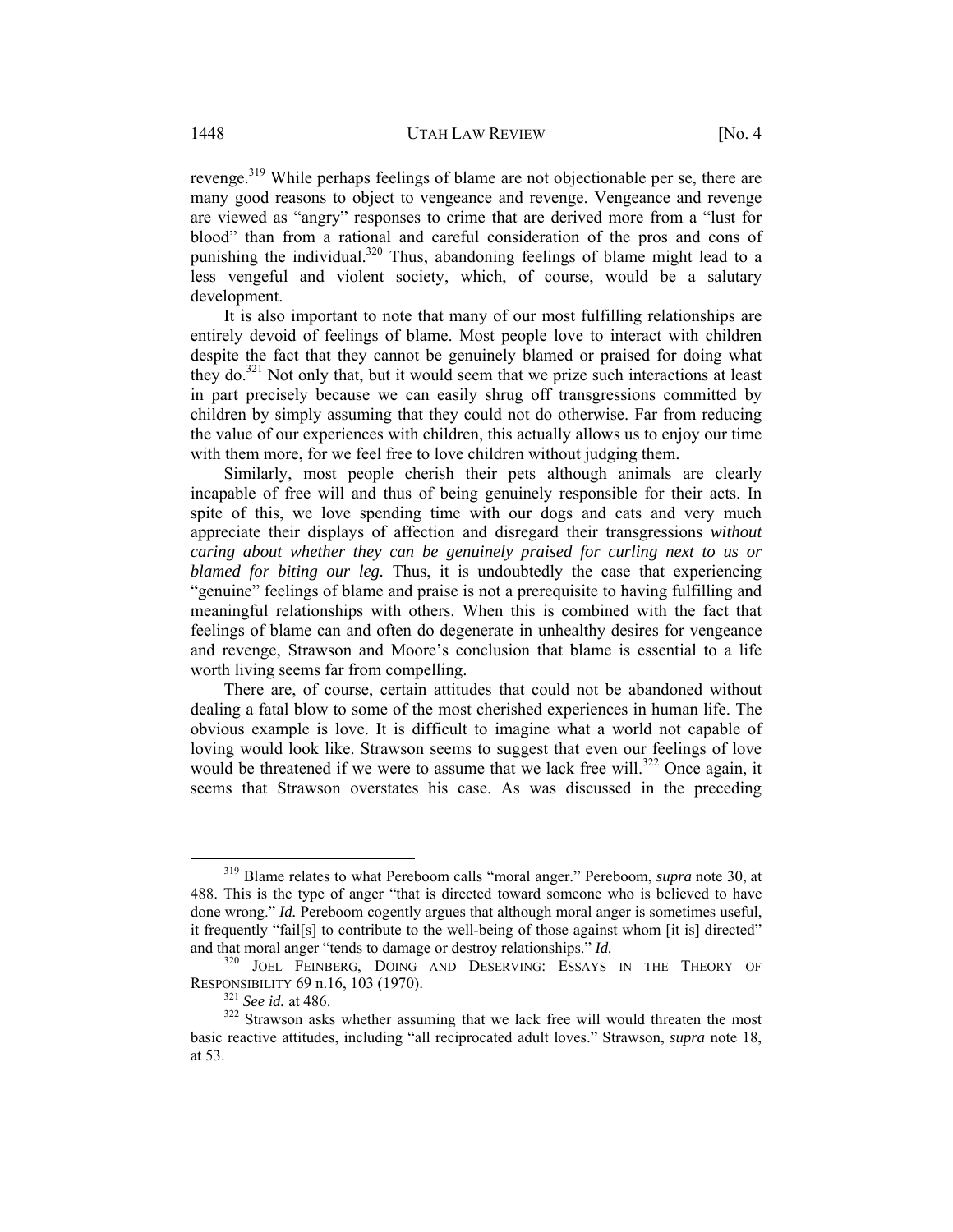paragraph, we love children and pets although we accept that they lack free will.<sup>323</sup> Furthermore, we would continue to love our children even if scientists demonstrate beyond a reasonable doubt that our love for them is entirely hardwired into our brains. By the same token, we would continue to love our parents, spouses, and friends even if someone showed us that we did not freely choose to love them or that they did not they freely choose to love us in return.<sup>324</sup>

Feelings of admiration are also very important to the human experience. It would be a bleak life indeed if no one would ever acknowledge our accomplishments. Moore believes that just like there is no room for blame, there is no space for praise in a world without free will.<sup>325</sup> Although it is unclear whether we must stop praising people if we assume that we lack free will, it is manifestly clear that we need not stop admiring them. We admired Liz Taylor's violet eyes and she undoubtedly enjoyed such admiration—although we were aware that she did not freely choose the coloration of her iris. Similarly, we admire the Grammy award winning singer Adele's incredible voice even though we know that her vocal abilities are innate. Furthermore, we would continue to admire Ussain Bolt for being the fastest person on earth and to complement Michael Moore for his enormous contributions to legal theory even if we believed that they are able to do what they do only because they were lucky to have been born with certain physical and intellectual attributes. In sum, it appears that we often seek admiration and that we can admire humans for their traits and acts regardless of whether they have the ability to control their traits or acts.

# *4. The Existence and Usefulness of Morality Is Not Threatened by Assuming that We Lack Free Will*

Another argument against the hard incompatibilist position is that its adoption might lead to eschewing moral judgments. This is an important objection. Moral rules are a fundamental feature of societal life. A theory that leads to the rejection of morality thus fails to make sense of an essential facet of our lives. This argument against hard incompatibilism exploits a perceived connection between judgments about blame and judgments about morality. The point of departure of the argument is that if humans lack free will they cannot be genuinely blamed for their acts. The next step is to argue that judgments about the morality of engaging in certain acts are devoid of meaning if one accepts the proposition that ascriptions of blame for engaging in these acts are unwarranted. After all, if it does not make sense to blame an actor for doing "X," is it not also the case that it does not make sense to conclude that the actor behaved immorally when doing "X"?

Despite its intuitive appeal, this argument ought to be rejected because it fails to distinguish between two very different rules. More specifically, the argument

<sup>&</sup>lt;sup>323</sup> For the purpose of this article, I have assumed that children and non-human animals lack free will. 324 Pereboom, *supra* note 30, at 486. 325 Moore, *supra* note 11, at 1144–45.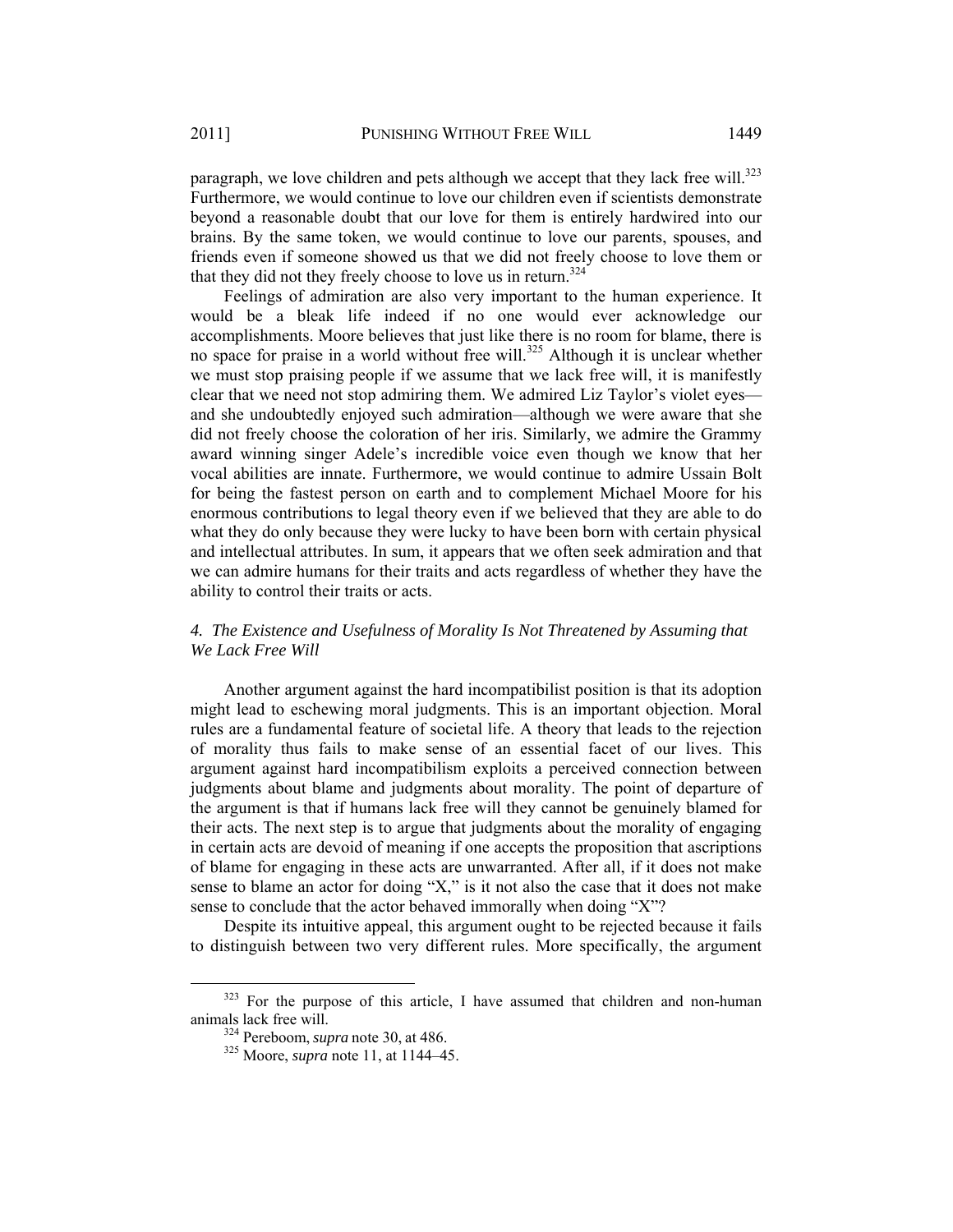conflates rules that govern the attribution of culpability with rules that proscribe wrongful conduct. Failing to distinguish between these two kinds of rules is problematic, given that it is possible to have wrongdoing without culpability. An act is *wrongful* if it is prohibited by a given system of norms (moral, legal, religious, and so forth).<sup>326</sup> On the other hand, an actor has *culpability* if he deserves blame for engaging in the admittedly wrongful conduct.<sup>327</sup> The foundational rules of morality (do not kill, do not steal, and so forth) are rules that proscribe wrongdoing rather than rules that gauge the actor's culpability. Judgments about the morality of engaging in certain conduct are thus independent from judgments about whether an actor should be blamed for engaging in an immoral act.<sup>328</sup> A case in which judgments of wrongdoing are divorced from judgments of blame is that of insane killings, where killing an innocent human being is deemed wrongful even where the actor is ultimately excused because he cannot be fairly blamed for the killing.<sup>329</sup>

The distinction between wrongdoing and blameworthiness also helps to make sense of certain important features of tort law. As any first-year law student knows, children and the insane are held liable for their torts even though their conduct is not usually considered blameworthy for the purposes of the criminal law.<sup>330</sup> Therefore, as far as tort law is concerned, the wrongfulness of certain conduct is determined solely by the fact that the act unjustifiably infringes a rule of the system regardless of whether the infraction is blameworthy.<sup>331</sup> Harming an innocent human being is morally and legally wrongful, even when the person who causes the harm is a minor or is insane. Once the independent moral significance of wrongdoing is grasped, it becomes clear why acceptance of the hard incompatibilist position does not lead to the rejection of morality. The foundational rules of morality proscribe engaging in wrongful conduct but have little to say about how and when judgments of blame are warranted. The hard incompatibilist position is in tension with the practice of blaming others for their conduct, but is compatible with the practice of proscribing wrongful conduct. Therefore, hard incompatibilism can be embraced without jettisoning morality.

 <sup>326</sup> *See, e.g.*, FLETCHER, *supra* note 22, at 30 (defining wrongdoing as "the incompatibility of the act with a norm . . . .").<br><sup>327</sup> Chiesa, *supra* note 97, at 747–48.<br><sup>328</sup> *See* Luis E. Chiesa, *Normative Gaps in the Criminal Law: A Reasons Theory of* 

*Wrongdoing*, 10 NEW CRIM. L. REV. 102, 113 (2007); George Fletcher, *What is Punishment Imposed For?*, 5 J. CONTEMP. LEGAL ISSUES 101, 108–09 (1994) (discussing distinction between wrongdoing and culpability). 329 *E.g.*, George P. Fletcher & Luis E. Chiesa, *Self-Defense and the Psychotic* 

*Aggressor*, *in* CRIMINAL LAW CONVERSATIONS 365, 371–72 (Paul H. Robinson et al. eds., 2009). 330 *See, e.g.*, Ellis v. Fixico, 50 P.2d 162, 164 (Okla. 1935). 331 *E.g.*, Kenneth W. Simmons, *The Crime/Tort Distinction: Legal Doctrine and* 

*Normative Perspectives*, 17 WIDENER L.J. 719, 722 (2008) (noting differences between criminal law and tort law including differences with regard to culpability and treatment of insane persons and children).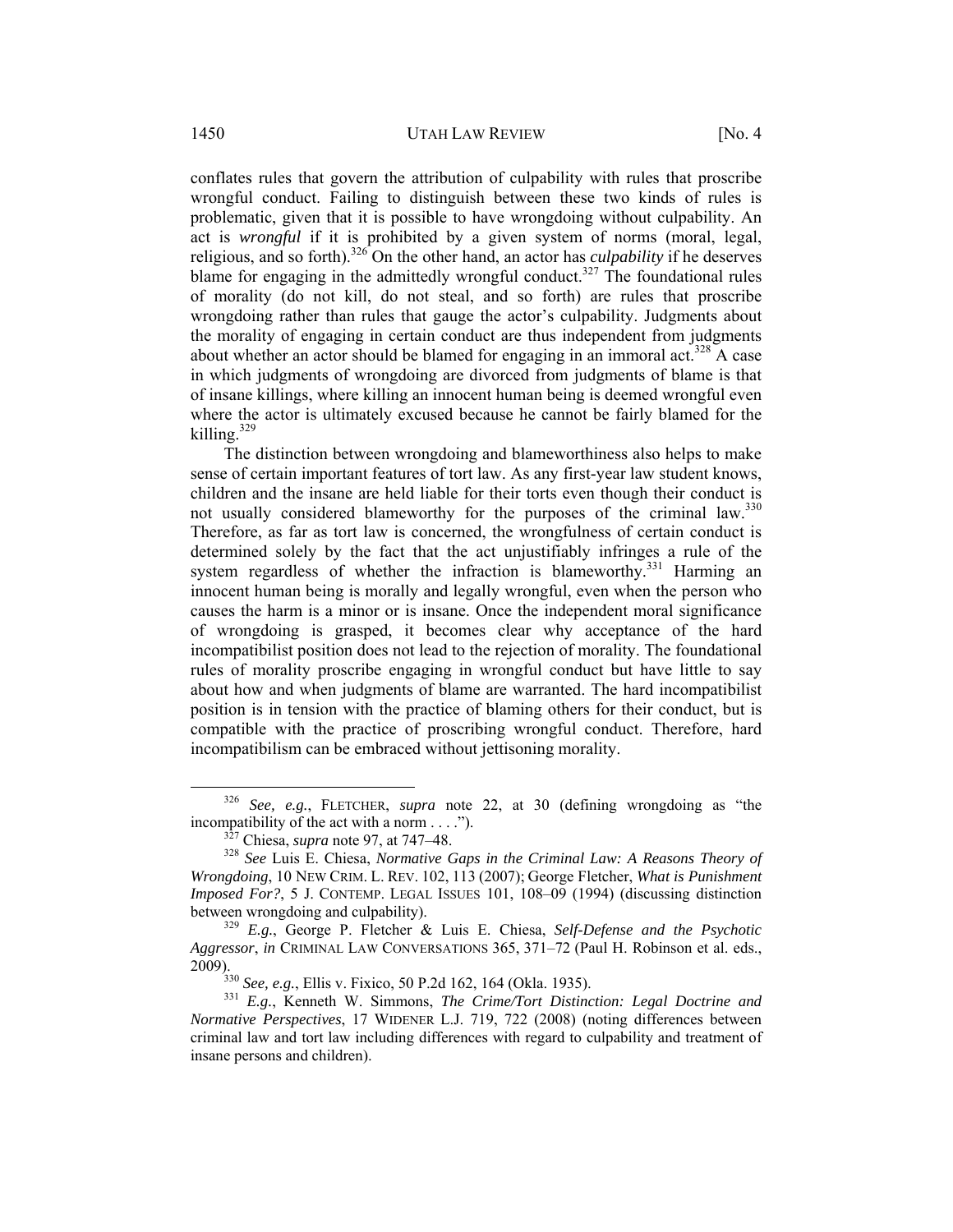A related objection must also be confronted. Can we identify coherent rules of morality if we assume that we lack free will? It seems that we can, at least if we adopt a consequentialist approach to morality.<sup>332</sup> According to consequentialism, the morally correct course of conduct is that which maximizes good consequences.<sup>333</sup> We adopt consequentialist rules in order to influence the behavior of the addressees of the legal rules. $334$  Given that humans are capable of understanding moral rules, their conduct is likely to be shaped in some way by the existence of such rules. It is important to note for our purposes that humans possess the capacity to learn and understand rules even if causal determinism obtains and it is deemed to be incompatible with the sort of freedom that undergirds judgments about moral responsibility. As a result, while the hard incompatibilist must concede that her position undermines judgments about blame and about attributing moral responsibility, she is in no way committed to accepting that her position is incompatible with the existence or potential usefulness of moral rules.

#### *5. Why Assuming that We Lack Free Will May Be Good for Us*

These brief reflections reveal that assuming we lack free will does not drain life of all its beauties and does not deprive us of having healthy and fulfilling interpersonal relationships. While this assumption leads to modifying some aspects of our lives, there is no reason to believe that these modifications would lead to an utterly unappealing conception of life. It might even be the case that the opposite is true. Perhaps our life is made *more* appealing by assuming that humans are not endowed with the sort of freedom that makes them genuinely responsible for their acts. For one, adopting this attitude would inevitably lead to more compassion and understanding towards those who commit transgressions against us. If I truly believe that the person who stole my car is not to blame for his crime, then my reactions to his transgression will likely change from an initial feeling of indignation and resentment, to feelings of understanding and compassion; after all, he is no more to blame for his act than small children are to blame for their conduct or nature is to blame for natural disasters. Assuming that humans lack free will could thus lead to transforming most feelings of resentment and indignation into feelings of compassion and understanding. Living in a world without free will may very well turn out to be quite an appealing prospect.

<sup>&</sup>lt;sup>332</sup> The paradigmatic consequentialist approach to morality is utilitarianism.<br><sup>333</sup> *E.g.*, Philip Pettit, *Satisficing Consequentialism*, *in* 58 PROC. ARISTOTELIAN<br>SOC'Y, SUPPLEMENTARY VOLUMES 139, 165–76 (1984).

<sup>&</sup>lt;sup>334</sup> E.g., PAUL H. ROBINSON, DISTRIBUTIVE PRINCIPLES IN CRIMINAL LAW 75 (2008); William Shaw, *The Consequentialist Perspective*, *in* ETHICAL THEORY: AN ANTHOLOGY 463, 470 (Russ Shafer Landau ed., 2007).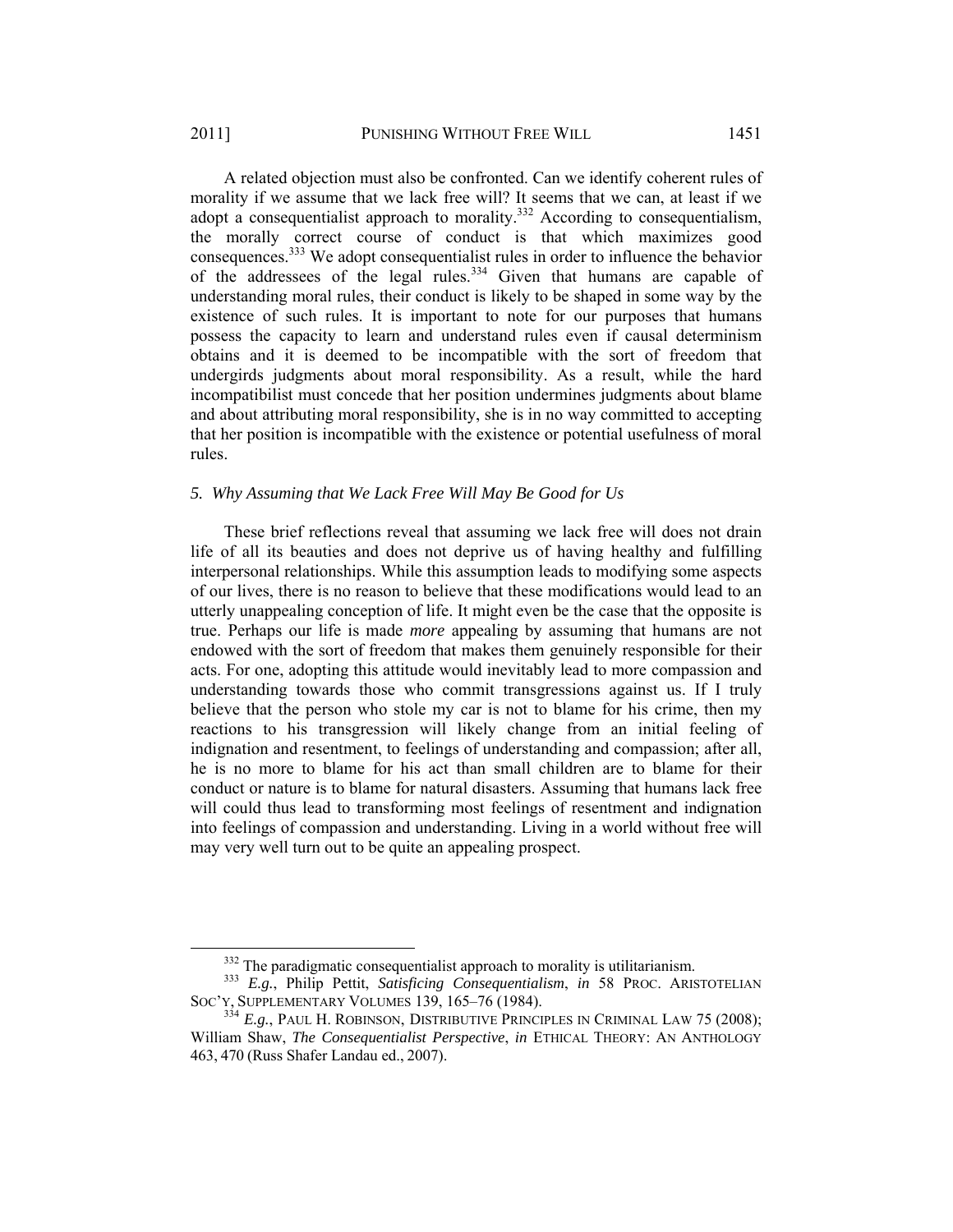#### 1452 UTAH LAW REVIEW [No. 4]

# VII. PUNISHING WITHOUT FREE WILL

Even if it is possible to live a fulfilling life without free will, could we still have a functioning and desirable system of criminal justice without free will? Once again, the conventionally accepted answer is that a system of criminal law without free will is likely to be unappealing. The starting point for this argument is that abandoning free will entails abandoning blame. Given that placing blame is an important feature of our current practices of punishment, it may appear that eliminating free will would deal a fatal blow to criminal law. These concerns are overblown. While dispensing with free will means that retributive theories of criminal justice must be abandoned, this does not threaten the consequentialist approaches to punishment. Furthermore, certain consequentialist approaches to punishment that are compatible with the assumption that we lack free will would seem to generate a more humane and efficient system of criminal law than our current system. The purpose of this Part is to explain what punishing without free will would look like and why it is arguably more desirable than a free-willcentered approach to punishment.

# *A. Criminal Law Without Retribution: Towards an Incompatibilist and Consequentialist Approach to Punishment*

A criminal law without free will would obviously threaten the role of retribution in justifying punishment. Retribution is the belief that desert is a sufficient condition for punishment.<sup>335</sup> Therefore, retributivists need to ascertain whether someone *deserves* to be punished before they can conclude whether punishing that person is justified.<sup>336</sup> When does a person deserve to suffer under a retributive framework? A person deserves to suffer for doing "X" if, and only if, it is fair to *blame* him for having done "X."<sup>337</sup> If we assume that humans do not have the sort of freedom that undergirds moral responsibility, it necessarily follows that humans cannot be genuinely blamed for doing what they do. Given that the absence of blame negates genuine desert, retributive practices would thus be unjustified in a world without free will. $338$  From a practical standpoint, this means that the mere fact that a rational actor did something evil, bad, or wrongful is not in and of itself a sufficient reason to punish her.

This does not mean that punishment would be unjustified in a world without free will. Although retributive punishment is ruled out by the assumption that humans lack free will, the assumption in no way undermines the imposition of punishment justified on consequentialist grounds.<sup>339</sup> Punishment is justified on

<sup>&</sup>lt;sup>335</sup> *See* MICHAEL MOORE, PLACING BLAME 88 (1997).<br><sup>336</sup> *See id.* at 91. 337 *See id.* ("We are justified in punishing because and only because offenders deserve it.").

<sup>&</sup>lt;sup>338</sup> Pereboom, *supra* note 30, at 479–81.<br><sup>339</sup> *Id*.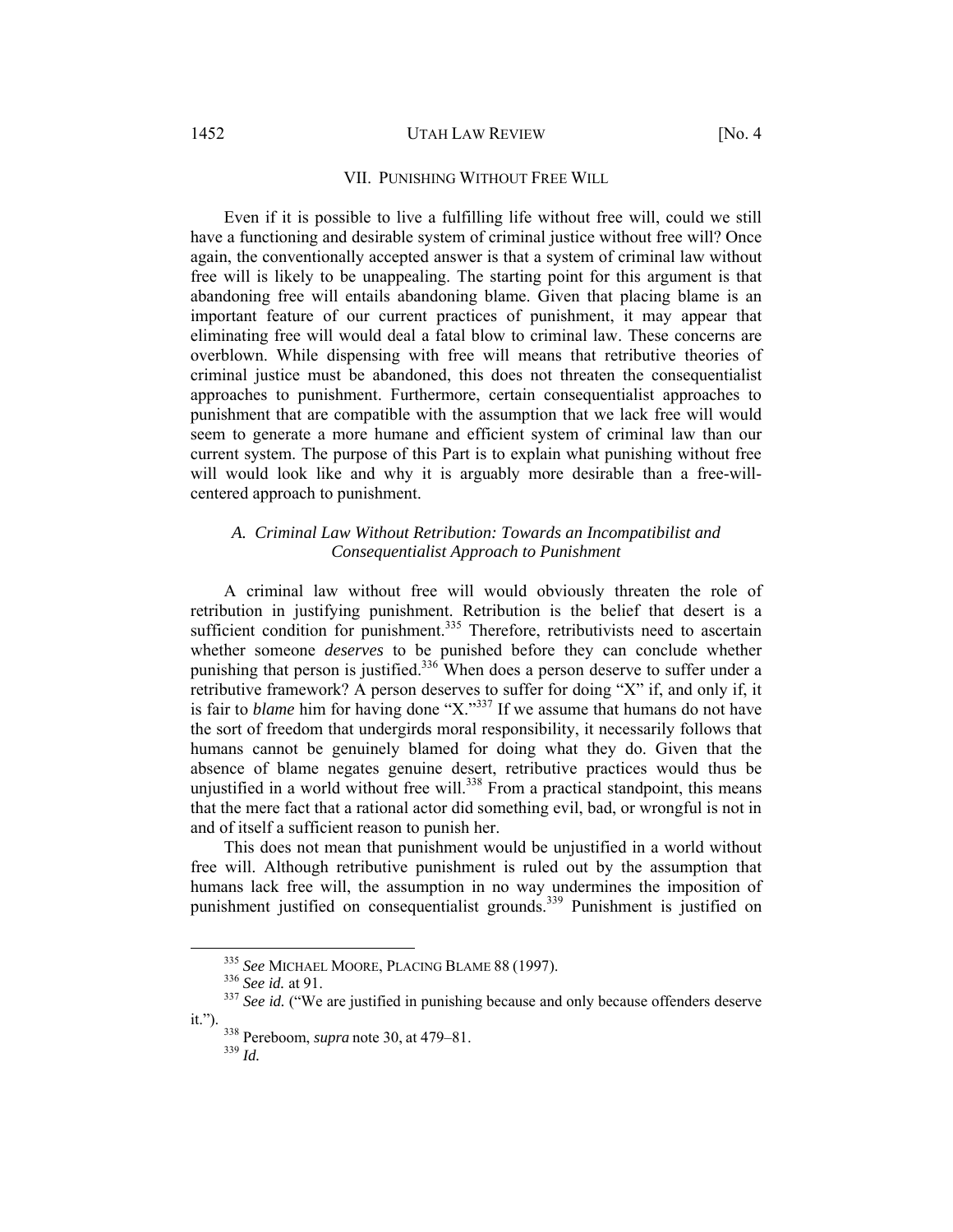consequentialist aims when the benefits of imposing it outweigh the costs of doing so.<sup>340</sup> The paradigmatic consequentialist justification for punishment is deterring the future commission of offenses.<sup>341</sup> Deterrence, in turn, can be general if it deters the community at large from committing offenses,  $342$  or specific if it is intended to deter the particular individual who is being punished from committing future crimes. $343$  Rehabilitation is another consequentialist justification for punishment that is closely linked to specific deterrence—the aim of rehabilitation is to modify the convicted person's conduct in a way that decreases the chances that she will recidivate.<sup>344</sup> Finally, incapacitation is a consequentialist aim of punishment usually invoked as a way of neutralizing dangerous offenders who are not candidates for rehabilitation.<sup>345</sup> All of these aims of punishment are not threatened by assuming that actors lack free will, since: (1) the threat of sanction can certainly *influence* the conduct of many actors (i.e., general and specific deterrence) regardless of whether they freely *choose* to be influenced by such forces, (2) behavior modification (i.e., rehabilitation) is perfectly compatible with the assumption that humans cannot freely determine their acts, and (3) the neutralization of dangerous individuals (incapacitation) can be achieved whether the individuals are free actors or not.

Once we shift from retributive to consequentialist punishment, this begs the question: what should trigger the imposition of punishment? Under a retributive account of punishment, a finding of blameworthiness would trigger the imposition of punishment, but such a finding could not justify punishment on consequentialist grounds. Once blame is taken out of the equation, it is unclear what, if anything, could take its place.

One alternative is to shift from blameworthiness to dangerousness as a prerequisite for the imposition of punishment.<sup>346</sup> According to this view, punishment would be justified for the sake of social protection from dangerous individuals. The actor who commits a crime reveals himself as someone who poses danger to others. Punishment would thus be conceived as the state's way of neutralizing the danger signified by the commission of the offense. In a world without free will, punishment could be reconceptualized as a vehicle for defusing dangerousness rather than as a mechanism for exacting retribution.

<sup>&</sup>lt;sup>340</sup> E.g., R.A. DUFF, PUNISHMENT, COMMUNICATION AND COMMUNITY 3-4 (2001).<br><sup>341</sup> ROBINSON, *supra* note 334, at 75.<br><sup>342</sup> Id. at 8.<br><sup>343</sup> Id. at 10.<br><sup>344</sup> Id. at 10.<br><sup>345</sup> Id. at 9-10.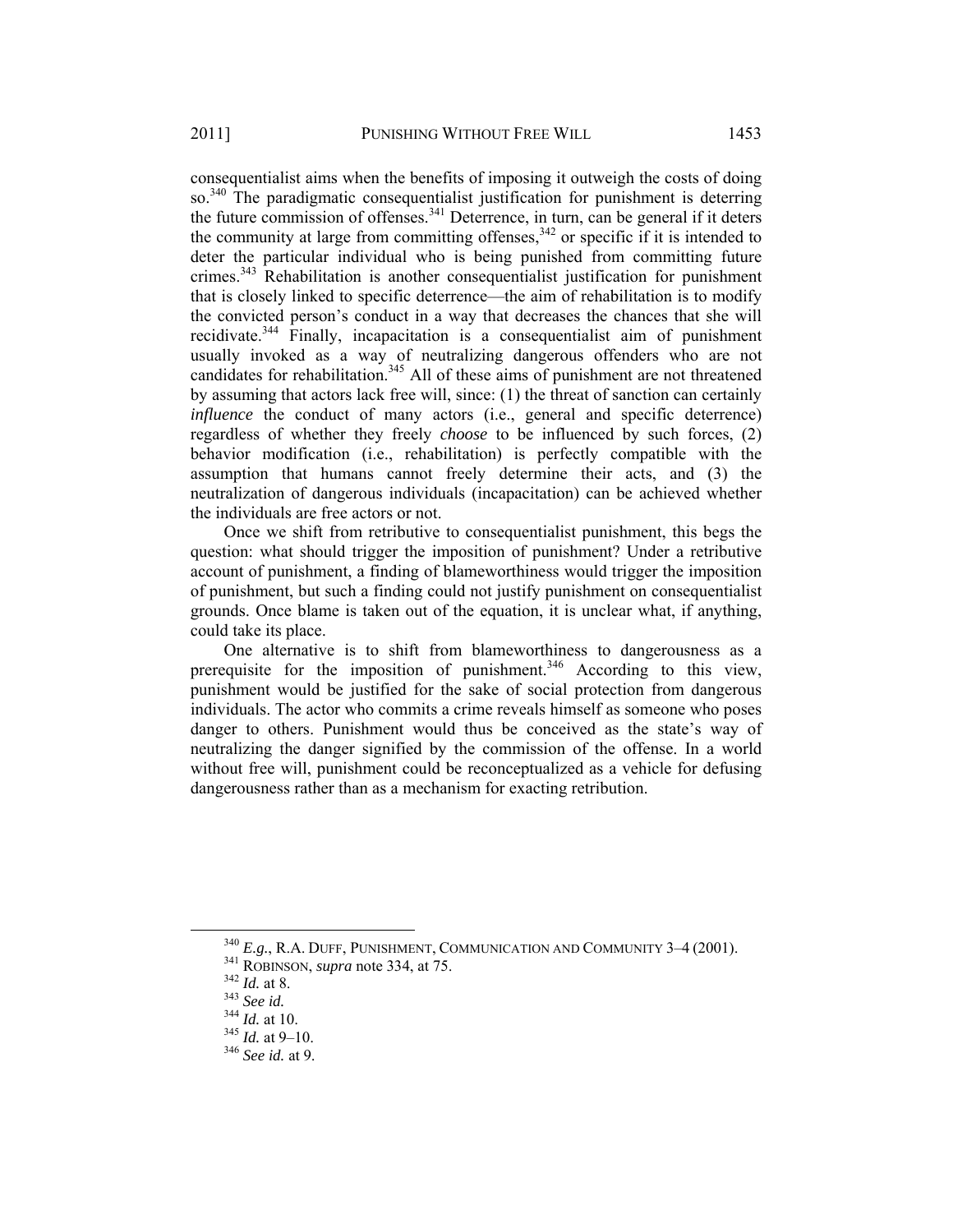# *B. Punishment as Quarantine (and Other Forms of Societal Protection): More Humane and Efficient than Retributive Based Punishment?*

A good way of illustrating what punishing for dangerousness would look like is to analogize the practice with the way the state fights contagious diseases. When a person is diagnosed with a highly contagious disease, it is sensible for society to take measures to protect itself against the threat.<sup>347</sup> These measures are taken regardless of whether the person who suffers from the disease can be "blamed" for getting sick.<sup>348</sup> The reason for taking these measures is that the sick individual poses a danger to society, rather than blameworthiness for his condition. Similarly, the person who commits a crime under the "punishment as a vehicle to defuse dangerousness" model will often be subjected to certain measures—not because he deserves to suffer, but instead because his conduct reveals that he poses a danger to the community. In the case of sick individuals, the severity of the measures will depend on how dangerous the sickness is believed to be.<sup>349</sup> If the sickness is not particularly dangerous (a common cold, for example), no measures should be required, while if the sickness is sufficiently dangerous it may require that more intrusive measures (vaccination, treatment, quarantine, and so forth).<sup>350</sup> Similarly, while no punishment might be required for a person who has committed a *de minimis* or trivial offense, a person who has committed a serious offense, such as murder and who has done so repeatedly, may require the imposition of much

 $347$  In the United States, the task of protecting society from contagious diseases is of such importance that the government created an agency—the Centers for Disease Control and Prevention (CDC)—to deal with the problem.<br><sup>348</sup> While there are certainly cases in which a person is at fault for contracting a

disease (think of someone who eats a wild mushroom without first determining whether it is toxic), in many—if not most—cases people contract diseases through no fault of their own (think of someone who takes a plane and is unfortunately assigned a seat next to a person who is very sick and contagious). 349 *Compare Interim Guidance on Infection Control Measures for 2009 H1N1* 

*Influenza in Healthcare Settings, Including Protection of Healthcare Personnel*, CENTERS FOR DISEASE CONTROL AND PREVENTION (July 15, 2010, 12:30 PM ET), http://www.cdc.gov/h1n1flu/guidelines infection control.htm ("Isolation [of patients infected with H1N1 influenza] should be continued for the [seven] days after illness onset or until [twenty-four] hours after the resolution of fever and respiratory symptoms, whichever is longer . . . ."), *with Seasonal Influenza (Flu): Infection Control in Health Care Facilities*, CENTERS FOR DISEASE CONTROL AND PREVENTION, http://www.cdc.gov/flu/professionals/infectioncontrol/longtermcare.htm (last updated Sept. 16, 2010) (providing no specific isolation measures, while giving general prevention and

hygiene advice). 350 *Legal Authorities for Isolation and Quarantine*, CENTERS FOR DISEASE CONTROL AND PREVENTION, http://www.cdc.gov/quarantine/pdfs/legal-authorities-isolationquarantine.pdf (last updated Jan. 29, 2010) (authorizing isolation and quarantine measures to prevent the spread of cholera, diphtheria, infectious tuberculosis, plague, smallpox, yellow fever, viral hemorrhagic fevers, severe acute respiratory syndrome (SARS) and any strand of flu that can cause a pandemic).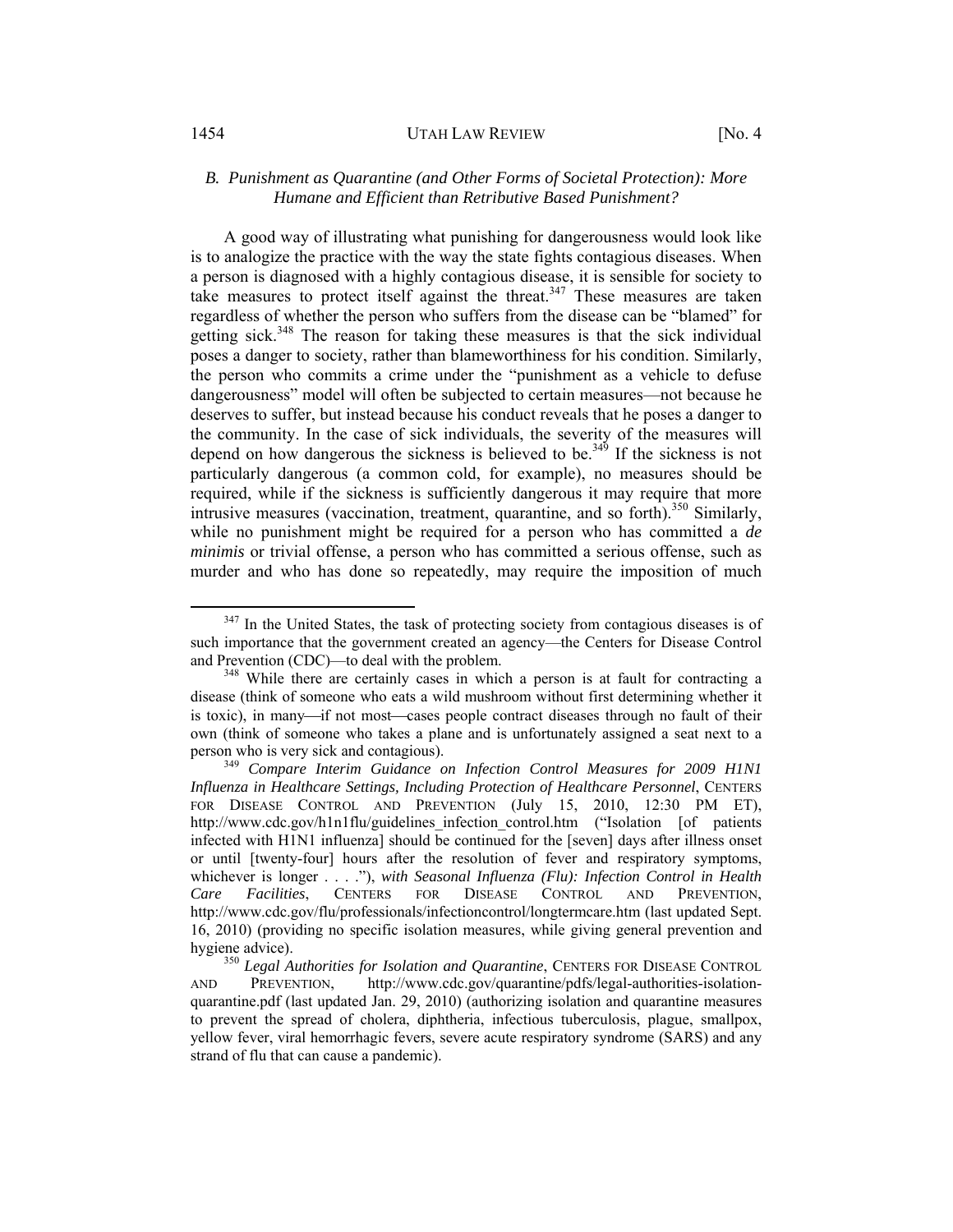harsher punishment, including incapacitative measures that would be the criminal law equivalent of quarantine.

One surprising and salutary implication of reconceptualizing punishment as a vehicle for curbing dangerousness is that doing so will likely lead to less reliance on incarceration. Despite the fact that prisons were originally conceived as a place where convicts would go to get rehabilitated, $351$  it is widely agreed that prisons are not conducive to rehabilitation.<sup>352</sup> In part because prisons are generally viewed as places that maximize the convict's suffering instead of places where they can get the treatment they need. $353$  Thus, imprisonment is the punishment of choice today not because it is effective, but because it allows the state and society to make the convict suffer in order to exact retribution for the harm caused. While this conception of prisons as houses of suffering may adhere to retributive justice theory, it does not adhere to the consequentialist approach to punishment. Under a consequentialist approach, the sanction imposed ought to be the least intrusive sanction that can achieve the desired end in the most economically efficient fashion. Mass incarceration does not fit this standard, since imprisonment is among the costliest and most inefficient forms of punishment.<sup>354</sup> A consequentialist approach to punishment would likely rely as little as possible on incarceration, given that most cases, including drug and weapon offenses, can be dealt with more efficiently through less intrusive sanctions. Examples may include supervised release, probation, drug treatment or intermediate sanctions that are less intrusive than incarceration but more intrusive than standard probation.<sup>355</sup>

There is also good reason to believe that the consequentialist approach to punishment discussed here would push states to assume duties of treatment and rehabilitation of convicts. The analogy between this model of punishment and the state's role in fighting contagious diseases is once again useful to illustrate this point. When someone is diagnosed with a contagious and dangerous disease, the government has three important and distinct obligations. First, the government

trivial."). 354 STEVEN E. BARKAN & GEORGE J. BRYJAK, FUNDAMENTALS OF CRIMINAL JUSTICE: A SOCIOLOGICAL VIEW 456 (2d ed. 2011).<br><sup>355</sup> NORVAL MORRIS & MICHAEL TONRY, BETWEEN PRISON AND PROBATION:

 $^{351}$  CURTIS R. BLAKELEY, AMERICA'S PRISONS: THE MOVEMENT TOWARDS PROFIT AND PRIVATIZATION 10–11 (2005).

<sup>&</sup>lt;sup>352</sup> *Id.* at 11.<br><sup>353</sup> *See id.* at 12 ("As profit is incorporated into the organizational structure of the prison, it emerges as the dominant goal and becomes the sole measure of success. A costto-benefit-analysis is conducted prior to every action, ensuring that the prison will only behave in a manner that proves financially rewarding."). *Compare* Adam J. Kolber, *The Subjective Experience of Punishment*, 109 COLUM. L. REV. 182, 200 (2009) ("Experientialsuffering retributivists hold a straightforward view that offenders should be made to suffer in experiential ways; offenders should feel physical and emotional pain and distress."), *with*  David Gray, *Punishment as Suffering*, 63 VAND. L. REV. 1619, 1650 (2010) ("The error is in the collapsing of two distinct moral concepts—'crime' and 'punishment'—into an undifferentiated category of contingent effects—'suffering.' The consequences are far from

INTERMEDIATE PUNISHMENTS IN A RATIONAL SENTENCING SYSTEM 84–90 (1990).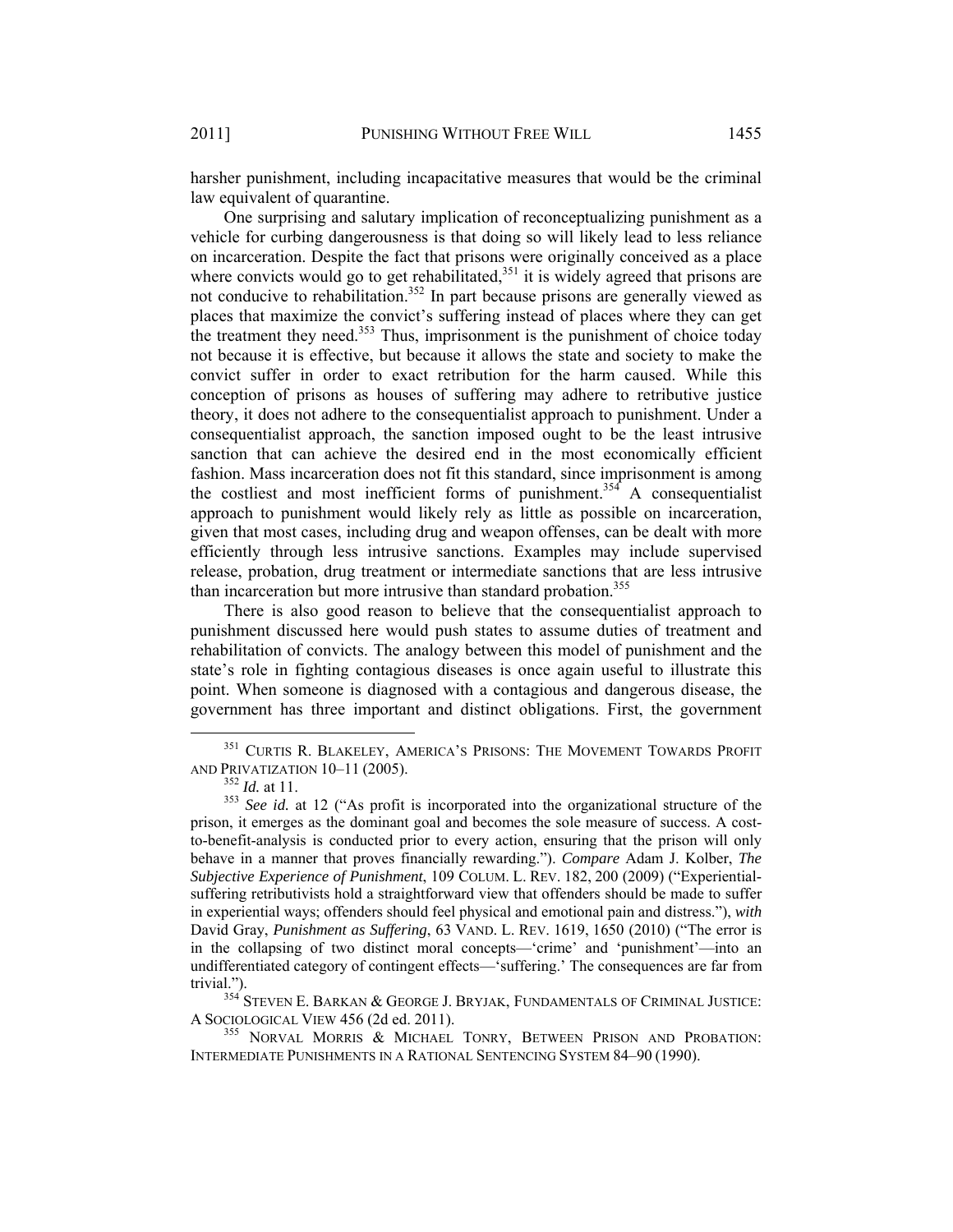may defuse the danger presented by the person with the contagious disease.<sup>356</sup> As previously discussed, this can be done in different ways, from prescribing medication to quarantining individuals.<sup>357</sup> Second, the state has a duty to treat the individual in the most effective way available so that he can resume his normal life as soon as practicable.<sup>358</sup> Finally, given that the individual who contracts a contagious disease is not considered evil or blameworthy, the state has an obligation to make the individual's life—while undergoing treatment or quarantine—as pain free and pleasant as possible. Similarly, the "punishment as defusing dangerous offenders" model would lead to three governmental duties, namely: (1) the duty to defuse the danger posed by the wrongdoer by imposing some kind of punishment, (2) the obligation to give treatment to the wrongdoer so that his chances of reincorporating himself to society are increased, and (3) the duty to make the convict's serving of his sentence as pain free and pleasant as possible.

It therefore seems plausible that a consequentialist approach to punishment like, the one advocated here, will lead to a more humane criminal law—shifting the focus of punishment from making people suffer to treating people in a way that maximizes the likelihood that they will once again be able to participate in societal life without posing serious risks to others. With its emphasis on imprisonment, the current system leads to abject prison conditions<sup>359</sup> and an overreliance on incarceration. In contrast, with its emphasis on curbing dangerousness and maximizing good consequences, the consequentialist approach to punishment discussed here would likely lead to less use of prison sanctions and more use of alternative methods of punishment—for example, home detention, treatment for drug and sex offenders, fines, supervised release, and community work.

Increased reliance on these alternative punishments would make our criminal law more humane, compassionate and in tune with our current understanding of human behavior and techniques of behavior modification. Furthermore, this alternative model will likely be more economically efficient than one that relies primarily on incarceration as the preferred type of punishment. Given that  $\frac{1}{2}$  imprisonment is a very costly type of punishment,<sup>360</sup> incarcerating offenders should be a measure of last resort. As the literature on the costs of punishment illustrates, we have good reasons to impose imprisonment sanctions only when the risk of detection is extremely low and the offense committed is particularly

 <sup>356 42</sup> U.S.C. § <sup>264</sup> (2006) (authorizes the use of measures against contagious individuals in order to prevent the introduction, spread or transmission of communicable

diseases).<br><sup>357</sup> *See Legal Authorities for Isolation and Quarantine*, *supra* note 350, at 1–2.<br><sup>358</sup> Quarantine is typically as a measure of last resort. It can only be used when all other measures fail and should stop being used when least restrictive measures are enough to neutralize the threat. *See, e.g.*, *Frequently Asked Questions About Isolation and Quarantine*, MASS. DEP'T OF PUB. HEALTH 1, 5, http://www.mass.gov/Eeohhs2/docs/dph/ cdc/reporting/iq\_faq.pdf (last updated Dec. 2010). 359 *See* BLAKELY, *supra* note 351, at 12–13. 360 BARKAN & BRYJAK, *supra* note 354, at 456.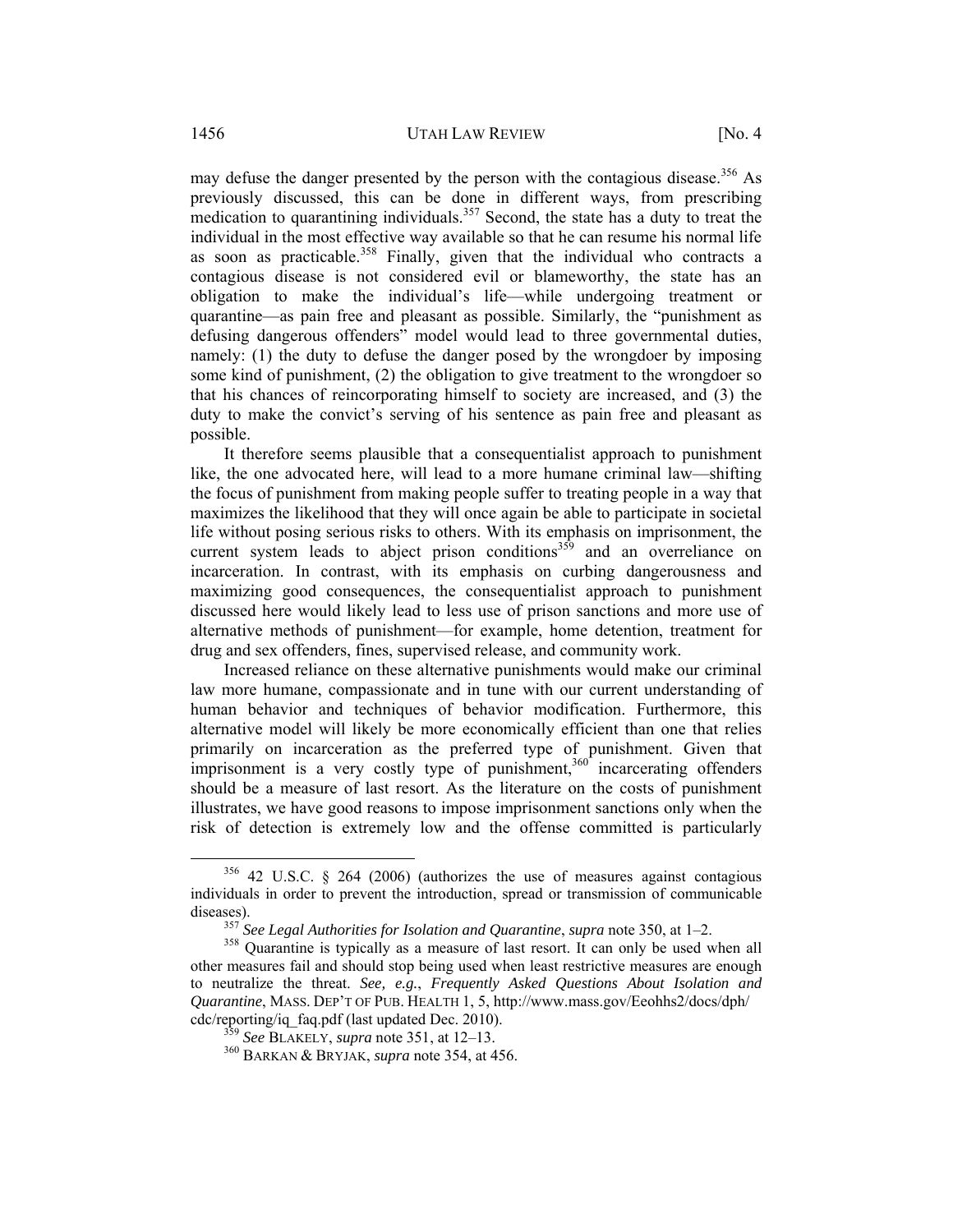grave.<sup>361</sup> While such a sparse and economically efficient use of incarceration would be difficult to justify under a retributive criminal law, it would be very easy to justify under the consequentialist model of punishment discussed here.

# *C. Objections to Viewing Punishment as a Vehicle for Defusing Dangerousness and Replies to the Objections*

# *1. Viewing Punishment as a Vehicle for Defusing Dangerousness Would Justify Punishing the Innocent*

Up to this point, this Article has demonstrated that adopting a consequentialist approach to punishment that eschews any reference to desert and blame as a justification for punishment has many appealing implications. It must be acknowledged, however, that several important objections can be leveled against this conception of punishment. The first and most obvious objection is that any approach to punishment that dispenses with blame could justify punishing the innocent. This is a classic objection to consequentialist approaches to punishment.<sup>362</sup> The retributive model of punishment easily avoids this objection, since the requirement of blame is built in to retributive justice. More specifically, blaming an innocent individual is unjust under a retributive model, for retributive punishment is only justified if the offender deserves to suffer and desert is a function of blame.<sup>363</sup> Consequentialist approaches to punishment cannot avoid the problem easily, for blame is not a prerequisite for punishment under these theories.364 This is an objection that must be taken seriously, as there is something intuitively troubling about a theory that might justify punishing the innocent.

If punishing the innocent means punishing someone who cannot be genuinely blamed for his conduct, then the consequentialist approach to punishment defended here inevitably leads to punishing the innocent. Given that the point of departure of the theory is that *no one* can be genuinely blamed for his acts, there is no way to escape this conclusion. Nevertheless, this concession is not as damning as it may seem at first glance, for we currently deprive children and the mentally ill of their freedom when they engage in wrongful yet blameless acts. Similarly, the model of punishment defended here would lead to imposing sanctions on blameless individuals who have engaged in wrongful acts. Thus, the only difference between the model defended here and our current approach to punishment is that under the model defended here sanctions imposed on blameless individuals count as "punishment," whereas under the current model these sanctions are regarded as

<sup>&</sup>lt;sup>361</sup> STEVEN SHAVELL, FOUNDATIONS OF ECONOMIC ANALYSIS OF LAW 551–52 (2004).<br><sup>362</sup> *See* C.L. TEN, CRIME, GUILT AND PUNISHMENT: A PHILOSOPHICAL INTRODUCTION<br>13–14 (1987) (discussing the "punishing the innocent" objection).

 $163$ <sub>F.</sub> Rosen, *Utilitarianism and the Punishment of the Innocent: The Origins of a False Doctrine*, 9 UTILITAS 23, 28 (1997).<br><sup>364</sup> *Id.* at 23.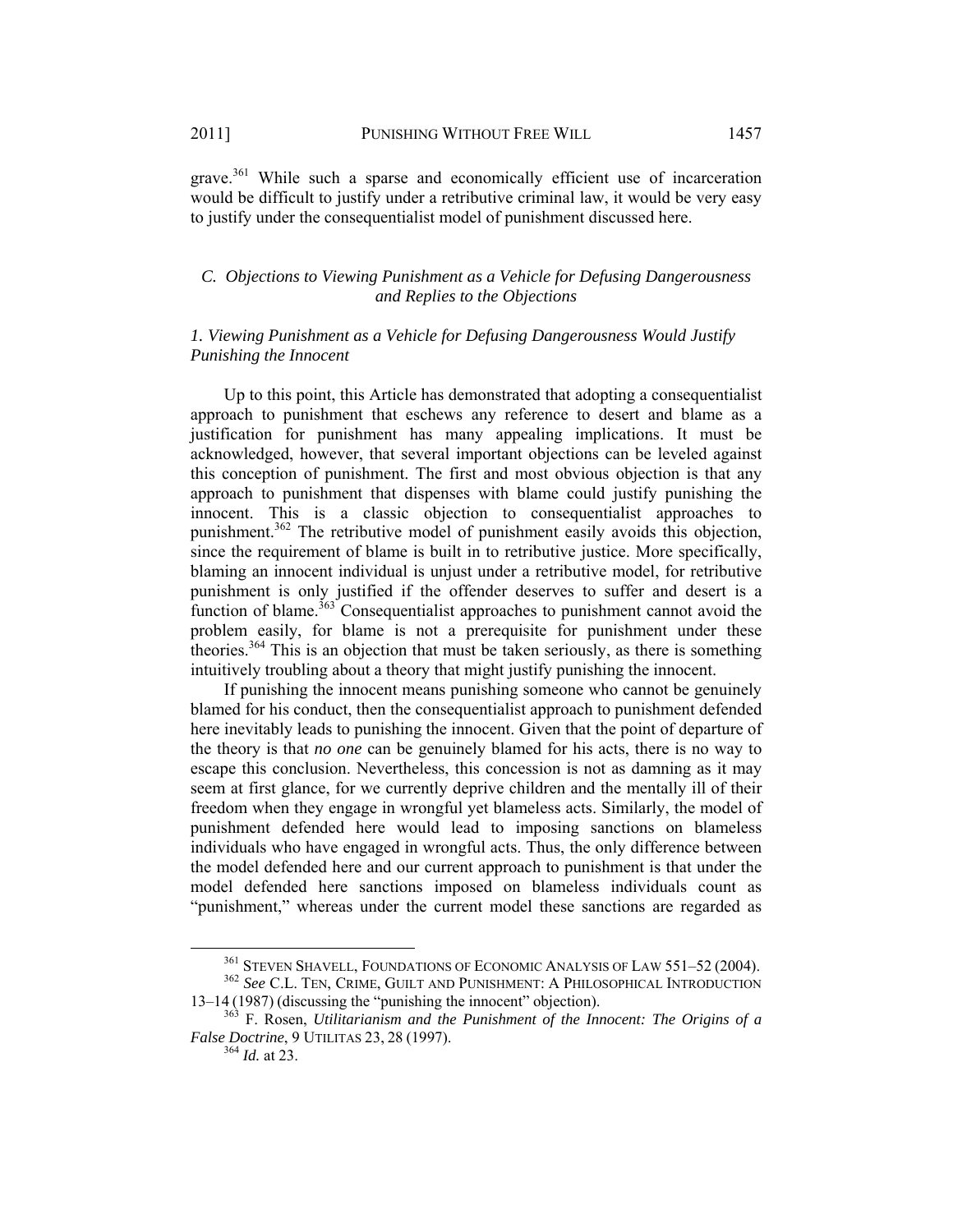preventative measures. The differences between my proposed model and the current approach to punishment are mostly terminological and not of much normative significance. Furthermore, if punishing the innocent means punishing someone who has not engaged in wrongdoing, then the theory defended here does not lead to punishing the innocent.<sup>365</sup> People who have not engaged in wrongful conduct should not be punished under the "punishment as a vehicle for defusing dangerousness" view, because the occurrence of a wrongful act is the event that triggers the prediction of future dangerousness.

# *2. Viewing Punishment as a Vehicle for Defusing Dangerousness Would Lead to Punishing People Before They Act*

Another objection to the view of punishment discussed here would be that focusing on dangerousness might lead to punishing dangerous people before they even engage in an act.<sup>366</sup> This objection is inspired in part by Orwellian views<sup>367</sup> of a future that would look like the one depicted in the film *Minority Report*, 368 in which three "pre-cognizant" human oracles can identify future criminals before they engage in the criminal act.<sup>369</sup> This would, in turn, cast doubt upon the socalled act requirement—one of the most venerable and foundational doctrines of criminal law. It might also lead to punishing people for merely contemplating or thinking about committing an offense if such thoughts are believed to be indicative of dangerousness. This is not only normatively unappealing, but also constitutionally suspect. The U.S. Supreme Court has held that imposing punishment on people for so-called status offenses violates the Eighth Amendment proscription of cruel and unusual punishments.<sup>370</sup> Thus, an individual must be punished for what he has done, not for who he is. Furthermore, it is widely

<sup>&</sup>lt;sup>365</sup> There are at least two senses in which an actor might object to punishment based on her innocence. First, the actor might claim that although she engaged in wrongdoing she is innocent because she cannot be fairly blamed for engaging in the admittedly wrongful act—that is that her wrongdoing should be excused. Second, the actor might claim that she is innocent because she did not engage in a wrongful act at all. The theory of punishment espoused in this section can be objected based on the former conception of "innocence," but not the latter. 366 Robert Batey, Minority Report *and the Law of Attempt*, 1 OHIO ST. J. CRIM. L. <sup>689</sup>

<sup>(2004). 367</sup> GEORGE ORWELL, NINETEEN EIGHTY-FOUR 174 (Holt Rinehart & Winston 2000)

<sup>(1949) (&</sup>quot;Thoughts and actions which, when detected, mean certain death are not formally forbidden, and the endless purges, arrests, tortures, imprisonments, and vaporizations are not inflicted as punishment for crimes which have actually been committed, but are merely the wiping-out of persons who might perhaps commit a crime at some time in the future."). 368 MINORITY REPORT (20th Century Fox Film Corporation, DreamWorks SKG 2002)

<sup>(</sup>Based on a short story written in 1956: PHILIP K. DICK, *The Minority Report*, *in* THE MINORITY REPORT AND OTHER CLASSIC STORIES 71 (2002)).<br><sup>369</sup> *Id.* <sup>370</sup> *See, e.g.*, Robinson v. California, 370 U.S. 660, 666–67 (1962) ("Even one day in

prison would be cruel and unusual punishment for the 'crime' of having a common cold.").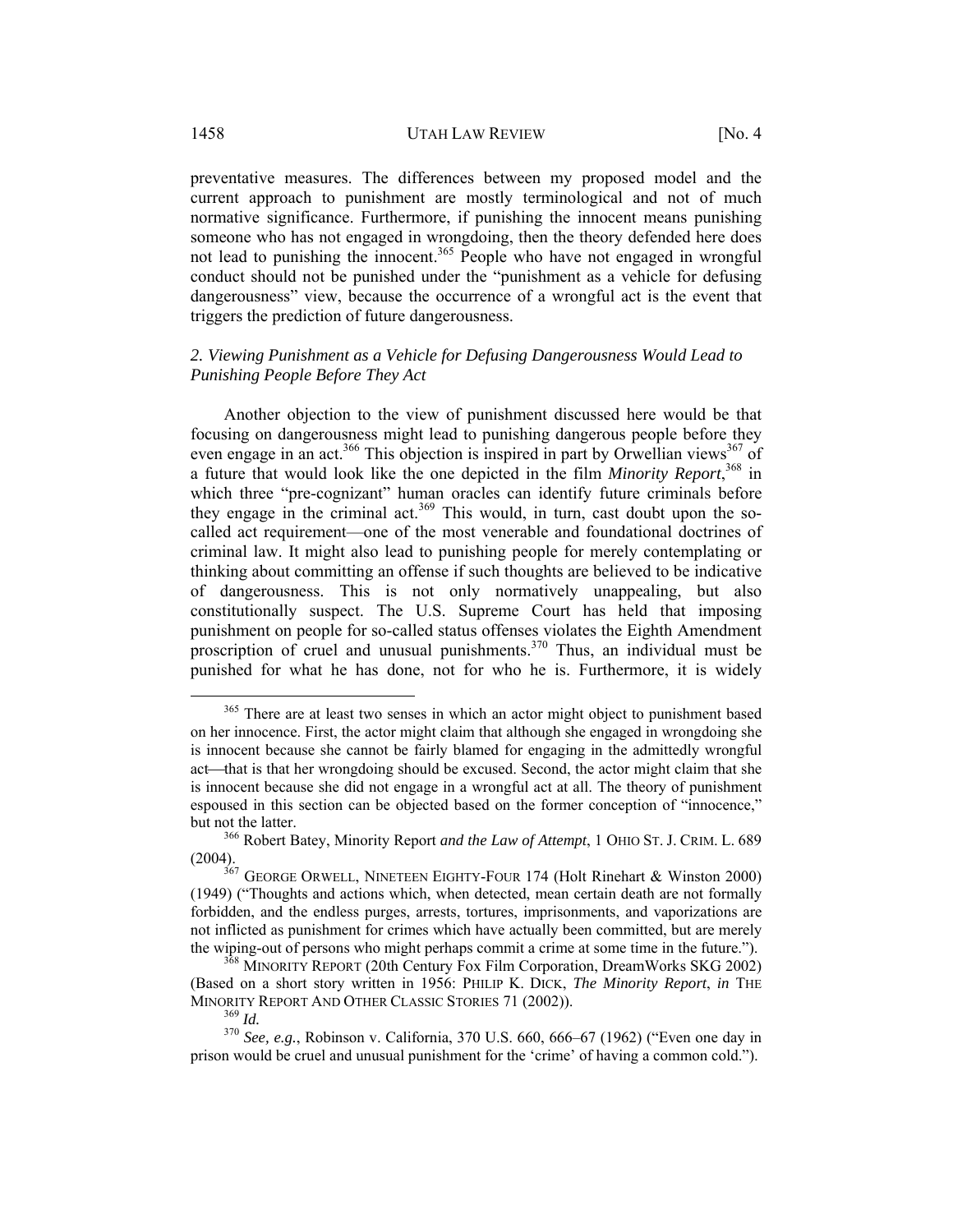believed that the Constitution also proscribes punishing mere thoughts or internal deliberations in the absence of some sort of act that demonstrates the firmness of their intentions  $371$ 

The first reply to this objection is that there is currently no machine or human that can predict with accuracy whether a given individual will commit a crime in the future.<sup>372</sup> Therefore, the risk of punishing someone who is not really dangerous based on abstract predictions of dangerousness is quite high. Given that the harm caused as a result of punishment in such cases is quite significant (deprivation of freedom in many cases), we have good reasons to inflict such harm only if there is near certainty about the triggering conditions that justify its infliction (dangerousness, according to the theory of punishment discussed here). Since we currently do not have the capacity to predict with any degree of certainty whether particular individuals who have not committed a wrongful act in the past will behave dangerously in the future, we ought to abstain from punishing people before they act based on predictions of dangerousness that are not grounded on the commission of prior wrongful acts. But what if sometime in the future we develop *Minority Report*-type technologies that allow us to predict future criminal acts with great accuracy well before that person commits an offense?<sup>373</sup> Would it be acceptable to punish those persons before they engage in the wrongful conduct? If these cases ever arise in the future (this is a very big "if"), it might be legitimate to take action against the individual before he acts, and in some extreme cases limiting the actor's freedom might be warranted. However, it might be better to treat these cases as instances of civil confinement, for it is not clear whether it makes sense to talk about "punishing" someone who has yet to do anything wrongful. $374$ 

# *D. Punishing Without Free Will—Summary*

The conventional wisdom is that it would be normatively unappealing to assume that humans lack free will. Making such an assumption would lead to an impoverished view of life and an unattractive system of criminal justice. Despite

 $371$  *See, e.g.*, Stanley v. Georgia, 394 U.S. 557, 566 (1969) ("Our whole constitutional heritage rebels at the thought of giving government the power to control men's minds.").

 $\frac{72}{2}$  Some jurisdictions currently use a computer program that can help predict whether certain convicts are more or less likely to recidivate. Professor Richard Berk of the University of Pennsylvania developed the program. Professor Berk acknowledges, however, that the program "[is not] anywhere near being able to do [what the *Minority Report* pre-cognizants could do]." Daniel Bates, *The Real Minority Report: U.S. Police Trial Computer Software That Predicts Who Is Most Likely to Commit a Crime*, DAILY MAIL ONLINE, http://www.dailymail.co.uk/sciencetech/article-1306070 (last updated Aug. 25, 2010 5:44 PM).<br> $373$  Media reports are already drawing parallels between Professor Berk's program and

the machines used in *Minority Report* to predict future crimes. *Id.* <sup>374</sup> This, in a sense, is something we already do when we decide we deal with a case

of civil confinement.